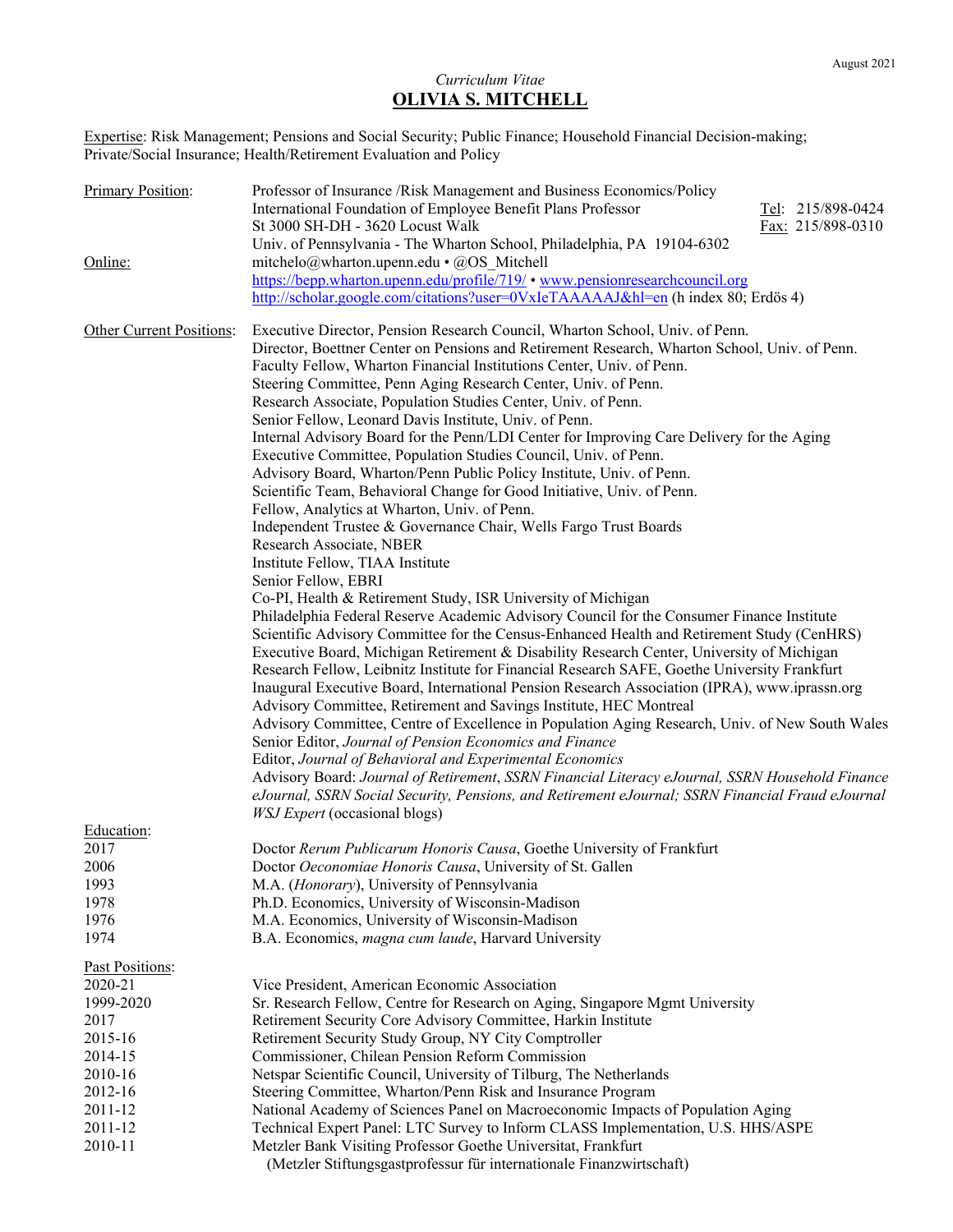| 2011-12   | Senior Research Fellow, Silver Security Centre, Sim Kee Boon Inst., SMU, Singapore         |
|-----------|--------------------------------------------------------------------------------------------|
| 2007-10   | Co-Director, Silver Security Centre, Singapore Management University                       |
| 2009      | National Academy of Sciences Panel on the Fiscal Future of the United States               |
| 2008-11   | Department Chair, Insurance and Risk Management, Wharton                                   |
| 2004-09   | Book Review Editor, Journal of Pension Economics and Finance                               |
| 2006-08   | Advisory Panel, Central Provident Fund Board of Singapore                                  |
| 2005-08   | Editorial Board, Wharton School Publishing                                                 |
| 2007      | Celia Moh Visiting Professorial Chair, Singapore Management University                     |
| 2003-07   | Executive Committee, American Economic Association                                         |
| 2005      | Advisory Board on Social Security, Congressional Budget Office                             |
| 2004      | Senior Fellow, China Center for Insurance and Social Security Research, Beijing University |
| 2002      | Metzler Bank Visiting Professor Goethe Universitat, Frankfurt                              |
|           | (Metzler Stiftungsgastprofessur für internationale Finanzwirtschaft)                       |
| 2002      | Advisory Board for the Comptroller General, U.S. Government Accountability Office          |
| 2001      | Commissioner, President's Commission to Strengthen Social Security                         |
| 1999      | Distinguished Visiting Professor, School of Economics, UNSW, Sydney, Australia.            |
| 1995-99   | Board of Directors, National Academy of Social Insurance                                   |
| 1999      | Advisor, Committee for Economic Development                                                |
| 1996-97   | Board of Directors, Alexander and Alexander Services Inc.                                  |
| 1996-97   | Associate Editor, Journal of Risk and Insurance                                            |
| 1990-93   | Professor of Labor Economics, Cornell University                                           |
| 1990-2011 | Board of Editors, Industrial and Labor Relations Review                                    |
| 1984-90   | Associate Professor of Labor Economics, Cornell University                                 |
| 1986-87   | ERISA Advisory Council, US Department of Labor                                             |
| 1981-85   | Faculty Research Fellow, National Bureau of Economic Research                              |
| 1978-84   | Assistant Professor of Labor Economics, Cornell University                                 |
| 1981-82   | Visiting Scholar, Harvard University, Department of Economics and NBER                     |
| 1975-78   | Research Assistant, University of Wisconsin, Department of Economics                       |
| 1974      | Research Assistant, Joint Economic Committee, U.S. Congress                                |
| 1973      | Research Associate, Government of Peru, CENCIRA                                            |

Personal: U.S. citizen with many years' residence around the world (Pakistan, Italy, Peru, Chile, Brazil, Colombia, Guatemala, Mexico); extensive travel in Asia, Australia, Latin America, and Europe. Excellent Spanish, good Portuguese, some French.

Honors and Awards:

| 2021         | The Robert C. Witt Award, American Risk and Insurance Association                                        |
|--------------|----------------------------------------------------------------------------------------------------------|
| 2019         | FINRA Investor Education Foundation 2019 Ketchum Prize                                                   |
| 2019         | <i>Worth.com</i> Powerhouse Female Economist (https://bit.ly/2JQDJEq)                                    |
| 2017         | ICA 2018 Best Paper Award on Behavioral Aspects of Insurance Mathematics: Maurer, Raymond, Olivia S.     |
|              | Mitchell, Ralph Rogalla, and Tatjana Schimetschek. "Optimal Social Security Claiming Behavior under Lump |
|              | Sum Incentives: Theory and Evidence."                                                                    |
| 2017         | Robert C Witt Best Paper Award in the Journal of Risk and Insurance.                                     |
| 2017         | <b>EBRI</b> Lillywhite Award                                                                             |
| 2017, 2008   | Roger F. Murray First Prize - Institute for Quantitative Research in Finance                             |
| 2016         | CRAIN Top 100 Innovators, Disruptors, and Change-Makers in Business                                      |
| 2015         | Top 10 Women Economists, World Economic Forum                                                            |
| 2011         | Investment Advisor Magazine "25 Most Influential People in 2011" and "50 Top Women in Wealth"            |
| 2010         | Retirement Income Industry Association Award for Achievement in Applied Retirement Research              |
| 2010         | Wealth Management Magazine "50 Top Women in Wealth"                                                      |
| $2005$ -pres | Bradley Foundation Awards for doctoral student support                                                   |
| 2009-12      | Financial Literacy Center Research Awards                                                                |
| $2005$ -pres | TIAA-CREF Institute research grants                                                                      |
| 1997-pres.   | MRRC/MRDRC/FLRC Research/Conference grants                                                               |
| 1997-2017    | NIA/HRS/Michigan subcontracts on data linkages                                                           |
| 1996-2010    | NIA/Penn Aging Research Center (PARC) Awards                                                             |
| 1995-pres.   | Boettner Center Conference and research awards                                                           |
| 1995-2011    | Wharton Impact Conference Awards                                                                         |
| 1992-2010    | World Bank Awards for conferences and research                                                           |
| 2000-2008    | Economic and Social Research Institute/Cabinet Level, Government of Japan Research Awards (various)      |
| 2008         | Carolyn Shaw Bell Award of the Committee on the Status of Women in the Economics Profession              |
| 2007         | Fidelity Pyramid Research Institute Award                                                                |
|              |                                                                                                          |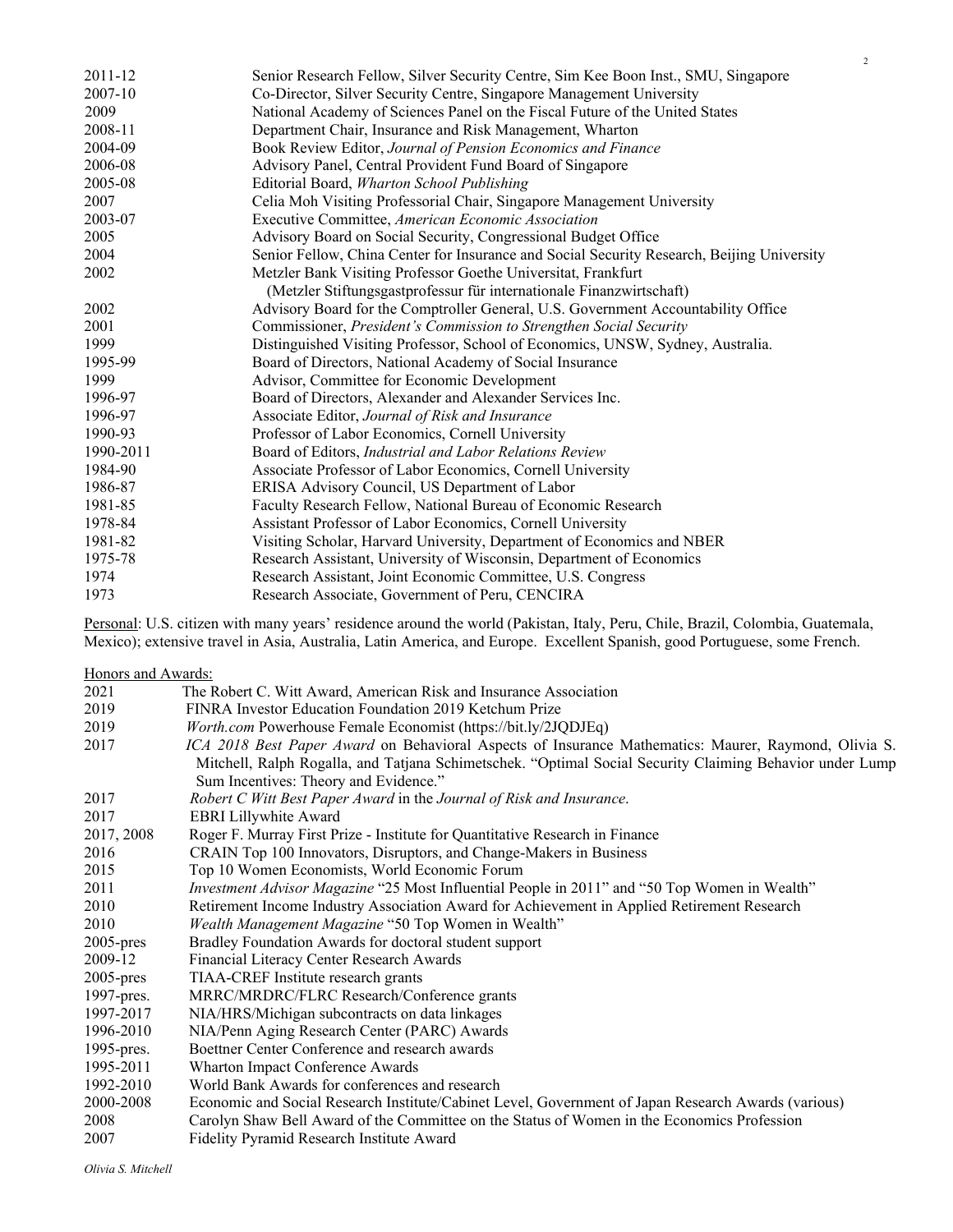| 2005-10      | Wharton-Singapore Management University Research Awards on retirement security (various)                                                       |
|--------------|------------------------------------------------------------------------------------------------------------------------------------------------|
| 2005-06      | Alexander von Humboldt-Stiftung Trans-Coop Program Research Award grant                                                                        |
| 2004-09      | Co-PI, NIA-funded study on Chilean Pension Reform                                                                                              |
| 2004-08      | Mellon/PopStudies/Boettner grants for retirement research                                                                                      |
| 2004         | "Noteworthy Book in Industrial Relations and Labor Economics" Princeton IR Section                                                             |
| 2003         | Premio Internazionale Dell'Istituto Nazionale Delle Assicurazioni, INA, Accademia Nazionale dei Lincei, Rome,<br>Italy, ex aqueo Elsa Fornero. |
| 1999         | Paul A. Samuelson Award for Scholarly Writing on Lifelong Financial Security, TIAA-CREF                                                        |
| 1991-2004    | US Dept of Labor Conference and Research Awards (various)                                                                                      |
| 1998         | AARP Research Award on determinants of retirement income                                                                                       |
| 1998         | Wharton Financial Institutions Center Award on retirement accumulation and decumulation                                                        |
| 1997-8, 2000 | TIAA-CREF Paul Samuelson Award Committee                                                                                                       |
| 1997         | Wharton Undergraduate Award for Outstanding Teaching                                                                                           |
| 1996-8       | NASI Panel on Social Security Reform Member                                                                                                    |
| 1993-6       | NAS Panel on Retirement Income Modeling                                                                                                        |
| 1996         | PBGC-PIMS Technical Panel Award                                                                                                                |
| 1995         | NIA/Univ. of Michigan HRS Early Results Research Award                                                                                         |
| 1995         | Society of Actuaries Oversight Panel on Retirement Income                                                                                      |
| 1994-95      | Social Security Advisory Council Co-Chair, Trends in Income and Retirement Saving Panel                                                        |
| 1994-95      | AARP Research Award on women's retirement preparedness                                                                                         |
| 1994-95      | National Academy on Aging Advisory Panel on retirement in the 21st century                                                                     |
| 1993         | "Noteworthy Book in Industrial Relations and Labor Economics" Princeton IR Section                                                             |
| 1991         | Cornell Advanced Human Resource Center Award on retirement benefits                                                                            |
| 1990         | Cornell/ILR Faculty Research Incentive Award                                                                                                   |
| 1989         | Cornell Advanced Human Resource Study Grant on pensions                                                                                        |
| 1989         | Lawrence R. Klein Award for best academic paper in Monthly Labor Review                                                                        |
| 1989         | USDOL Comm. on Workforce Quality and Labor Market Efficiency Award                                                                             |
| 1986         | US Dept. of HHS Grant for study of pensions and social security                                                                                |
| 1986         | Univ. of Wisconsin Institute for Research on Poverty Award on women's retirement                                                               |
| 1985         | "Noteworthy Book in Industrial Relations and Labor Economics", Princeton IR Section                                                            |
| 1984         | NIA Award for Study on the economics of pensions                                                                                               |
| 1984         | US Dept. of HHS Grant for study of delayed retirement                                                                                          |
| 1982         | National Commission for Employment Policy Contract on Social Security reform                                                                   |
| 1979-83      | USDOL Research Awards for studies of pensions, mobility, and retirement                                                                        |
| 1978         | NIMH Graduate Student Trainee                                                                                                                  |
| 1977         | Woodrow Wilson Dissertation Fellowship                                                                                                         |
| 1976         | Sloan Foundation Fellowship                                                                                                                    |
| 1974         | Distinguished Teaching Assistant - Dept. of Economics, Univ. of Wisconsin                                                                      |

3

## **Professional Activities:**

**Teaching:** Consumer Financial Decisionmaking; Risk Management; Managerial Economics; Employee Benefits and Pensions; Social Insurance.

#### **Committee Service:**

*At the University of Pennsylvania*:

Department: Department Computer Committee (1994-99); Department Doctoral Committee (1996-07); Department Chair (2008- 11); Junior Recruiting Committee (Chair 2015-6, 2019-20; member 2011-18); Dept. Diversity Search Advisor (2012-15).

- Wharton School: Executive Education Advisory Board (2017-20; Chair 2020-21); K@W Advisory Board (2017-); Fellow, Wharton Analytics (2020-); Advisory Committee on Global Initiatives (2014-5); Wharton Digital Press Committee (2013-16); Wharton School Dean Search Committee (2007, 2013); MBA Curriculum Review Committee (2009-11); MBA Executive Committee (2005-8; 2014-16; 2018-; Chair 2015-16, 2019-); International Alliances Task Force (Chair, 2003-4); Wharton Quinquennial Review Committee (2002-3); Wharton School Personnel Committee (2012; 2000-2, 1994-5; Chair; 1993-4; 2016-17); Dean's Research Committee (2000-1); Dean's Advisory Council (1997-2000; 2007-8); International Review Committee (1997); Graduate Program Committee (1996-9); Technology Committee (1996-00; Chair 1997-00); Whitney Young Chair Search Committee (1996-7); Phd. Strategic Planning and Strategy Committee (1996-7); Task Force on Women in the Wharton Learning Environment (Chair 1998-9); International Committee (1999); Q-review for Zicklin Center (2011-12).
- University: Personnel Benefits Committee (2017-19); Search committee, Leonard Davis Institute of Health Economics Executive Director (2018-19); Q Review for Leonard Davis Institute of Health Economics (2017-18); Disability Review Committee (1995-99); Benefit Redesign Committee (1996-98); Boettner Chair Search Committee (1996; 2002-3, 2007-8); Population Studies Center Research Associate and Penn Aging Advisory Committee (1996-); Search Committee for Financial VP (1997); Provost's Academic Planning and Budget Committee (1998-2002); University Research and Scholarly Activity Committee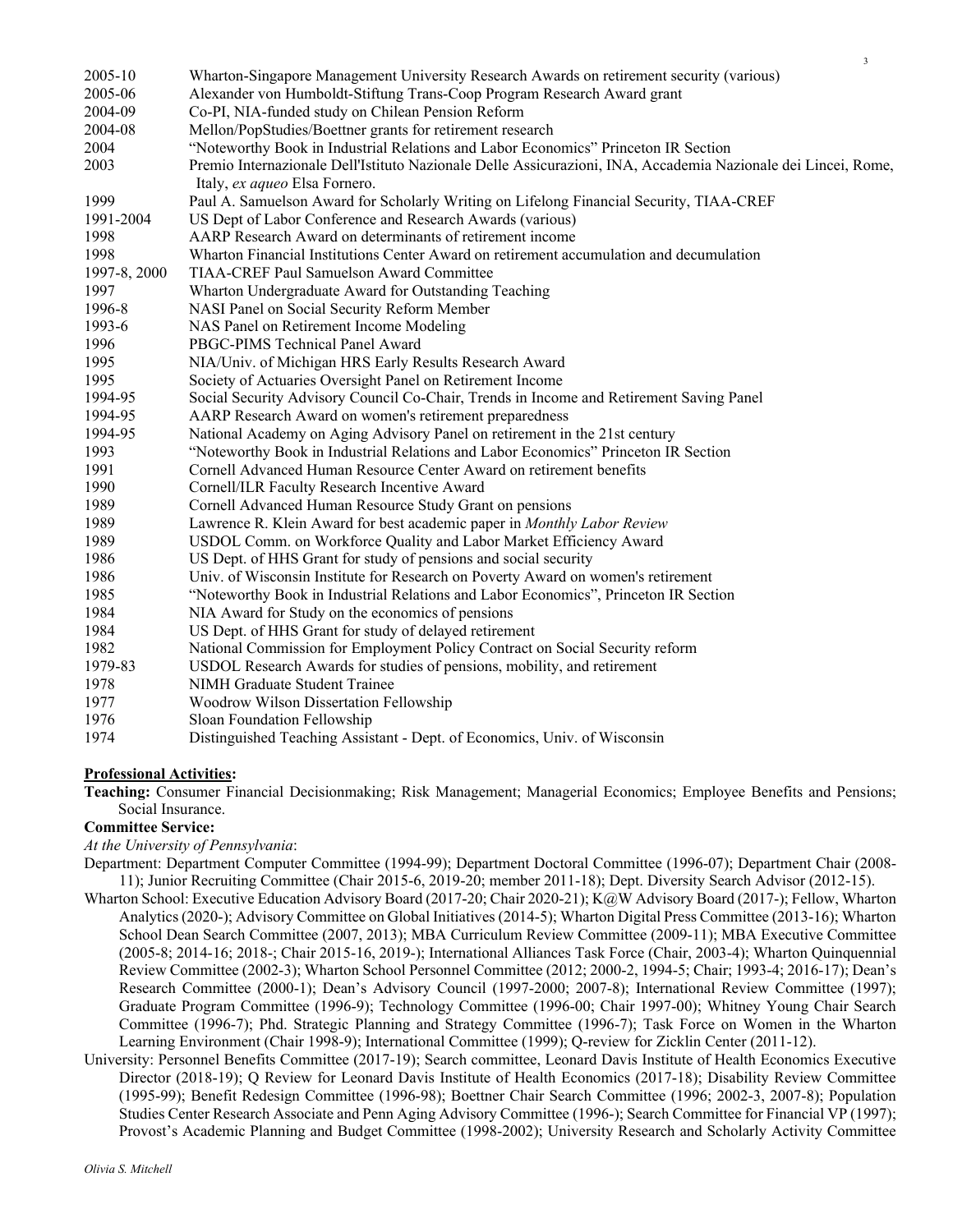(2001); University Committee on Academic Freedom and Responsibility (2002-3); University Task Force on Retiree Benefits (Chair, 2004); University Council Committee on Honorary Degrees (2012-2013); University Committee for MidStates Accreditation Review (2012-13).

4

- *At Cornell University*: Program Director, ILR/Cornell Institute for Labor Market Policies; Undergraduate and Graduate Program Committees; Curriculum Review Committee; Employee Benefits Advisory Committee; Program on Comparative Economic Development Board; Center for Behavioral and Decision Research; Cornell Institute for Social and Economic Research; Flexible Benefits Committee; Program on Participation and Labor Managed Studies; Committee on Day Care; Subcommittee on Faculty Retirement Policy, Faculty Council of Representatives.
- **Referee/Reviewer**: American Economic Journal: Policy, American Economic Review, American Enterprise Institute, ARIA Program Committee, Australian Research Council, Cambridge University Press, Canadian Research, Contemporary Policy Issues, Cornell Univ. Press, Dartmouth Economics Dept., Delaware Economics Department, Demography, Economic Inquiry, Economic Journal, Economic Letters, European Economic Review, European Journal of Health Economics, Finance and Development, GAO, Finance Research Letters, Geneva Association, Harper Collins, Handbook of Insurance series, Harvard Business School Press, ICF/Commonwealth Fund, ILR Press, Industrial and Labor Relations Review, Industrial Relations, Johns Hopkins Press, Journal of Banking and Finance, Journal of Behavioral and Experimental Economics, Journal of Development Economics, Journal of Economic Literature, Journal of Econometrics, Journal of the European Economic Association, Journal of Economic Behavior & Organization, Journal of Gerontology, Journal of Finance, Journal of Human Capital, Journal of Human Resources, Journal of Labor Economics, Journal of Pension Economics and Finance, Journal of Political Economy, Journal of Population Economics, Journal of Public Economics, Journal of Public Economic Theory, Journal of Retirement, Journal of Risk and Insurance, Kluwer Academic Publishing, Lewin/VHI, MIT Press, National Tax Journal, Netspar, NIA, NIMH, NSF, Oxford University Press, Pew Foundation, Princeton University Press, Public Finance, Quarterly Journal of Economics, Quarterly Review of Economics and Business, Retirement Research Foundation, Review of Economic Studies, Review of Finance, Review of Financial Studies, Science Magazine, Sloan Foundation, Smith Richardson Foundation, U. Chicago Press, University of New South Wales, University of Pennsylvania Press, Urban Institute, World Bank, World Economic Forum.
- **Consultant:** Asian Development Bank, Atlanta Federal Reserve, AARP, Association of Flight Attendants, Caribbean Development Bank, EBRI, Economic and Social Research Institute Cabinet Office of the Government of Japan, OEB Federal Reserve Board, GIC, IBM, InterAmerican Development Bank, KPMG Peat Marwick, Lewin/VHF, Mobil Oil Co., Nationwide, Nomura Research Institute, NY Office of Mental Health, RAND, SSRC, Social Security Administration, UNSW Centre of Excellence on Population Aging, Univ. of Rochester Medical School, Univ. of Michigan Institute for Survey Research, USAID, US Dept. of Labor, U.S. Government Accountability Office, US Treasury, World Bank.
- **Professional Associations:** American Economic Association (Executive Board 1996-99; 2020-21), AEA Committee on the Status of Women in the Economics Profession (Board 1994-96), American Finance Association, National Academy of Social Insurance (Board 1995-99), National Bureau of Economic Research (1980-pres.), American Risk and Insurance Association.

#### **Notes, Editorials, Abstracts, Blogs, and Comments:**

Various at http://blogs.wsj.com/experts/search/olivia%20mitchell/?s=olivia+mitchell and https://www.linkedin.com/pub/olivia-smitchell/29/a32/176 , and http://www.forbes.com/sites/pensionresearchcouncil/#52ca258a5cd2

### **Media mentions:**

See https://bepp.wharton.upenn.edu/profile/719/news

### **Published Research:**

#### **Volumes:**

1.Mitchell, Olivia S., ed. (2021). *New Models for Managing Longevity Risk: Public/Private Partnerships*. Oxford, UK: Oxford University Press, *forthcoming.* [Refereed].

2. Olivia S. Mitchell and Annamaria Lusardi, eds. (2020). *Debt in an Aging Economy*. Oxford, UK: Oxford University Press. [Refereed].

3.Julie Agnew and Olivia S. Mitchell, eds. (2019) *The Disruptive Impact of FinTech on Retirement Systems.* Oxford, UK: Oxford University Press [Refereed].

4.Robert Clark, Raimond Maurer, and Olivia S. Mitchell, eds. (2018) *How Persistent Low Returns Will Shape Saving and Retirement*. (2018). Oxford: Oxford University Press [Refereed].

5. P. Brett Hammond, Olivia S. Mitchell, and Stephen P. Utkus, eds. (2017). *Financial Decision Making and Retirement Security in an Aging World*. Oxford: Oxford University Press. [Refereed].

6. Olivia S. Mitchell, Raimond Maurer, and J. Michael Orszag, eds. (2016). *Retirement System Risk Management: Implications of the New Regulatory Order*. Oxford: Oxford University Press. [Refereed].

7. Olivia S. Mitchell and Richard Shea, eds. (2016). *Reimagining Pensions: The Next 40 Years*. Oxford: Oxford University Press. [Refereed].

8. Olivia S. Mitchell, Brett Hammond, and Raimond Maurer, eds. (2014). *Recreating Sustainable Retirement: Resilience, Solvency, and Tail Risk*. Oxford: Oxford University Press. [Refereed].

9. Olivia S. Mitchell and Kent Smetters, eds. (201[3). *The Market for Financial Advice*. Oxford: Oxford University Press. [refereed]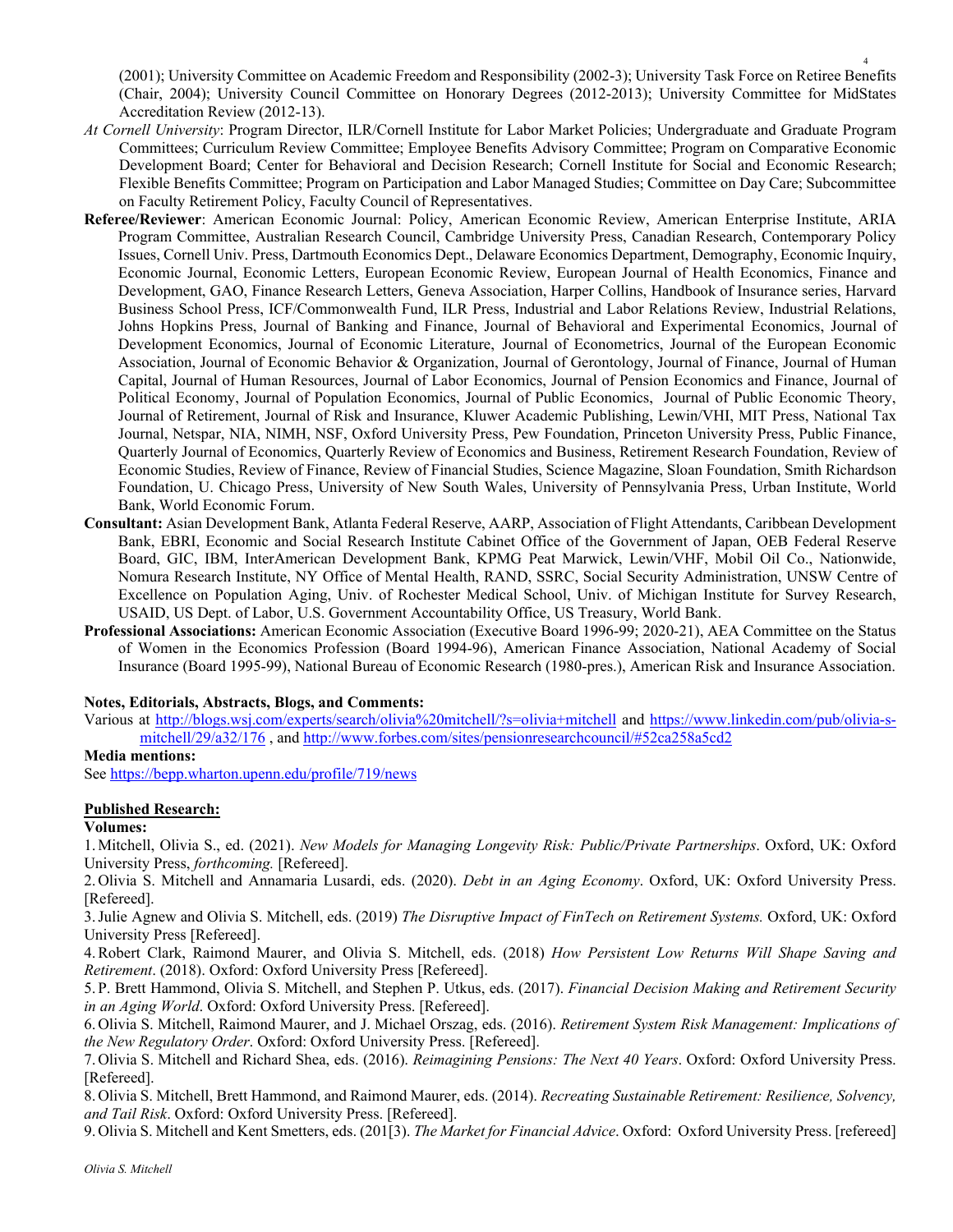10. Raimond Maurer, Olivia S. Mitchell, and Mark Warshawsky, eds. (2012). *Reshaping Retirement Security: Lessons from the Global Financial Crisis*. Oxford: Oxford University Press. [Refereed].

11. Committee on the Long-Run Macro-Economic Effects of the Aging (2012). *U.S. Population. Aging and the Macroeconomy: The Long-Term Implications of an Older Population*. For the National Research Council of the National Academy of Science. National Research Council.

12. Olivia S. Mitchell and Annamaria Lusardi, eds. (2011). *Financial Literacy: Implications for Retirement Security and the Financial Marketplace*. Oxford: Oxford University Press. [Refereed].

13. Olivia S. Mitchell, John Piggott, and Noriyuke Takayama, eds. (2011). *Revisiting Retirement Payouts: Market Developments and Policy Issues*. Oxford: Oxford University Press. [Refereed].

14.Robert Clark and Olivia S. Mitchell, eds. (2010). *Reorienting Retirement Risk Management*. Oxford University Press. [refereed] 15.Committee on the Fiscal Future of the United States. (2010). *Choosing the Nation's Fiscal Future*. National Research Council and National Academy of Public Administration, Behavioral and Social Sciences and Education. National Academy Press.

16. Gary Anderson and Olivia S. Mitchell, eds. (2009). *The Future of Public Employee Retirement Systems*. Oxford: Oxford University Press. [Refereed].

17. John Ameriks and Olivia S. Mitchell, eds. (2008). *Recalibrating Retirement Spending and Saving*. Oxford: Oxford University Press. [Refereed].

18.Brigitte Madrian, Olivia S. Mitchell, and Beth Soldo, eds. (2007). *Redefining Retirement.* Oxford: Oxford University Press*.* [refereed] *Noteworthy Book in Industrial Relations and Labor Economics. Princeton IR Section.*

19.David Blitzstein, Olivia S. Mitchell, and Stephen P. Utkus, eds. (2006)*. Restructuring Retirement Risks*. Oxford: Oxford University Press. [Refereed].

20.Robert S. Clark and Olivia S. Mitchell, eds. (2005). *Reinventing the Retirement Paradigm*. Pension Research Council. Oxford: Oxford University Press. [Refereed].

21.Olivia S. Mitchell and Stephen P. Utkus, eds. (2004). *Pension Design and Structure: New Lessons from Behavioral Finance*. Oxford University Press. [Refereed].

22.Olivia S. Mitchell and Kent Smetters, eds. (2003). *The Pension Challenge: Risk Transfers and Retirement Income Security*. Oxford University Press. [Refereed].

23.Olivia S. Mitchell, David Blitzstein, Judy Mazo, and Michael Gordon, eds. (2003). *Benefits for the Future Workplace*. Pension Research Council. University of Pennsylvania Press. [refereed] *Noteworthy Book* in Industrial Relations and Labor Economics. Princeton IR Section.

24.Zvi Bodie, Brett Hammond, and Olivia S. Mitchell, eds. (2002). *Innovations in Financing Retirement*. Philadelphia: University of Pennsylvania Press. [Refereed].

25.Jeffrey Brown, Olivia S. Mitchell, James Poterba, and Mark Warshawsky. (2001). *The Role of Annuity Markets in Financing Retirement*. Cambridge, MA: MIT Press. [Refereed].

26.Olivia S. Mitchell and Edwin Hustead, eds. (2000). *Pensions for the Public Sector*. Philadelphia: University of Pennsylvania Press. [Refereed]

27.Olivia S. Mitchell, Brett Hammond, and Anna Rappaport, eds. (2000). *Forecasting Retirement Needs and Retirement Wealth.* Philadelphia: University of Pennsylvania Press. [Refereed]

28.Olivia S. Mitchell, Robert Myers, and Howard Young, eds. (1999). *Prospects for Social Security Reform*. Philadelphia: University of Pennsylvania Press. [Refereed]

29.Olivia S. Mitchell and Sylvester Schieber, eds. (1998). *Living with Defined Contribution Pensions*. Philadelphia: University of Pennsylvania Press. [Refereed]

30.Gordon, Michael, Olivia S. Mitchell, and Marc Twinney, eds. (1997). *Positioning Pensions for the 21st Century*. Philadelphia: University of Pennsylvania Press. [Refereed]

31.Bodie, Zvi, Olivia S. Mitchell, and John Turner, eds. (1996). *Securing Employer-Provided Pensions: An International Perspective*. Pension Research Council. Philadelphia: University of Pennsylvania Press. [Refereed]

32. Mitchell, Olivia S., ed. (1993). *As the Workforce Ages: Costs, Benefits and Policy Challenges.* Ithaca, NY: ILR Press*.*  Noteworthy Book in Industrial Relations and Labor Economics, Princeton IR Section.

33. Lewin, David, Olivia S. Mitchell and Peter Sherer, eds. (1992). *Research Frontiers in Industrial Relations*. Ithaca, NY: IRRA. 34. Fields, Gary S. and Olivia S. Mitchell. (1984). *Retirement, Pensions, and Social Security*. Cambridge, MA: MIT Press [Refereed].

## **Published Papers:**

1. Dimmock, Steve, Roy Kouwenberg, Olivia S. Mitchell, and Kim Peijnenberg. (*Forthcoming*). "Household Portfolio Underdiversification and Probability Weighting: Evidence from the Field." *Review of Financial Studies.*

*2.*Mitchell, Olivia S. and Stephen P. Utkus. (*Forthcoming*). "Target Date Funds and Portfolio Selection in 401(k) Plans." NBER WP 17911*. Journal of Pension Economics & Finance.* 

*3.*Clark, Robert, Annamaria Lusardi, Olivia S. Mitchell, and Hallie Davis. *(Forthcoming)*. "Financial Well-being among African American and Hispanic Women." *Journal of Retirement*.

*4.*Mitchell, O.S. *(Forthcoming)*. 'Introduction: New Models for Managing Longevity Risk: Public/Private Partnerships.' In O.S. Mitchell, ed., *New Models for Managing Longevity Risk: Public/Private Partnerships*. Oxford, UK: Oxford University Press.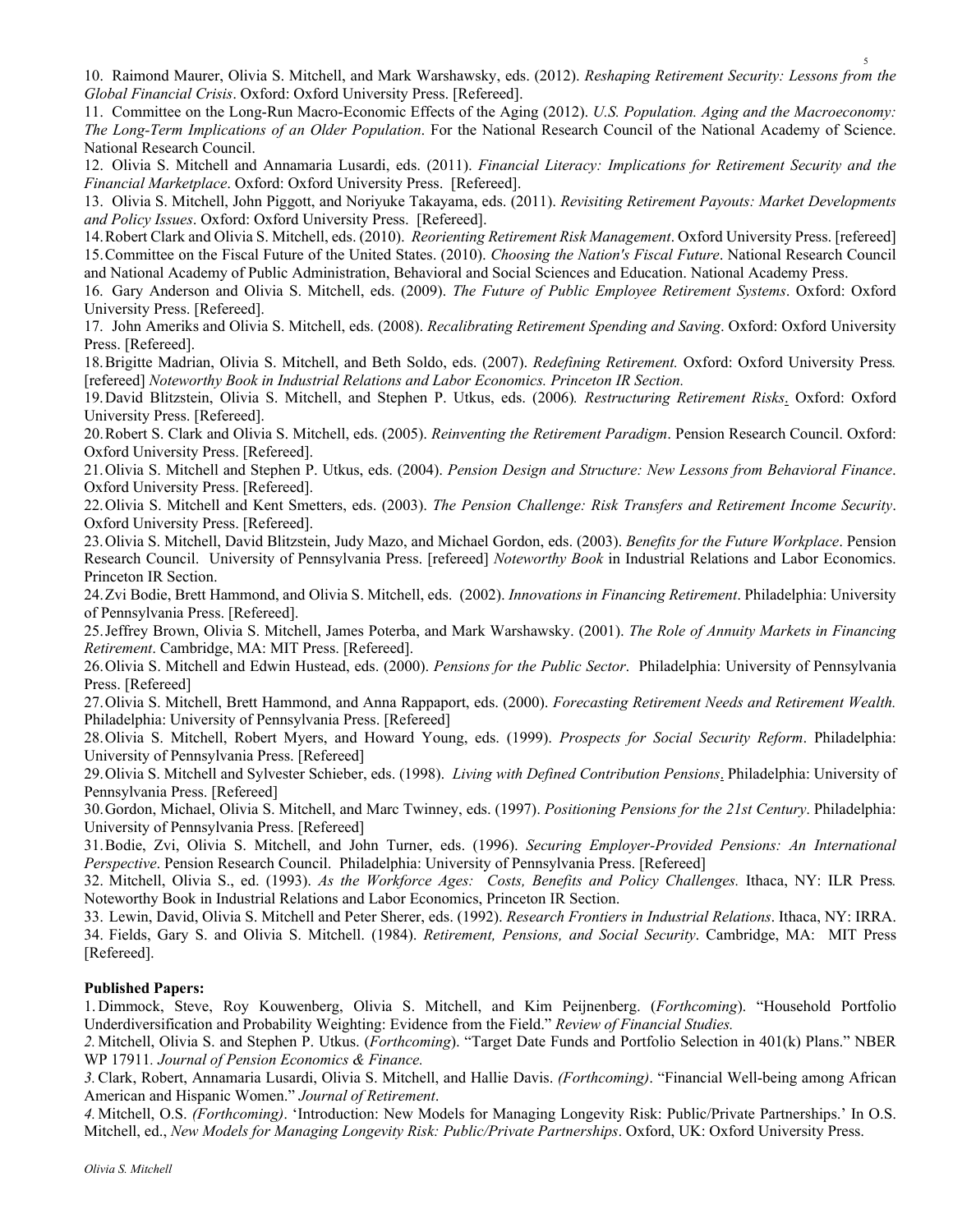5. Fong, Joelle, Koh, Benedict and Olivia S. Mitchell. (2021). "Asset Rich but Cash Poor: Would Older Singaporeans Value Reverse Mortgages?" *Aging & Society:* 1-18. doi:10.1017/S0144686X21001045

6. Kim, Hugh, Raimond Maurer, and Olivia S. Mitchell. (2021). "How Cognitive Ability and Financial Literacy Shape the Demand for Financial Advice at Older Ages*." Journal of the Economics of Ageing.* https://doi.org/10.1016/j.jeoa.2021.100329

7. Maurer, Raimond and Olivia S. Mitchell. (2021). "Older Peoples' Willingness to Delay Social Security Claiming." *Journal of Pension Economics and Finance*. 20, 410–425. doi: 10.1017/S1474747219000404.

8. Hurwitz, Abigail, Olivia S. Mitchell, and Orly Sade. (2021) "Longevity Perceptions and Saving Decisions during the COVID-19 Outbreak: An Experimental Investigation." *AEAP&P. 111: 297-201.*

9. Maurer, Raimond, Olivia S. Mitchell, Ralph Rogalla, and Tatjana Schimetschek. (2021). "Optimal Social Security Claiming Behavior under Lump Sum Incentives: Theory and Evidence." *Journal of Risk and Insurance*. Best Paper Award on Behavioral Aspects of Insurance Mathematics, 2018. 88: 5-27.

10.Clark, Robert, Annamaria Lusardi, and Olivia S. Mitchell. (2021) "Financial Fragility during the COVID-19 Pandemic." *AEAP&P*. 111:292-296.

*11.*Fong, Joelle, Benedict Koh, Olivia S. Mitchell, and Susann Rohwedder. (2021). "Financial Literacy and Financial Decisionmaking at Older Ages." *Pacific Basin Finance Journal*. 65. Best paper award at the 2019 Asia Pacific Financial Education Institute Conference.

12.Brown, Jeffrey R., Arie Kapteyn, Erzo F.P. Luttmer, Olivia S. Mitchell, and Anya Samek. (2021). "Behavioral Impediments to Valuing Annuities: Evidence on the Effects of Complexity and Choice Bracketing." *Review of Economics and Statistics.*  https://doi.org/10.1162/rest\_a\_00892

13.Fong, Joelle, Koh, Benedict and Olivia S. Mitchell. *(*2020*)*. "Trust and Retirement Behavior: Evidence from Singapore." *Journal of the Economics of Ageing.* 10.1016/j.jeoa.2020.100283

*14.*Hastings, Justine and Olivia S. Mitchell. (2020). "How Financial Literacy and Impatience Shape Retirement Wealth and Investment Behaviors." *Journal of Pension Economics and Finance.* 19(1):1-20 (lead article).

15.Mitchell, Olivia S. and Annamaria Lusardi. (2020*). '*Introduction.' In Annamaria Lusardi and Olivia S. Mitchell, eds. *Debt in an Aging Economy*. Oxford, UK: Oxford University Press.

*16.*Gottlieb, Daniel and Olivia S. Mitchell. (2020). "Narrow Framing and Long-Term Care Insurance." *Journal of Risk and*  Insurance, 87(4): 861–893. doi: 10.1111/jori.12290 Winner of the 2021 Robert C. Witt Award, American Risk and Insurance Association. *17.*Koh, Benedict, Olivia S. Mitchell, and Susann Rohwedder (2020). "Financial Knowledge and Portfolio Complexity in Singapore." *Journal of the Economics of Aging.* https://doi.org/10.1016/j.jeoa.2018.11.004 .

*18.*Lusardi, Annamaria, Pierre-Carl Michaud, and Olivia S. Mitchell. (*2020)*. "Assessing the Impact of Financial Education Programs: A Quantitative Model." *Economics of Education. 78:* https://doi.org/10.1016/j.econedurev.2019.05.006

*19.*Horneff, Vanya, Raimond Maurer and Olivia S. Mitchell. (2020*)*. "Putting the Pension Back in 401(k) Plans: Optimal Retirement Plan Design with Longevity Income Annuities." *Journal of Banking and Finance*. May, 114. doi.org/10.1016/j.jbankfin.2020.105783

20. Laitner, John, Eric French, Alan Gustman, Michael Hurd, Olivia S. Mitchell, Kathleen Mullen, and Susan C. Barnes. (2020). "Social Security Research at the University of Michigan Retirement Research Center." *Social Security Bulletin*. 80(1): 19-29.

*21.*Clark, Robert L. and Olivia S. Mitchell. (2020). "Target Date Defaults in a Public Sector Retirement Saving Plan." *Southern Economic Journal* 86(3): 1133-1149.

22.Lusardi, Annamaria, Olivia S. Mitchell, and Noemi Oggero. (2020). "Debt and Financial Vulnerability on the Verge of Retirement." *Journal of Money, Credit, and Banking*. 52(5): 1005-1034.

23.Agnew, Julie and Olivia S. Mitchell. (2019). "How FinTech is Reshaping the Retirement Planning Process." In J. Agnew and O. S. Mitchell (eds.) *The Disruptive Impact of FinTech on Retirement Systems.* Oxford, UK: Oxford University Press: 1-12.

24.Horneff, Vanya, Raimond Maurer, and Olivia S. Mitchell. (2019). "How Will Persistent Low Expected Returns Shape Household Behavior?" *Journal of Pension Economics and Finance*. 18(4): 612-622.

25.DeLiema, Marguerite, Martha Deevy, Annamaria Lusardi, and Olivia S. Mitchell. (2018). "Financial Fraud among Older Americans: Evidence and Implications." *Journal of Gerontology: Social Sciences*. doi: 10.1093/geronb/gby151

26. Lusardi, Annamaria, Olivia S. Mitchell, and Noemi Oggero. (2018) "The Changing Face of Debt and Financial Fragility at Older Ages." *AER P&P*. 108: 407-411.

*27.* Maurer, Raymond, Olivia S. Mitchell, Ralph Rogalla, and Tatjana Schimetschek. (2018). "Will They Take the Money and Work? An Empirical Analysis of People's Willingness to Delay Claiming Social Security Benefits for a Lump Sum." *Journal of Risk and Insurance*. 85(4): 877–909.

28. Clark, Robert, Raimond Maurer, and Olivia S. Mitchell. (2018). "Introduction and Overview." In R.Clark, R. Maurer, and O. S. Mitchell, eds. *How Persistent Low Returns Will Shape Saving and Retirement*. (2018). Oxford: Oxford University Press.1-10.

*29.* Horneff, Vanya, Raimond Maurer, and Olivia S. Mitchell. (2018). "How Low Returns Alter Optimal Life Cycle Saving, Investment, and Retirement Behavior." In R. Clark, R. Maurer, and O. S. Mitchell, eds. *How Persistent Low Returns Will Shape Saving and Retirement*. (2018). Oxford: Oxford University Press. 119-131.

*30.* Lusardi, Annamaria, and Olivia S. Mitchell. (2017). "Older Women's Labor Market Attachment, Retirement Planning, and Household Debt." In C. Goldin and L. Kat, eds. *Women Working Longer*. Chicago: University of Chicago Press and NBER: 185- 216.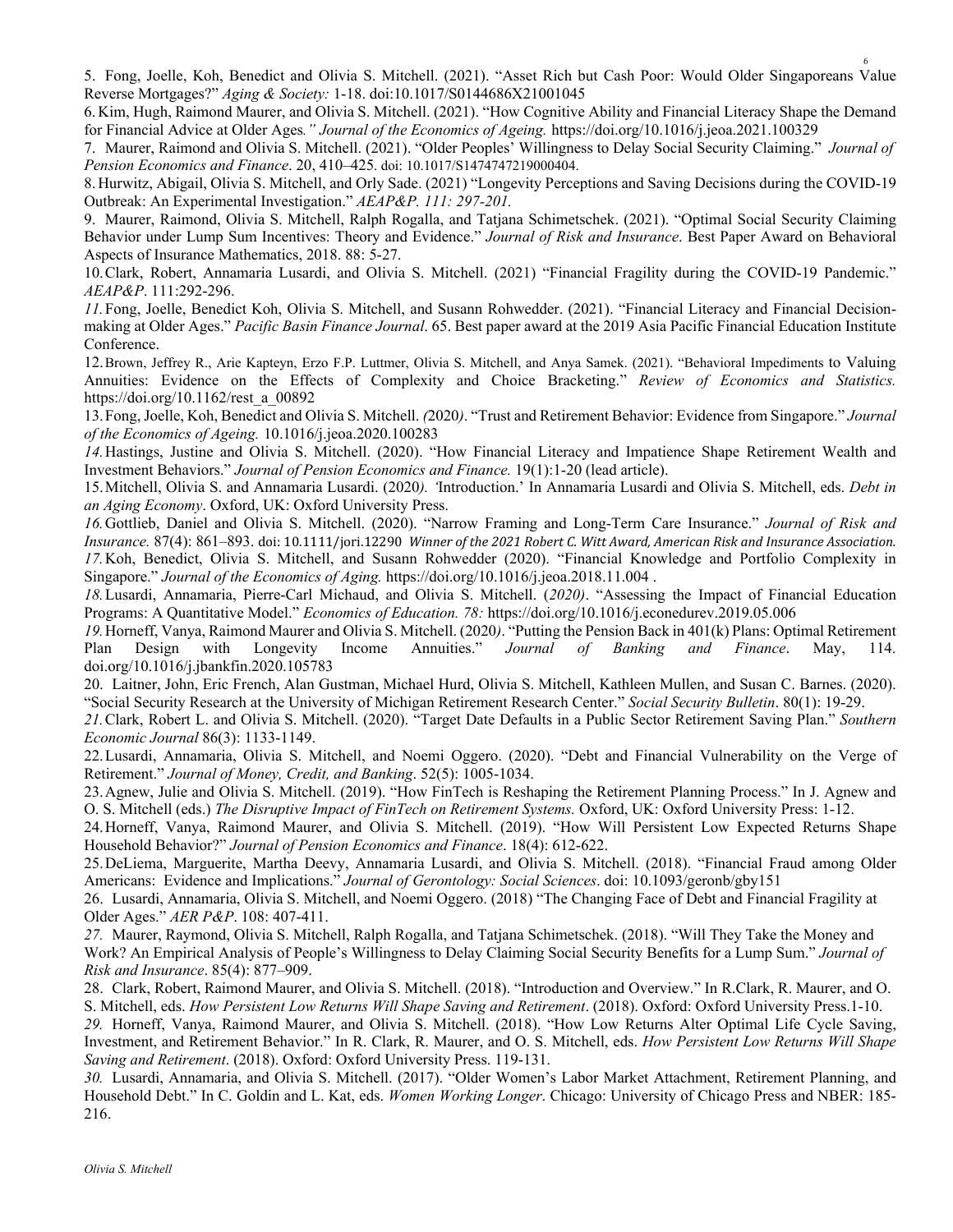31. Bütler, Monika, Olivia S. Mitchell, and Mike Orszag. (2018). "Advances in Understanding Pension Decisions." *Journal of Pension Economics and Finance* 17(3): 251-53.

32. Mitchell, Olivia S. and Raimond Maurer. (2018). "Evaluating Lump Sum Incentives for Delayed Social Security Claiming." *Public Policy and Aging Report*. 28(1): S15-21.

33. Keim, Donald B. and Olivia S. Mitchell. (2018). "Simplifying Choices in Defined Contribution Retirement Plan Design." *Journal of Pension Economics and Finance.* 17(3): 363-384.

34. Mitchell, Olivia S. (2018). "Enhancing Risk Management for an Aging World." *Geneva Risk & Insurance Review* 43(2): 115- 136.

35. Lusardi, Annamaria, Pierre-Carl Michaud, and Olivia S. Mitchell. (2017). "Optimal Financial Literacy and Wealth Inequality." *Journal of Political Economy*. 125(2): 431-477.

36. Brown, Jeffrey R., Arie Kapteyn, Erzo Luttmer, and Olivia S. Mitchell. (2017). "Cognitive Constraints on Valuing Annuities." *Journal of the European Economic Association*. 15(2): 429-462.

*37.*Barua, Rashmi, Benedict Koh, and Olivia S. Mitchell. (2017). "Does Financial Education Enhance Financial Preparedness? Evidence from a Field Experiment in Singapore." *Journal of Pension Economics and Finance*. 17(3): 254-277.

38.Hammond, P.B., O.S. Mitchell, and S. Utkus. (2017). "Financial Decision Making and Retirement Security in an Aging World." In *Financial Decision Making and Retirement Security in an Aging World,* P. B. Hammond, O.S. Mitchell, and S. P. Utkus, eds. Oxford: Oxford University Press: 1-15*.*

39.Kim, Hugh Hoikwang, Raimond Maurer, and Olivia S. Mitchell. (2017). "Choosing a Financial Advisor: When and How to Delegate." In *Financial Decision Making and Retirement Security in an Aging World,* P. B. Hammond, O.S. Mitchell, and S. P. Utkus, eds. Oxford: Oxford University Press: 85-95.

40.Lusardi, Annamaria and Olivia S. Mitchell. (2017). "How Ordinary Consumers Make Complex Economic Decisions: Financial Literacy and Retirement Readiness." *Quarterly Journal of Finance*. 7(3). https://doi.org/10.1142/S2010139217500082

41.Mitchell, Olivia S. (2017). "Financial Knowledge and Key Retirement Outcomes: An Overview." *Journal of Pension Economics and Finance*. 16(3): 273-276

42.Huffman, David, Olivia S. Mitchell, and Raimond Maurer. (2017). "Time Discounting and Economic Decision-making among the Elderly." *Journal of the Economics of Ageing.* https://doi.org/10.1016/j.jeoa.2017.05.001

43. Clark, Robert L., Annamaria Lusardi, and Olivia S. Mitchell. (2017). "Financial Literacy and Retirement Plan Behavior: A Case Study." *Economic Inquiry.* 55(1): 248-259.

44. Lu, Timothy, Olivia S. Mitchell, Steve Utkus, and Jean Young. (2017). "Borrowing from the Future: 401(k) Loans and Loan Defaults." *National Tax Journal.* 70 (1): 77–110.

45.Clark, Robert L., Annamaria Lusardi, and Olivia S. Mitchell. (2017). "Financial Knowledge and 401(k) Investment Performance." *Journal of Pension Economics and Finance.* 16(3): 324-347.

46.Mukherjee, Anita and Olivia S. Mitchell. (2016). "Assessing the Demand for Micropensions among India's Poor." *Journal of the Economics of Aging.* Online.

47.Maurer, Raimond, Olivia S. Mitchell, Ralph Rogalla, and Ivonne Siegelin. (2016). "Accounting-based Asset Return Smoothing in Participating Life Annuities: Implications for Annuitants, Insurers, and Policymakers." In *Retirement System Risk Management: Implications of the New Regulatory Order*. In O. S. Mitchell, R. Maurer, and J. M. Orszag, eds. Oxford: Oxford University Press: 40-50.

48.Mitchell, Olivia S. and John Piggott. (2016). "Workplace-Linked Pensions for an Aging Demographic." *Handbook of the Economics of Population Aging*. In J. Piggott and A. Woodland, eds. Amsterdam: Elsevier: 868-906.

49.Hammond, P.B., O.S. Mitchell, and S. Utkus. (2016). "Financial Decision Making and Retirement Security in an Aging World." In *Financial Decision Making and Retirement Security in an Aging World.* In P. B. Hammond, O.S. Mitchell, and S. P. Utkus, eds. Oxford: Oxford University Press.

50. Maurer, Raimond, Olivia S. Mitchell, Ralph Rogalla, and Ivonne Siegelin. (2016). "Accounting and Actuarial Smoothing of Retirement Payouts in Participating Life Annuities." *Insurance: Mathematics and Economics* 71: 268–283. Finalist for Paul Samuelson Award 2019.

51. Clark, Robert, Emma Hanson, and Olivia S. Mitchell. (2016). "Lessons for Public Pensions from Utah's Move to Pension Choice." *Journal of Pension Economics and Finance*. 15(3): 285-310.

52. Kim, Hugh Hoikwang, Raimond Maurer, and Olivia S. Mitchell. (2016). "Time is Money: Rational Life Cycle Inertia and the Delegation of Investment Management." *Journal of Financial Economics*. 121(2): 231-448.

53. Dimmock, Stephen G., Roy Kouwenberg, Olivia S. Mitchell and Kim Peijnenburg. (2016). "Ambiguity Attitudes and Economic Behavior: Results from a US Household Survey." *Journal of Financial Economics.* 119(3): 559–577*.*

54. Brown, Jeffrey R., Arie Kapteyn, and Olivia S. Mitchell. (2016). "Framing and Claiming: How Information Framing Affects Expected Social Security Claiming Behavior." *Journal of Risk and Insurance*. 83(1): 139–162. Winner of the Robert C Witt Award for best paper in the *JRI*.

55.Mitchell, Olivia S. and Raimond Maurer. (2015). "Recreating Retirement Sustainability." In Olivia S. Mitchell, Brett Hammond, and Raimond Maurer, Eds. *Recreating Sustainable Retirement: Resilience, Solvency, and Tail Risk*. Oxford University Press. 1-8. 56.Hubener, Andreas, Raimond Maurer, and Olivia S. Mitchell. (2015) "How Family Status and Social Security Claiming Options Shape Optimal Life Cycle Portfolios." *Review of Financial Studies*, 29(1): 937-978.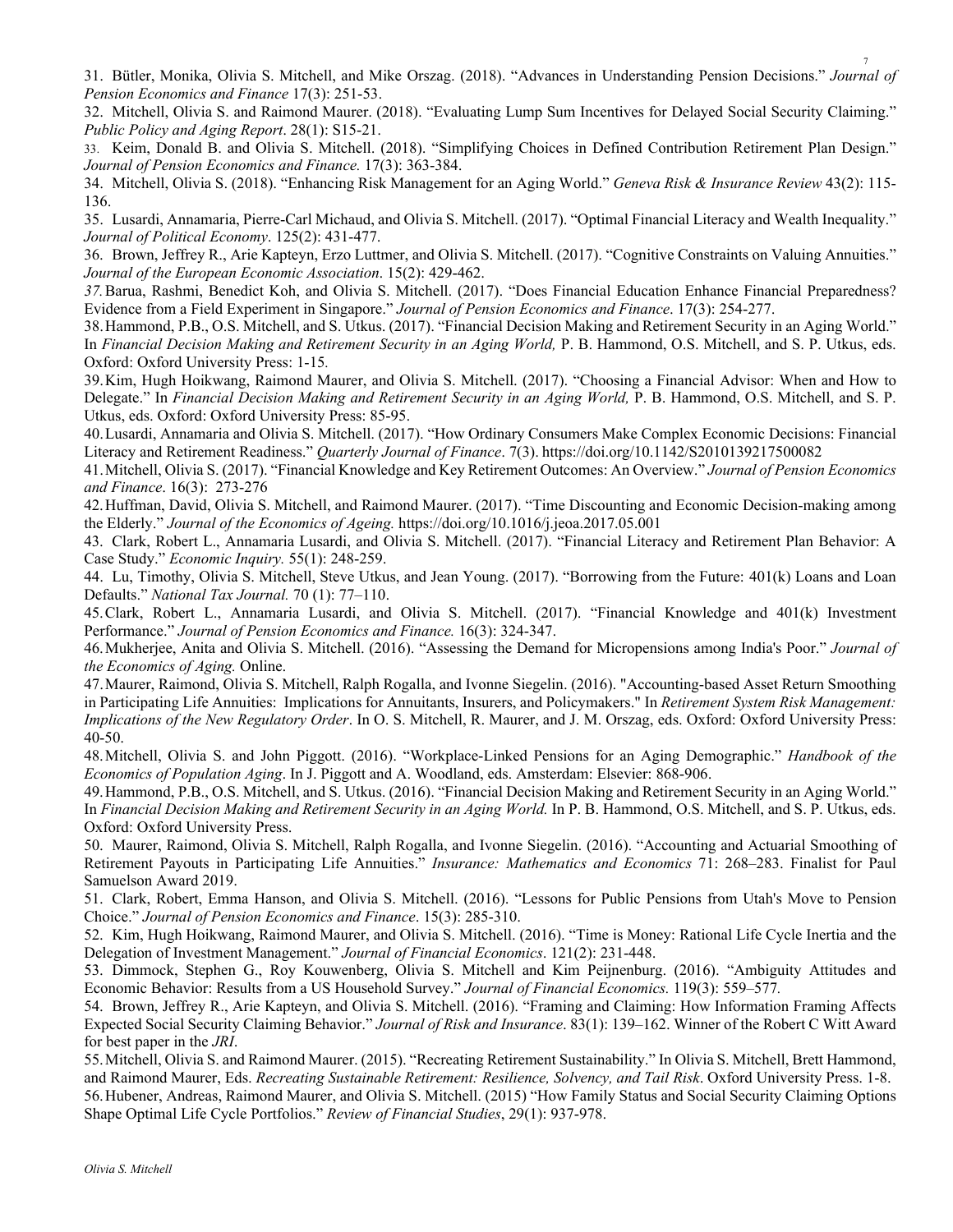57.Dimmock, Stephen G., Roy Kouwenberg, Olivia S. Mitchell and Kim Peijnenburg. (2015). "Estimating Ambiguity Preferences and Perceptions in Multiple Prior Models: Evidence from the Field." *Journal of Risk and Uncertainty.* 51(3): 219-244.

58.Steinorth, Petra and Olivia S. Mitchell. (2015). "Valuing Variable Annuities with Guaranteed Minimum Lifetime Withdrawal Benefits." *Insurance: Mathematics and Economics.* 64: 246-258.

59.Lusardi, Annamaria and Olivia S. Mitchell (2015). "Financial Literacy and Economic Outcomes: Evidence and Policy Implications." *Journal of Retirement Economics*. 3(1): 107-114.

60.Horneff, Vanya, Raimond Maurer, Olivia S. Mitchell, and Ralph Rogalla. (2015). "Optimal Life Cycle Portfolio Choice with Variable Annuities Offering Liquidity and Investment Downside Protection." *Insurance: Mathematics and Economics.* 63: 91–107. 61.Mitchell, Olivia S. (2015). "Overviewing the Findings: the Technical Panel Review of the Pension Insurance Modeling System" *Journal of Pension Economics and Finance*. December: 1-10.

62. Fong, Joelle H. Benedict SK. Koh, and Olivia S. Mitchell. (2015). "Functional Disabilities and Nursing Home Admittance." *Health Services Research.* 50(2): 560-578.

63. Lusardi, Annamaria and Olivia S. Mitchell. (2014). "The Economic Importance of Financial Literacy: Theory and Evidence." *Journal of Economic Literature*. 52(1): 5-44. *(Lead article)*

64. Clark, Robert L. and Olivia S. Mitchell. (2014). "How Does Retiree Health Insurance Influence Public Sector Employee Saving*?" Journal of Health Economics.* 38: 109–118.

65. Lusardi, Annamaria, Olivia S. Mitchell, and Vilsa Curto. (2014). "Financial Literacy and Financial Sophistication among Older Americans." *Journal of Pension Economics and Finance*. 13: 347-366. *(Lead article)*

66. Maurer, Raimond, Olivia S. Mitchell, Ralph Rogalla, and Vasily Kartashov. (2013). "Lifecycle Portfolio Choice with Stochastic and Systematic Longevity Risk, and Variable Investment-Linked Deferred Annuities." *Journal of Risk and Insurance*. 80(3): 649–676.

67.Behrman, Jere, Olivia S. Mitchell, Cindy Soo, and David Bravo. (2012). "Financial Literacy, Schooling, and Wealth Accumulation." *American Economic Review P&P*. 102 (3): 300–304.

68.Maurer, Raimond, Olivia S. Mitchell, and Mark Warshawsky. (2012). "Rebuilding Retirement System Resiliency in the Wake of the Financial Crisis." *World Financial Review.* November.

69.Maurer, Raimond, Olivia S. Mitchell, and Mark Warshawsky. (2012). "Retirement Security and the Financial and Economic Crisis: An Overview." In *Reshaping Retirement Security: Lessons from the Global Financial Crisis.* R. Maurer, O.S. Mitchell, and M. Warshawsky, Eds. Oxford: Oxford University Press. 1-12.

70.Chai, Jingjing, Raimond Maurer, Olivia S. Mitchell, and Ralph Rogalla. (2012). "Lifecycle Impacts of the Financial and Economic Crisis on Household Optimal Consumption, Portfolio Choice, and Labor Supply." In R. Maurer, O.S. Mitchell, and M. Warshawsky, eds. *Reshaping Retirement Security: Lessons from the Global Financial Crisis.* Oxford: Oxford University Press. 120-151.

71.Tang, Ning, Olivia S. Mitchell and Stephen P. Utkus. (2012). "Trading in 401(k) Plans during the Financial Crisis." Retirement Security and the Financial and Economic Crisis: An Overview." In R. Maurer, O.S. Mitchell, and M. Warshawsky, eds. *Reshaping Retirement Security: Lessons from the Global Financial Crisis.* Oxford: Oxford University Press: 101-119.

72.Mitchell, Olivia S. "Public Pension Pressures." (2012). In Peter Conti-Brown, ed., *When States Go Broke: The Origins, Context, and Solutions for the American States in Fiscal Crisis*. Cambridge, UK: Cambridge University Press: 57-76.

73.Lusardi, A., and O.S. Mitchell (2011). "The Outlook for Financial Literacy." In *Financial Literacy: Implications for Retirement Security and the Financial Marketplace*. O.S. Mitchell and A. Lusardi, Eds. Oxford: Oxford University Press: 1-16.

74.Lusardi, A., and O.S. Mitchell (2011). "Financial Literacy and Planning: Implications for Retirement Wellbeing." In O.S. Mitchell and A. Lusardi, eds. *Financial Literacy: Implications for Retirement Security and the Financial Marketplace.* Oxford: Oxford University Press: 17-39.

75.Hastings, Justine, Olivia S. Mitchell, and Eric Chyn. (2011) "Fees, Framing, and Financial Literacy in the Choice of Pension Managers." In O. S. Mitchell and A Lusardi, eds, *Financial Literacy: Implications for Retirement Security and the Financial Marketplace*. Oxford: Oxford University Press: 101-115.

76.Fong, Joelle H.Y. Olivia S. Mitchell, and Benedict S. K. Koh. (2011)*.* "Longevity Risk Management in Singapore's National Pension System." *Journal of Risk and Insurance.* 78(4): 961-981*.*

77.Chai, Jingjing, Wolfram Horneff, Raimond Maurer, and Olivia S. Mitchell. (2011). "Optimal Portfolio Choice over the Life Cycle with Flexible Work, Endogenous Retirement, and Lifetime Payouts." *Review of Finance*. 15(4): 875-907.

78.Lusardi, Annamaria and Olivia S. Mitchell. (2011). "Financial Literacy around the World: An Overview." *Journal of Pension Economics and Finance*, October: 497-508.

79.Mitchell, Olivia S. and John Piggott. (2011) "Turning Wealth into Lifetime Income: The Challenge Ahead." In O. S. Mitchell, J. Piggott, and N. Takayama, eds. *Revisiting Retirement Payouts: Market Developments and Policy Issues*. Oxford: OUP: 1-12.

80.Lusardi, Annamaria and Olivia S. Mitchell. (2011). "Financial Literacy and Retirement Planning in the United States*." Journal of Pension Economics and Finance*, October: 509-525.

81.Mitchell, Olivia S. and Jose Ruiz. (2011) "Pension Payments in Chile: Past, Present, and Future Prospects." In O.S. Mitchell, J. Piggott, and N. Takayama, eds*. Revisiting Retirement Payouts: Market Developments and Policy Issues*. Oxford: OUP: 106-130.

82.Mitchell, Olivia S. (2011). "Managing Risks in Defined Contribution Plans: What Does the Future Hold?" In Y. Fuchita, R. J. Herring, and R.E. Litan. *Growing Old: Paying for Retirement and Institutional Money Management after the Financial Crisis* Brookings Institution Press and Nomura Institute of Capital Markets Research: 75-94.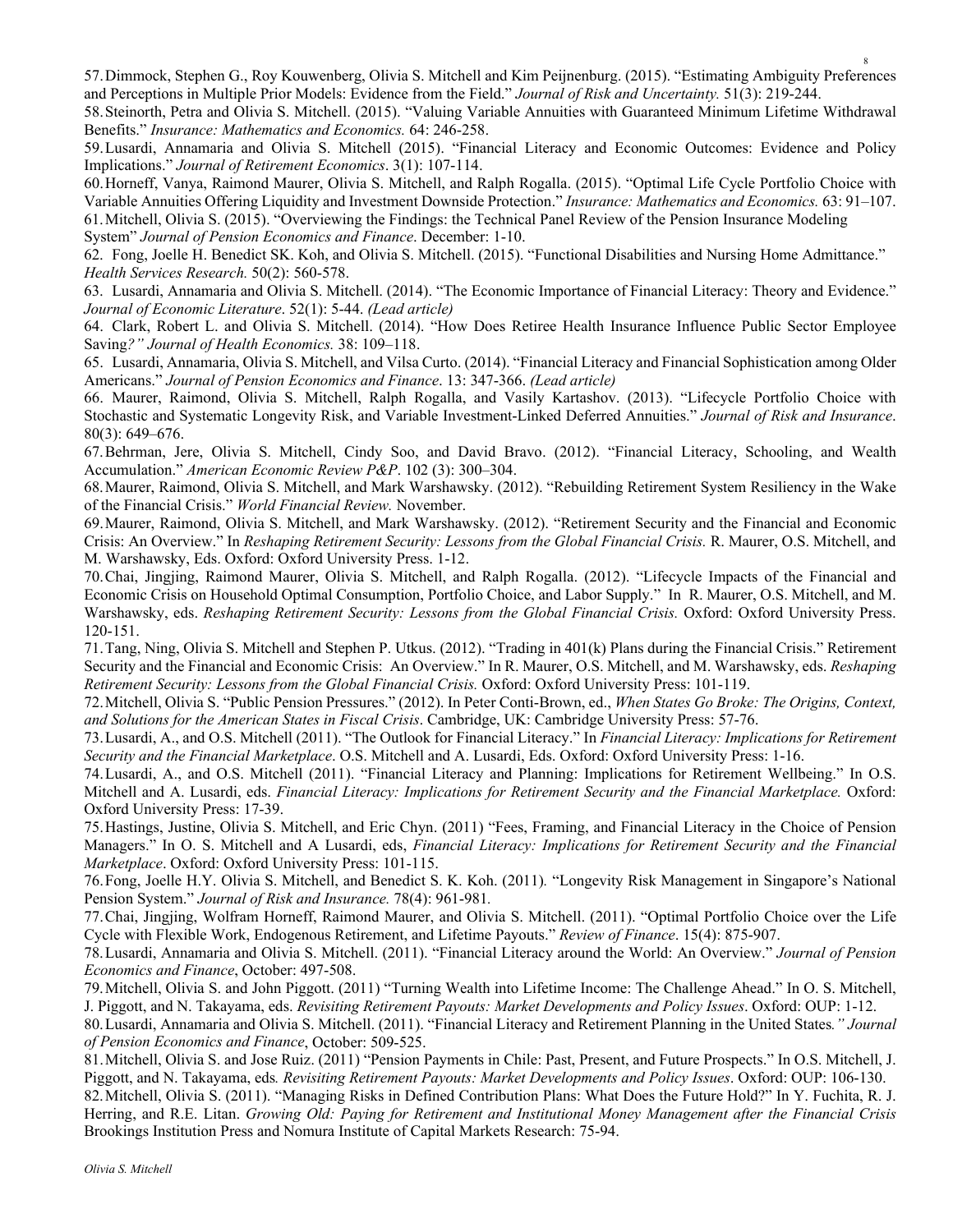83.Tang, Ning, Olivia S. Mitchell, Gary Mottola, and Steve Utkus. (2010) "The Efficiency of Sponsor and Participant Portfolio Choices in 401(k) Plans." *Journal of Public Economics*. 94(11-12): 1073-1085.

84.Raimond Maurer, Olivia S. Mitchell, and Ralph Rogalla. (2010) "The Effect of Uncertain Labor Income and Social Security on Lifecycle Portfolios." In R. Clark and O.S. Mitchell, eds. *Reorienting Retirement Risk Management*. Oxford: OUP, 107-121.

85.Koh, Benedict and Olivia S. Mitchell. (2010) "What's on the Menu? Included versus Excluded Investment Funds for Singapore's Central Provident Fund Investors." *Pensions: An International Journal.* 

86.Fong, Joelle, Olivia S. Mitchell, and Benedict Koh. (2010) "Longevity Risk and Annuities in Singapore." In Robert Clark and Olivia S. Mitchell, Eds. *Reorienting Retirement Risk Management*. Oxford University Press: 156-178.

87.McCarthy, David and Olivia S. Mitchell. (2010). "International Adverse Selection in Life Insurance and Annuities." In S. Tuljapurkar, N. Ogawa, and A. Gauthier, eds. *Riding the Age Wave: Responses to Aging in Advanced Industrial States.* Elsevier. New York: Springer: 119-135.

88.Lusardi, Annamaria, Olivia S. Mitchell, and Vilsa Curto. (2010). "Financial Literacy among the Young." *Journal of Consumer Affairs*. 44(2): 358-380.

89.Koh, Benedict S., Olivia S. Mitchell and Joelle HY. Fong (2010). "Collective Investments for Pension Saving: Lessons from Singapore's Central Provident Fund Scheme." *Pensions: An International Journal.* 15(2): 100-110.

90.Horneff, Wolfram J. Raimond H. Maurer, Olivia S. Mitchell, and Michael Z. Stamos. (2010). "Variable Payout Annuities and Dynamic Portfolio Choice in Retirement." *Journal of Pension Economics and Finance*. 9(2): 163-183.

91.Mitchell, Olivia S. (2010). "Retirement Risk Management in Times of Turmoil." *Elder Law Journal*. 17(2) 439-460.

92.Mitchell, Olivia S. and John Turner. (2010). "Human Capital Risk and Pension Outcomes." In R. P. Hinz, P. Antolín, R. Heinz, and J. Yermo, Eds*. Evaluating the Financial Performance of Pension Funds*. Wash., DC: World Bank: 119-151.

93.Mitchell, Olivia S. "Developments in the Pension Marketplace." (2010). *Kreditwesen* (2) 1087-89.

94.Burkhauser, Richard, Alan Gustman, John Laitner, Olivia S. Mitchell, and Amanda Sonnega. (2009). "Social Security Research at the Michigan Retirement Research Center." *Social Security Bulletin*. 69 (4): 200. 51-64.

95.Maurer, Raimond, Olivia S. Mitchell, and Ralph Rogalla. (2009). "Reforming the German Civil Servant Pension Plan." In O. S. Mitchell and G. Anderson, eds. *The Future of Public Employee Retirement Systems*. Oxford: OUP, 115-142.

96.Horneff, Wolfram, Raimond Maurer, Olivia S. Mitchell, and Michael Stamos. 2009. "Asset Allocation and Location over the Life Cycle with Survival-Contingent Payouts." *Journal of Banking and Finance*. 33(9): 1688-1699.

97.Maurer, Raimond, Olivia S. Mitchell, and Ralph Rogalla. (2009). "Managing Contribution and Capital Market Risk in a Funded Public Defined Benefit Plan: Impact of CVaR Cost Constraints." *Insurance: Mathematics and Economics*. (45): 25-34.

98.Mitchell, Olivia S. and John W. Phillips. (2009). "Hypothetical versus Actual Earnings Profiles: Implications for Social Security Reform." *Journal of Financial Transformation*.September: 1688-1699.

99.Lu, Bei, Olivia S. Mitchell, and John Piggott. (2008). "Notional Defined Contribution Pension and Public Reserve Funds in Ageing Economies." *International Social Security Review*. 61(4) December: 1-23*.*

100. Koh, Benedict S. K., Olivia S. Mitchell and Joelle H.Y. Fong. (2008). "Cost Structures in Defined Contribution Systems: The Case of Singapore's Central Provident Fund." *Pensions: An International Journal*. 13 (1-2): 7-14*.*

101. Mitchell, Olivia S., John Piggott, and Satoshi Shimizutani. (2008). "An Empirical Analysis of Patterns in the Japanese Long-Term Care Insurance System." *Geneva Papers on Risk and Insurance*. (33): 694-709.

102.Mitchell, Olivia S., Petra Todd, and David Bravo. (2008). "Learning from the Chilean Experience: The Determinants of Pension Switching." In Annamaria Lusardi, Ed. *Overcoming the Saving Slump: Making Financial Education and Saving Programs More Effective*. Chicago: University of Chicago Press, 301-323.

103.Mitchell, Olivia S., John Piggott, and Cagri Kumru. (2008). "Managing Public Investment Funds: Best Practices and New Challenges." *Journal of Pension Economics and Finance*. 7(3): 321-356.

104.Coronado, Julia, Steven Sharpe, Olivia S. Mitchell, and S. Blake Nesbitt. (2008). "Footnotes Aren't Enough: The Impact of Pension Accounting on Stock Values." *Journal of Pension Economics and Finance*. 7(3): 257-276.

105.Ameriks, John and Mitchell, Olivia S. (2008). "Managing Retirement Payouts: Positioning, Investing, and Spending Assets." In J. Ameriks and O.S. Mitchell, eds. *Recalibrating Retirement Spending and Saving*. Oxford University Press. 3-12.

106.Turra, Cassio and Mitchell, Olivia S. (2008). "The Impact of Health Status and Out-of-Pocket Medical Expenditures on Annuity Valuation." In J. Ameriks and O. S. Mitchell, eds *Recalibrating Retirement Spending and Saving*. Oxford University Press: 227- 250.

107.Yang, Tongxuan (Stella) and Olivia S. Mitchell. (2008). "Public Pension Governance, Funding, and Performance: A Longitudinal Appraisal." In J. Evans and J. Piggott, eds*. Pension Fund Governance: A Global Perspective on Financial Regulation*. Cheltenham, UK: Edward Elgar. 179-199*.*

108.Lusardi, Annamaria and Olivia S. Mitchell. (2008). "Planning and Financial Literacy: How Do Women Fare?" *American Economic Review* 98:2, 413–417

109.Maurer, Raimond, Olivia S. Mitchell and Ralph Rogalla. (2008). **"**The Victory of Hope over Angst? Funding, Asset Allocation, and Risk-Taking in German Public Sector Pension Reform." In D. Broeders, S. Eijffinger, and A. Houben, eds. *Frontiers in Pension Finance*. De Nederlandsche Bank. Edward Elgar: 51-81.

110.Arenas de Mesa, Alberto, David Bravo, Jere R. Behrman, Olivia S. Mitchell, and Petra E. Todd. With assistance from Andres Otero, Jeremy Skog, Javiera Vasquez, and Viviana Velez-Grajales. (2008). "The Chilean Pension Reform Turns 25: Lessons from the Social Protection Survey." In S. Kay and T. Sinha, eds. *Lessons from Pension Reform in the Americas*. Oxford: OUP 23-58.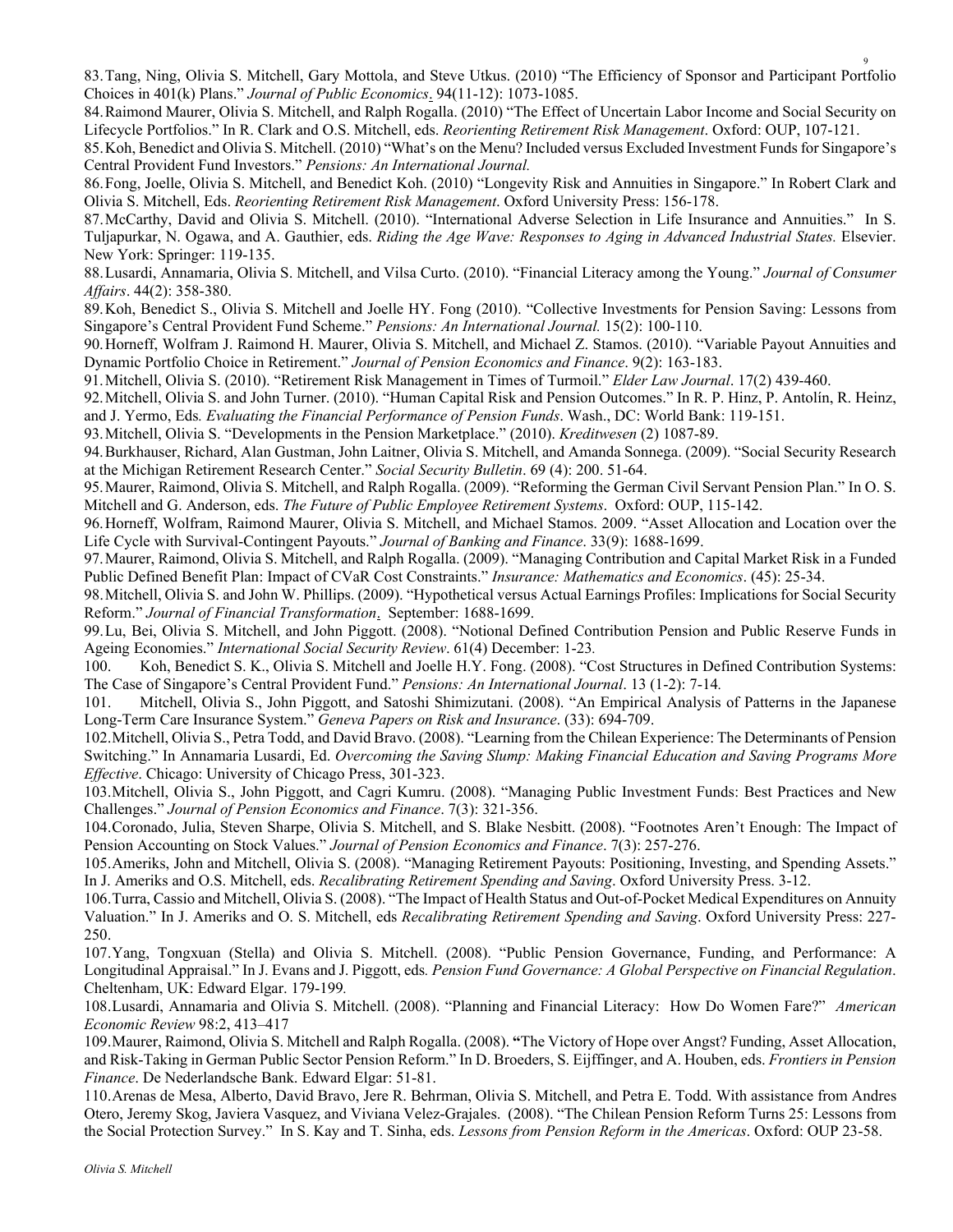111.Mitchell, Olivia S. (2008). "The Future of Retirement Systems in the Americas." In Stephen Kay and Tapen Sinha, Eds. *Lessons from Pension Reform in the Americas*. Oxford: OUP: 403-408.

112.Pauly, Mark, Olivia Mitchell, and Peter Zeng. (2007). "Death Spiral or Euthanasia? The Demise of Generous Group Health Insurance Coverage." *Inquiry.* Winter (44)4: 412-427*.*

113.Mitchell, Olivia S., Steve Utkus, and Tongxuan (Stella) Yang. (2007). "Turning Workers into Savers? Incentives, Liquidity, and Choice in 401(k) Plan Design." *National Tax Journal*. September, 60: 469-89.

114.Koh, Benedict, Olivia S. Mitchell, Toto Tanuwidjaja, and Joelle Fong. (2007 "Investment Patterns in Singapore's CPF Central Provident Fund." *Journal of Pension Economics and Finance*. 7(1): 1-29.

115.Horneff, Wolfram, Raimond Maurer, Olivia S. Mitchell, and Ivica Dus. (2007). "Following the Rules: Integrating Asset Allocation and Annuitization in Retirement Portfolios." *Insurance: Mathematics and Economics*. 42: 396-408.

116.Lusardi, Annamaria and Olivia S. Mitchell. 2007 "Baby Boomer Retirement Security: The Roles of Planning, Financial Literacy, and Housing Wealth." *Journal of Monetary Economics*. 54(1) January: 205-224.

117.Piggott, John, Michael Sherris, Olivia S. Mitchell and Shaun Yow. (2007). "Demographic Shift and Financial Risk." *Challenges to the Financial System: Ageing and Low Growth*. Proceedings of the 3rd Conference of the Monetary Stability Foundation. Siftung geld und Wahrung: 99-109.

118.Mitchell, Olivia S., John Phillips, Andrew Au, and David McCarthy. (2007). "Lifetime Earnings Variability and Retirement Shortfalls." In H. Bateman, ed. *Retirement Provision in Scary Markets*. Cheltenham, UK: Edward Elgar: 78-99.

119.Lusardi, Annamaria and Olivia S. Mitchell. (2007) "Financial Literacy and Retirement Preparedness. Evidence and Implications for Financial Education." *Business Economics*, 42(1): 35-44.

120.Soldo, Beth J., Olivia S. Mitchell, Rania Tfaily, and John F. McCabe. (2007). "Cross-cohort Differences in Health: A Multilevel Analysis of Aggregate and Individual Influences." In B. Madrian, O. S. Mitchell, and E. Soldo, eds. *Redefining Retirement*. Oxford University Press: 138-158.

121.Mitchell, Olivia S. (2007). "Will Boomers Redefine Retirement?" In B. Madrian, O. S. Mitchell, and E. Soldo, eds. *Redefining Retirement*. Oxford University Press: 1-12.

122.Jin, Henry Hongbo, Olivia S. Mitchell, and John Piggott. (2006) "Socially Responsible Investment in Japanese Pensions." *Pacific-Basin Finance Journal*. November 14 (4): 427-438. *Lead article.*

123.Muermann, Alexander, Olivia S. Mitchell, and Jaqueline Volkman. (2006). "Regret, Portfolio Choice, and Guarantees in Defined Contribution Schemes." *Insurance: Mathematics and Economics.* 39: 219–229.

124.Mitchell, Olivia S., John Piggott, Michael Sherris, and Shaun Yow. (2006). "Financial Innovations for an Aging World." In C. Kent, A. Park, and D. Rees, eds. *Demography and Financial Markets.* Reserve Bank of Australia/Australian Treasury: Report of the G-20 Meetings. Pegasus Press: 299-336. [*Reprinted in* Third Conference of the Monetary Stability Foundation on "Challenges to The Financial System: Ageing and Low Growth." Frankfurt am Main July 2006.]

125.Mitchell, Olivia S. and John Phillips. (2006) "Social Security Replacement Rates For Alternative Earnings Benchmarks." *Benefits Quarterly*. 4th Q 2006: 37-47.

126.Mitchell, Olivia S., Elenita Bader, and Jack Heuer. (2006). *Reforming Retiree Benefits: Recent Changes in the University of Pennsylvania's Retiree Medical Plan*. TIAA-CREF Institute Report.

127.Blitzstein, David, Olivia S. Mitchell, and Stephen P. Utkus. (2006). "Understanding the Uncertainties of Retirement." In D. Blitzstein, O. S. Mitchell, and S. P. Utkus, eds. *Restructuring Retirement Risks*. Oxford University Press: 3-9.

128.Mitchell, Olivia S., John Piggott and Satoshi Shimizutani. (2006). "Aged-Care Support in Japan: Perspectives and Challenges." *Benefits Quarterly.* 22(1):7-18.

129.Mitchell, Olivia S., Stephen P. Utkus, and Tongxuan (Stella) Yang. (2006). "Dimensions of 401(k) Plan Design." In *D.*  Blitzstein, O. S. Mitchell, and S. P. Utkus, eds. *Restructuring Retirement Risks*. Oxford University Press: 186-203.

130.Dus, Ivica, Raimond Maurer, and Olivia S. Mitchell. (2005). "Betting on Death and Capital Markets in Retirement: A Shortfall Risk Analysis of Life Annuities versus Phased Withdrawal Plans." *Financial Services Review. Lead article*. (14): 169-196.

131.Clark, Robert S. and Olivia S. Mitchell. (2005). "Changing the Retirement Paradigm." In R. Clark and O.S. Mitchell, eds. *Reinventing the Retirement Paradigm.* Oxford, UK: Oxford University Press: 3-13.

132.Mitchell, Olivia S. and Derek Osborne. (2004). "Old-Age Pension System Reform in the English-Speaking Caribbean: A Policy Assessment". *Workable Pension Systems: Reforms in the Caribbean*. Interamerican Development Bank/Johns Hopkins. 353-388.

133.Mitchell, Olivia S. and John Piggott. (2004). "Unlocking Home Equity in Japan." *Journal of the Japanese and International Economies*, 18(4): 466-505. *Lead article.*

134.Doyle, Suzanne, Olivia S. Mitchell, and John Piggott. "Annuity Values in Defined Contribution Retirement Systems: Australia and Singapore Compared." *Australian Economic Review*, Vol. 37, No. 4, pp. 402-416: December 2004.

135.Mitchell, Olivia S., and Janemarie Mulvey. (2004). "Potential Implications of Mandating Choice in Corporate Defined Benefit Plans." *Journal of Pension Finance and Economics*: 3 (3): 339-354.

136.Mitchell, Olivia S. and Stephen Utkus. (2004). "Lessons from Behavioral Finance for Retirement Plan Design." In O.S. Mitchell and S. P. Utkus, eds. *Pension Design and Structure: New Lessons from Behavioral Finance*. Oxford, UK: Oxford University Press. *Reprinted as* "How Behavioral Finance Can Inform Retirement Plan Design." In *Journal of Applied Corporate Finance.* 18(1) Winter 2006: 82-94

137.Bateman, Hazel, and Olivia S. Mitchell. (2004). "New Evidence on Pension Plan Design and Administrative Expenses." *Journal of Pension Finance and Economics*. 3(1): 63-76*.*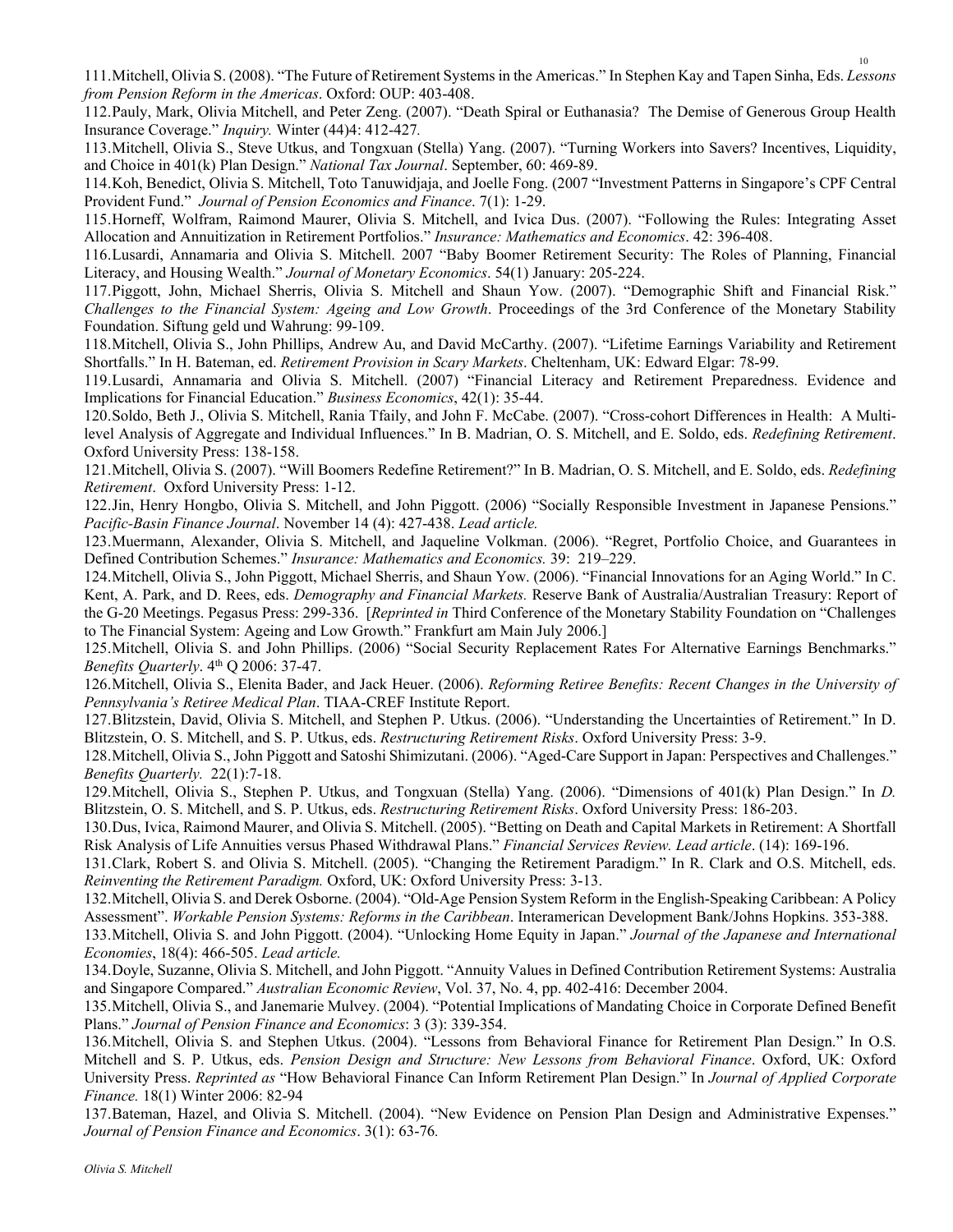138.Mitchell, Olivia S. and David McCarthy. (2004). "Annuities for an Ageing World". In E. Fornero and E. Luciano, eds. *Developing an Annuities Market in Europe.* Elgar: 19-68.

139.Lachance, Marie-Eve and Olivia S. Mitchell. (2004). "Understanding Individual Account Guarantees." In O.S. Mitchell and K. Smetters, eds. *The Pension Challenge: Risk Transfers and Retirement Income Security.* Oxford, UK: Oxford University Press: 159-186.

140.Mitchell, Olivia S. and Kent Smetters. (2003). "Developments in Risk Management for Retirement Security." In O.S. Mitchell and K. Smetters, eds. *The Pension Challenge: Risk Transfers and Retirement Income Security*, Oxford, UK: Oxford University Press: 1-18.

141.Mitchell, Olivia S. and Stephen P. Utkus. (2003). "The Role of Company Stock in Defined Contribution Plans." In O.S. Mitchell and K. Smetters, eds. *The Pension Challenge: Risk Transfers and Retirement Income Security*. Oxford, UK: Oxford University Press: 33-70.

142.Cogan, John F. and Olivia S. Mitchell. (2003). "Perspectives from the President's Commission on Social Security Reform." *Journal of Economic Perspectives*. 17(2): 149-172. Spring. *Reprinted* in *Lessons from Pension Reform in the Americas*. Stephen Kay and Tapen Sinha, Eds. Oxford University Press: 215-241.

143.Lachance, Marie-Eve and Olivia S. Mitchell. (2003). "Guaranteeing Individual Accounts." *American Economic Review*. 93(2): 257-260.

144.Lachance, Marie-Eve, Olivia S. Mitchell, and Kent Smetters. (2003). "Guaranteeing Defined Contribution Pensions: The Option to Buy Back a Defined Benefit Promise." *Journal of Risk and Insurance*. 70(1): 1-16.

145.McCarthy, David, Olivia S. Mitchell, and John Piggott. (2002). "Asset Rich and Cash Poor in Singapore? Retirement Provision in a National Defined Contribution Pension Fund*." Journal of Pension Finance and Economics*. 1(3):197-222.

146.Mitchell, Olivia S. "Benefits for the Workplace of the Future." (2003). In O.S. Mitchell, D. Blitzstein, M. Gordon, and J. Mazo, eds. *Benefits for the Future Workplace.* Philadelphia: Univ. of Pennsylvania Press: 1-20*.*

147.Mitchell, Olivia S., with the assistance of Erica L. Dykes. (2003). "New Trends in US Pensions". In O. Mitchell, D. Blitzstein, M. Gordon, and J. Mazo, eds. *Benefits for the Future Workplace.* Philadelphia: Univ. of Pennsylvania Press: 110-136. *Reprinted in* N. Takayama, ed. *Taste of Pie: Searching for Better Pension Provisions in Developed Countries*. Tokyo: Maruzen Co., Ltd., 2003.

148.McCarthy, David and Olivia S. Mitchell. (2002). "Estimating International Adverse Selection in Annuities." *North American Actuarial Journal*. October: 38-54.

149.Mitchell, Olivia S. (2002). "The Future of Workplace Benefits." In J. Sankey, ed. *Employee Benefit Issues: The Multiemployer Perspective.* Brookfield, WI: International Foundation of Employee Benefit Plans.

150.Mitchell, Olivia S. (2002). "Managing Pensions in the 21st Century: Design Innovations, Market Impact, and Regulatory Issues for Japan." In T. Ihori and T. Tachibanaki, eds. *Social Security Reform in Advanced Countries*. Routledge: London: 9-38.

151.Mitchell, Olivia S. (2002). "Developments in Decumulation: The Role of Annuity Products in Financing Retirement." In A. Auerbach and H. Herrman, eds. *Ageing, Financial Markets and Monetary Policy.* Berlin: Springer-Verlag: 97-125.

152.Clark, Robert L. and Olivia S. Mitchell. (2002). "Strengthening Employment-Based Pensions in Japan." *Benefits Quarterly*, 2nd Q: 22-43. Reprinted in *The Economics of Social Security in Japan*. Toshiaki Tachibanaki, Ed. Surrey, UK: Elgar. 2004:170- 201.

153.Brown, Jeffrey, Olivia S. Mitchell, and James Poterba. (2002). "Mortality Risk, Inflation Risk, and Annuity Products." In Z. Bodie, B. Hammond, and O. S. Mitchell, eds. *Innovations in Financing Retirement*. Philadelphia, PA: Univ. of Pennsylvania Press: 175-197.

154.Bodie, Zvi, Brett Hammond, and Olivia S. Mitchell. (2002). "A Framework for Analyzing and Managing Retirement Risks". In Z. Bodie, B. Hammond, and O. S. Mitchell, eds. *Innovations in Financing Retirement*. Philadelphia, PA: Univ. of Pennsylvania Press: 3-19.

155.Levine, Phillip, Olivia S. Mitchell, and John Phillips. (2002). "Worklife Determinants of Retirement Income Differentials between Men and Women". In. Z. Bodie, B. Hammond, and O.S. Mitchell, eds. *Innovations in Financing Retirement.* Philadelphia, PA: Univ. of Pennsylvania Press: 50-76.

156.Bodie, Zvi, Brett Hammond, and Olivia S. Mitchell. (2001). "New Approaches to Analyzing and Managing Retirement Risks." *Benefits Quarterly*. 4<sup>th</sup> Quarter: 72-83.

157.Mitchell, Olivia S. and David McCarthy. (2001). "State and Local Pension Plan Developments." In. J. Rosenbloom, ed. *The Handbook of Employee Benefits.* New York: McGraw Hill: 1241-1254.

158.Mitchell, Olivia S. 2000. "Developments in Pensions." In G. Dionne, ed. *Handbook of Insurance*. Boston: Kluwer Academic Publishers: 873-899.

159.Levine, Phillip, Olivia S. Mitchell, and John Phillips. (2000). "A Benefit of One's Own: Older Women and Social Security". *Social Security Bulletin*, 63(3): 47-54.

160.Mitchell, Olivia S. (2000). "Building an Environment for Pension Reform in Developing Countries". In Z. Bodie and E.P. Davis, eds. *Foundations of Pension Finance*. London: Edward Elgar: 480-503.

161.Brown, Jeffrey, Olivia Mitchell, and James Poterba. (2000). "The Role of Real Annuities and Indexed Bonds in an Individual Accounts Retirement Program." In J.Y. Campbell and M. Feldstein, eds. *Risk Aspects of Investment-Based Social Security Reform*. Chicago: Univ. of Chicago Press: 321-360.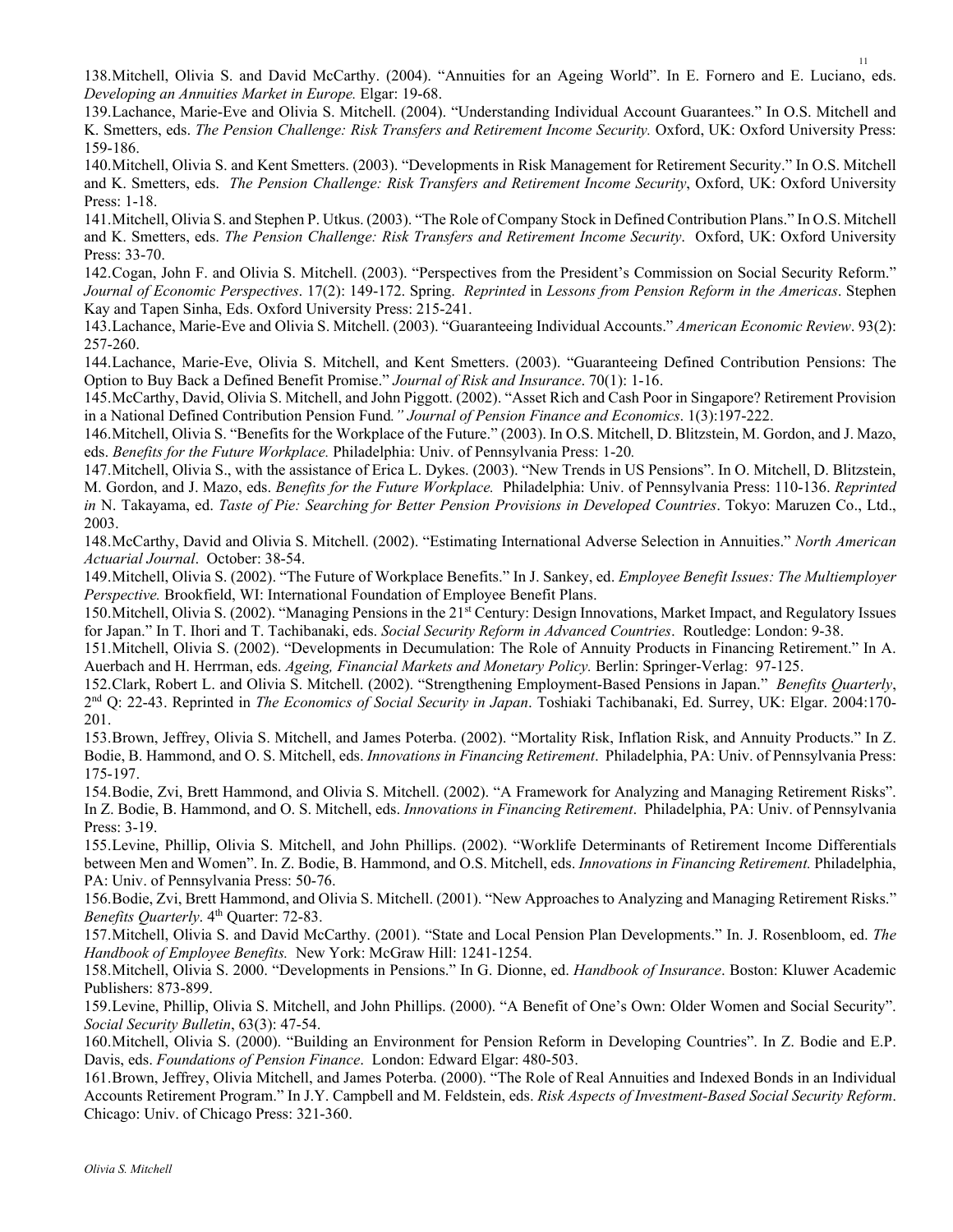162.Mitchell, Olivia S., David McCarthy, Stanley C. Wisniewski, and Paul Zorn. (2000). "Developments in State and Local Pension Plans." In O.S. Mitchell and E. Hustead, eds. *Pensions for the Public Sector.* Philadelphia, PA: Univ. of Pennsylvania Press: 11- 40.

163.Hustead, Edwin and Olivia S. Mitchell. (2000). "Public Sector Pension Plans: Lessons and Challenges for the 21st Century". In O.S. Mitchell and E. Hustead, eds. *Pensions for the Public Sector.* Philadelphia, PA: Univ. of Pennsylvania Press: 3-10.

164.Useem, Michael and Olivia S. Mitchell. (2000). "Holders of the Purse Strings: Governance and Performance of Public Retirement Systems." *Social Science Quarterly*. 81(2): 489-506.

165. Moore, James and Olivia S. Mitchell. (2000). "Projected Retirement Wealth and Saving Adequacy." In O.S. Mitchell, B. Hammond, and A. Rappaport, eds. *Forecasting Retirement Needs and Retirement Wealth*. Philadelphia, PA: Univ. of Pennsylvania Press: 68-94.

166. Mitchell, Olivia S., James Moore, and John Phillips. (2000). "Explaining Retirement Saving Shortfalls". In O.S. Mitchell, B. Hammond, and A. Rappaport, eds. *Forecasting Retirement Needs and Retirement Wealth*. Philadelphia, PA: Univ. of Pennsylvania Press: 139-166.

167. Levine, Phillip, Olivia S. Mitchell, and James F. Moore. (2000). "Women on the Verge of Retirement: Predictors of Retiree Well-being". In *Forecasting Retirement Needs and Retirement Wealth.* O.S. Mitchell, B. Hammond, and A. Rappaport, Eds. Philadelphia, PA: Univ. of Pennsylvania Press: 167-207.

168. Gustman, Alan L., Olivia S. Mitchell, Andrew A. Samwick, and Thomas L. Steinmeier. (2000). "Evaluating Pension Entitlements." In O.S. Mitchell, B. Hammond, and A. Rappaport, eds. *Forecasting Retirement Needs and Retirement Wealth*. Philadelphia, PA: Univ. of Pennsylvania Press: 309-326.

169. Mitchell, Olivia S., Jan Olson and Thomas Steinmeier. (2000). "Earnings and Projected Benefits." In O.S. Mitchell, B. Hammond, and A. Rappaport, eds. *Forecasting Retirement Needs and Retirement Wealth.* Philadelphia, PA: Univ. of Pennsylvania Press: 68-94.

170. Lumsdaine, Robin and Olivia S. Mitchell. (1999). "New Developments in the Economics of Retirement." In O. Ashenfelter and D. Card, eds. *Handbook of Labor Economics*. Amsterdam: North Holland: 3261-3308.

171. Mitchell, Olivia S., James Poterba, Mark Warshawsky, and Jeffrey Brown. (1999). "New Evidence on the Money's Worth of Individual Annuities." *American Economic Review*. 89(5): 1299-1318.

172. Brown, Jeffrey, Olivia Mitchell, James Poterba, and Mark Warshawsky. (1999). "Taxing Retirement Income: Nonqualified Annuities and Distributions from Qualified Accounts." *National Tax Journal*. 53(3): 563-592.

173. Gustman, Alan, Olivia S. Mitchell, Andrew A. Samwick, and Thomas L. Steinmeier. (1999). "Pension and Social Security Wealth in the Health and Retirement Study." In R. Willis. ed. *Wealth, Work, and Health: Innovations in Survey Measurement in the Social Sciences*. Ann Arbor: University of Michigan Press: 150-208.

174. Dwyer, Debra and Olivia S. Mitchell. (1999). "Health Problems as Determinants of Retirement: Are Self-Rated Measures Endogenous?" *Journal of Health Economics* (18):173-193.

175. Mitchell, Olivia S. and James Moore. (1998). "Can Americans Afford to Retire? New Evidence on Retirement Saving Adequacy." *Journal of Risk and Insurance*, 65 (3): 371-400.

176. Geanakoplos, John, Olivia S. Mitchell, and Stephen Zeldes. (1999). "Social Security Money's Worth". In O.S. Mitchell, R. Myers, and H. Young, eds. *Prospects for Social Security Reform*. Philadelphia, PA: Univ. of Pennsylvania Press: 79-151

177. Geanakoplos, John, Olivia S. Mitchell, and Stephen Zeldes. (1998). "Would a Privatized Social Security System Really Pay a Higher Rate of Return?" In D. Arnold, M. Graetz, and A. Munnell, eds. *Framing the Social Security Debate*. Washington, D.C., Brookings Institution: 137-156. *Reprinted* as "Private Accounts, Prefunding, and Equity Investment under Social Security." In *Policies for an Aging Society.* A. Altman and David Shactman, Eds. Baltimore: Johns Hopkins University Press, 2002: 266-292.

178. Mitchell, Olivia S. "Administrative Costs of Public and Private Pension Plans". (1998). In *Privatizing Social Security*, ed. M. Feldstein. NBER. Chicago: University of Chicago Press: 403-456.

179. Mitchell, Olivia S. (1998). "Social Security Reform in Latin America." *Federal Reserve Bank of St. Louis Review*. March/April: 15-18.

180. Mitchell, Olivia S., and Sylvester Schieber. (1998). "Defined Contribution Pensions: New Opportunities, New Risks". In O. S. Mitchell and S. Schieber, eds. *Living with Defined Contribution Pensions*. Philadelphia, PA: Univ. of Pennsylvania Press: 1-13. 181. Mitchell, Olivia S., and Flavio Barreto. (1997). "After Chile, What? Second-Round Social Security Reforms in Latin America." *Revista de Analisis Economico*, 12(2) November: 3-36.

182. Mitchell, Olivia S. and Ping-Lung Hsin. (1997). "Managing Public Sector Pensions." In J. Shoven and S. Schieber, eds. *Public Policy toward Pensions.* Twentieth Century Fund. Cambridge, MA: MIT Press: 247-266.

183. Barreto, Flavio A. and Olivia S. Mitchell. (1997). "Privatizing Latin American Retirement Systems". *Benefits Quarterly*, 13(3): 83-85.

184. Mitchell, Olivia S. (1997). "Work and Family Benefits in the Corporate Setting." In F.D. Blau and R. Ehrenberg, eds. *Gender and Family Issues in the Workplace*. New York: Russell Sage Foundation: 269-276.

185. Mitchell. Olivia S., Michael Gordon, and Marc Twinney. (1997). "Assessing the Challenges to the Pension System." In M. Gordon, O.S. Mitchell, and M. Twinney, eds. *Positioning Pensions for the 21st Century*. Philadelphia, PA: Univ. of Pennsylvania Press: 1-14.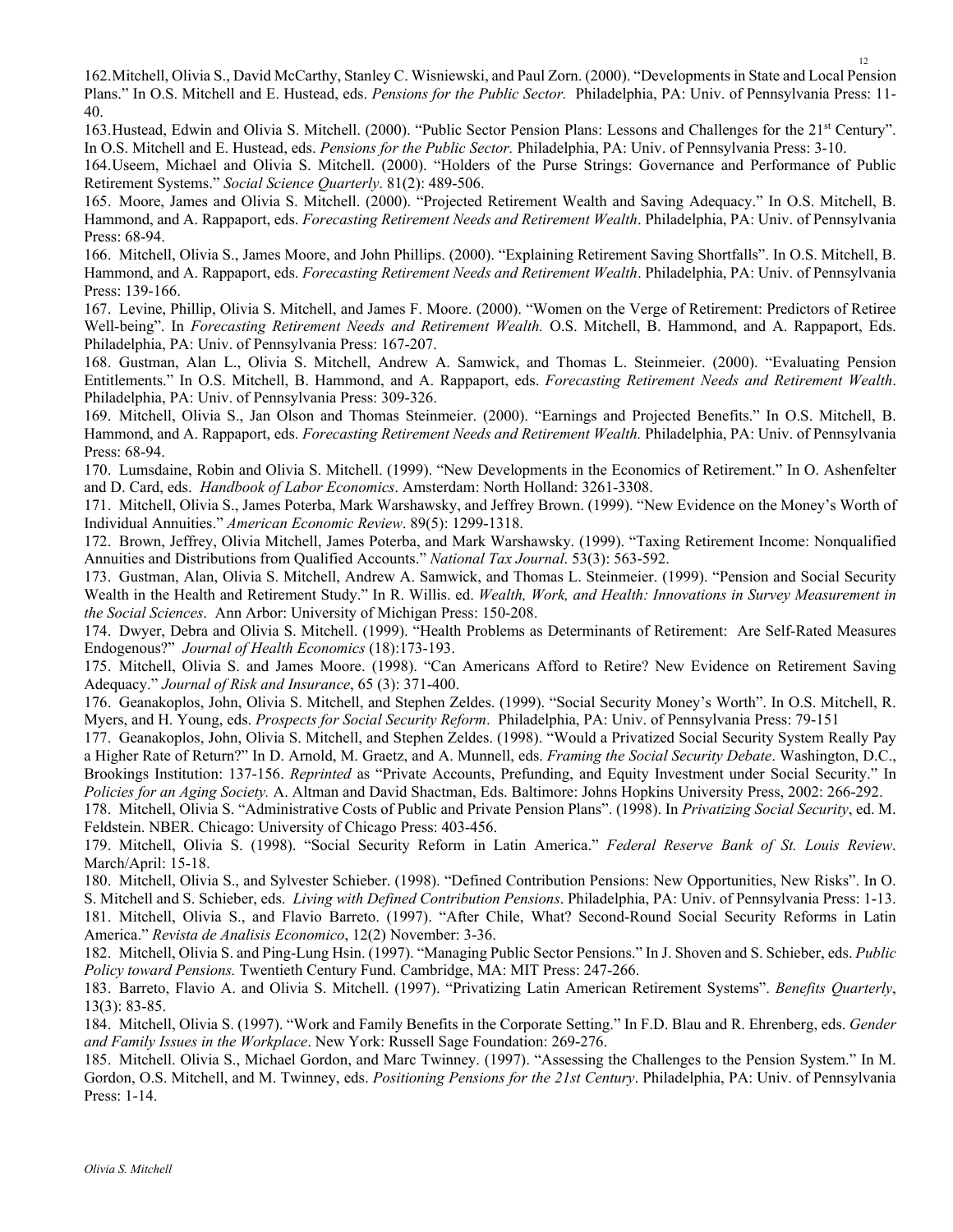186. Hsin, Ping Lung and Olivia S. Mitchell. (1997). "Public Pension Plan Efficiency." In M. Gordon, O.S. Mitchell, and M. Twinney, eds. *Positioning Pensions for the 21st Century.* Philadelphia, PA: Univ. of Pennsylvania Press: 187-208. *Reprinted in Foundations of Pension Finance*, eds. Zvi Bodie and E Phillip Davis. London: Edward Elgar, 2000

187. Bone, Chris and Olivia S. Mitchell. (1997). "Building Better Retirement Income Models: Challenges and Opportunities." *North American Actuarial Journal*. 1(1): 1-13.

188. Mitchell, Olivia S. and Ping-Lung Hsin. (1997). "Public Sector Pension Governance and Performance." In S. Valdes-Prieto, ed. *The Economics of Pensions: Principles, Policies, and International Experience*. Cambridge: Cambridge Univ. Press: 92-126.

189. Mitchell, Olivia S. (1996). "Exporting Chilean Social Security Reform". In *The Coming Global Pension Crisis: The Aging of the World's Population and Its Implication for Capital Flows.* New York: Council on Foreign Relations.

190. Dwyer, Deborah, Olivia S. Mitchell, Robert Cole, and Sylvia Reed. (1996). "Evaluating Mental Health Capitation Treatment: Lessons from Panel Data." *Research in Labor Economics,* ed. S. Polachek. Greenwich Ct: JAI Press: 329-352.

191. Mitchell, Olivia S. and Rod Carr. (1996). "State and Local Pension Plans". In J. Rosenbloom, ed *Handbook of Employee Benefits*. Chicago, IL: Irwin: 1207-1222.

*192.* Mitchell, Olivia S. and Joseph Quinn. (1996). "The Hard Facts about Social Security". *Challenge.* 

193. Mitchell, Olivia S. and Steven P. Zeldes. (1996). "Social Security Privatization: A Structure for Analysis." *American Economic Review*, 86(2): 363-367.

194. Quinn, Joseph and Olivia S. Mitchell. (1996). "Prospects for Social Security Reform." *American Prospect*, (26): 76-81. *Abstracted in Perspectives on Work*, IRRA.

195. Bodie, Zvi and Olivia S. Mitchell. (1996) "Pension Security in an Aging World." In Z. Bodie, O.S. Mitchell and J. Turner, eds. *Securing Employer-Provided Pensions: An International Perspective*. Philadelphia, PA: Univ. of Pennsylvania Press: 1-30.

196. Mitchell, Olivia S. and Zvi Bodie. (1996). "Pensions in an Aging World". *Benefits Quarterly*. 12(1): 17-22.

197. Gustman, Alan, Olivia S. Mitchell, and Thomas Steinmeier. (1995). "Retirement Measures in the Health and Retirement Survey." *Journal of Human Resources* 30: S57-S83.

198. Gustman, A.L., Olivia S. Mitchell, and T.L. Steinmeier. (1995). "Older Union and Nonunion Workers in the Health and Retirement Survey." *IRRA Proceedings*.

199. Hsin, Ping-Lung and Olivia S. Mitchell. (1995). "Public Sector Pensions: Can They Meet the Challenge?" *IRRA Proceedings*. 200. Mitchell, Olivia S. and Robert Smith. (1994). "Public Sector Pension Funding." *Review of Economics and Statistics*. May: 278-290.

201. Reed, Sylvia, Kevin Hennessey, Olivia S. Mitchell, and Haroutun Babigian. (1994). "A Mental Health Capitation Program: II. Cost-benefit Analysis." *Hospital and Community Psychiatry* 45(11): 1097-1103.

202. Barringer, Melissa and Olivia S. Mitchell. (1994). "Workers' Preferences among Company-Provided Health Insurance Plans." *Industrial and Labor Relations Review* 48 (1): 141-152.

203. Hsin, Ping-Lung and Olivia S. Mitchell. (1994). "The Political Economy of Public Pensions: Pension Funding, Governance, and Fiscal Stress." *Revista de Analisis Economico.* P. Arrau and K. Schmidt-Hebbel, Eds. *Special Issue* on Pension Systems and Reform. 9(1): 151-168.

204. Gustman, Alan S., Olivia S. Mitchell and Thomas Steinmeier. (1994). "The Role of Pensions in the Labor Market." *Industrial and Labor Relations Review* 47(3): 417-438.

205. Mitchell, Olivia S., Annika Sunden, and Ping-Lung Hsin. (1994). "An International Comparison of Social Security Administration Costs." *International Compensation and Benefits*.

206. Hanratty, Maria and Olivia Mitchell. (1994). "Health Care and the Labor Market." *Industrial and Labor Relations Review* 48(1): 65-67.

207. Mitchell, Olivia S. and Anna Rappaport. (1993). "Innovations and Trends in Pension Plan Coverage, Type and Plan Design." In R. Schmidt, ed. *The Future of Pensions in the United States*. Philadelphia: Univ. of Pennsylvania Press.

208. Fields, Gary S. and Olivia S. Mitchell. (1993). "Reforming Social Security and Social Safety Net Programs in Developing Countries." Joint Ministerial Committee of the Boards of Governors of the World Bank and the International Monetary Fund, *Annual Report of the Joint Ministerial Committee*.

209. Mitchell, Olivia S. and Melissa Barringer. (1993). "Health Insurance and Older Workers." In O.S. Mitchell, ed. *As the Workforce Ages: Costs, Benefits and Policy Challenges*. Ithaca, NY: ILR Press.

210. Levine, Philip and Olivia S. Mitchell. (1993). "Expected Changes in the Workforce and Implications for Labor Markets." In *Demography and Retirement: The 21st Century*. A. Rappaport and S. Schieber, Eds. Philadelphia, PA: Pension Research Council and Praeger: 73-96.

211. Lewin, David, Olivia S. Mitchell and P. Sherer. (1992). "IR and HR: An Overview." *Research Frontiers in Industrial Relations.* D. Lewin, O. Mitchell and P. Sherer, eds. IRRA: 1-42.

212. Mitchell, Olivia S. and Robert S. Smith. (1992). "Public Sector Pensions: Benefits, Funding and Unionization." *Industrial Relations Research Association Proceedings*. Madison, WI: IRRA, 126-133.

213. Mitchell, Olivia S., Haroutan Babigian, Phyllis Marshall, and Sylvia Reed. (1992). "Evaluating a Mental Health Capitation Experiment." In R. Frank and W. Manning, eds. *The Economics of Mental Health*. Baltimore: Johns Hopkins Press: 307-331.

214. Gustman, Alan, and Olivia S. Mitchell. (1992). "Pensions and the US Labor Market." In Z. Bodie and A. Munnell, eds. *Pensions and the Economy.* Philadelphia, PA: Univ. of Pennsylvania Press: 39-87.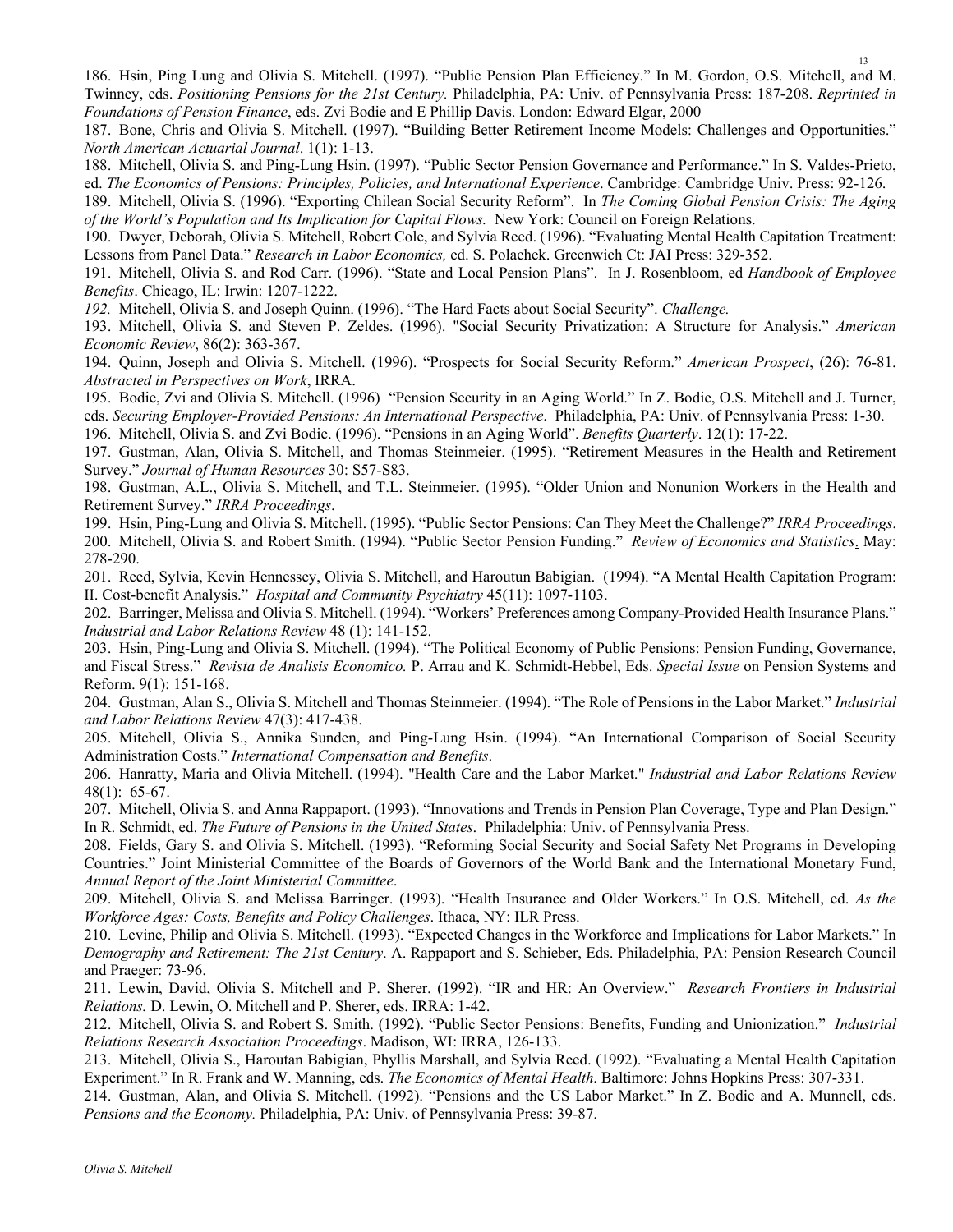215. Mitchell, Olivia S. (1992). "Trends in Pension Benefit Formulas and Retirement Provisions." In J. Turner and D. Beller, eds. *Trends in Pensions 1992*. Washington, D.C.: US Dept. of Labor, PWBA: 177-216.

216. Luzadis, Rebecca and Olivia S. Mitchell. (1991). "Explaining Pension Dynamics." *Journal of Human Resources* 26: 679-703. 217. Mitchell, Olivia S. (1991). "Social Security Reforms and Poverty among Dual-Earner Couples." *Journal of Population Economics* 4(4): 281-293.

218. Mitchell, Olivia S. (1991). "Pensions Reflect Employer and Employee Preferences." In A. Munnell, ed. *Retirement and Public Policy.* Washington, D.C.: National Academy of Social Insurance: 197-208.

219. Mitchell, Olivia S. (1991). "The Effect of Mandatory Benefits Packages." In L. Bassi, D. Crawford, and R. Ehrenberg, eds. *Research in Labor Economics.* Greenwich, Ct: JAI Press: 297-320.

220. Mitchell, Olivia S. (1990). "Aging, Job Satisfaction, and Job Performance." In I. Bluestone, R. Montgomery, and J. Owen, eds. *An Aging Workforce*. Detroit, MI: Wayne State University Press: 242-272.

221. Mitchell, Olivia S. and Silvana Pozzebon. (1989). "Married Women's Retirement Behavior." *Journal of Population Economics* 2 (1): 39-53.

222. Mitchell, Olivia S. and Rebecca Luzadis. (1988). "Changes in Pension Incentives through Time." *Industrial and Labor Relations Review* 42: 100-108.

223. Mitchell, Olivia S. (1988). "The Relation of Age to Workplace Injury." *Monthly Labor Review* 111: 8-l3.

224. Mitchell, Olivia S., P. Levine and S. Pozzebon. (1988). "Retirement Differences by Occupation and Industry." *The Gerontologist* 28: 545-51.

225. Mitchell, Olivia S. (1988). "Pensions and Older Workers." In *The Older Worker*, ed. H. Parnes. Madison, WI: IRRA: 151- 166.

226. Mitchell, Olivia S. (1987). "Employee Benefits in the U.S. Labor Market." *IRRA P&P*. Madison, WI: IRRA: 213-219.

227. Mitchell, Olivia S. and Philip Levine. (1988). "The Baby Boom's Legacy: Relative Wages in the Twenty-first Century." *American Economic Review* 78: 66-69.

228. Mitchell, Olivia S. (1988). "The Future of Employer Provided Pensions." *Journal of Compensation and Benefits Management Review*. (4): 207-2l0.

229. Mitchell, Olivia S. (1988). "Worker Knowledge of Pension Provisions." *Journal of Labor Economics* 6: 21-39.

230. Mitchell, Olivia S. and Angela Mikalauskas. (1988). "The Impact of Government Regulation on the Labor Market." In D. Salisbury, ed. *Mandating Benefits*. Washington, DC: EBRI.

231. Mitchell, Olivia S. and Gary Fields. (1987). "Restructuring Social Security: How Will Retirement Ages Respond?" In *The*  S. Sandell, ed. *Problem Isn't Age: Work and Older Americans*. New York: Praeger.

232. Mitchell, Olivia S. and Emily Andrews. (1986). "The Current and Future Role of Pensions in Old-Age Economic Security." *Benefits Quarterly* 2: 25-36.

233. Fields, Gary S. and Olivia S. Mitchell (1985). "Effects of Social Security Reforms: An Empirical Life Cycle Model for the United States." *Proceedings of the l985 General Congress*, International Union for the Scientific Study of Population.

234.Mitchell, Olivia S. and Gary S. Fields. "Rewards for Continued Work: The Economic Incentives for Postponing Retirement." (1985). In M. David and T. Smeeding, eds. *Horizontal Equity, Uncertainty, and Economic Well-Being*. Chicago: Univ. of Chicago Press.

235.Mitchell, Olivia S. and Gary S. Fields. (1984). "The Effects of Social Security Reforms on Retirement Ages and Retirement Incomes." *Journal of Public Economics* 25: 143-159.

236.Duncan, Greg, Olivia S. Mitchell and James Morgan. (1984). "A Framework for Setting Retirement Savings Goals." *Journal of Consumer Affairs* 18: 22-46.

237.Fields, Gary and Olivia S. Mitchell. (1984). "Economic Determinants of the Optimal Retirement Age: An Empirical Investigation." *Journal of Human Resources* 19: 245-262.

238.Mitchell, Olivia S. and Gary S. Fields. (1984). "The Economics of Retirement Behavior." *Journal of Labor Economics* 2: 84 l05.

239.Mitchell, Olivia S. (1983). "Fringe Benefits and the Costs of Changing Jobs." *Industrial & Labor Relations Review* 37: 70-78. 240.Mitchell, Olivia S. and Gary S. Fields. (1982). "The Effects of Pensions and Earnings on Retirement: A Review Essay." With G. Fields. In R. Ehrenberg, ed. *Research in Labor Economics*. Vol. 5. Greenwich, Conn: JAI Press.

241.Mitchell, Olivia S. (1982). "Fringe Benefits and Labor Mobility." *Journal of Human Resources* 17 1982: 286-298.

242.Mitchell, Olivia S. (1982). "Labor Market Impact of Federal Regulation: OSHA, ERISA, EEO, and Minimum Wage." In T. Kochan, D. Mitchell, & L. Dyer, eds. *Industrial Relations Research in the l970's: Review and Appraisal.* Madison, WI: IRRA.

243.Andrews, Emily S. and Mitchell, Olivia S. (1981). "Evaluating a National Pension Plan Data Base While Testing for Economies of Scale." In W. Alvey and B. Kilss, eds. *Statistics of Income and Related Administrative Record Research*. American Statistical Association Selected Papers. Washington, DC: US Dept. of Treasury.

244. Mitchell, Olivia S. and Emily Andrews. (1981). "Scale Economies in Private Multi-Employer Pension Systems." *Industrial and Labor Relations Review* 34: 522-530.

245. Mitchell, Olivia S. (1979). "The Cyclical Responsiveness of Married Females' Labor Supply: Added and Discouraged Worker Effects." *IRRA P&P*. Madison, WI: IRRA.

#### **Work in Progress:**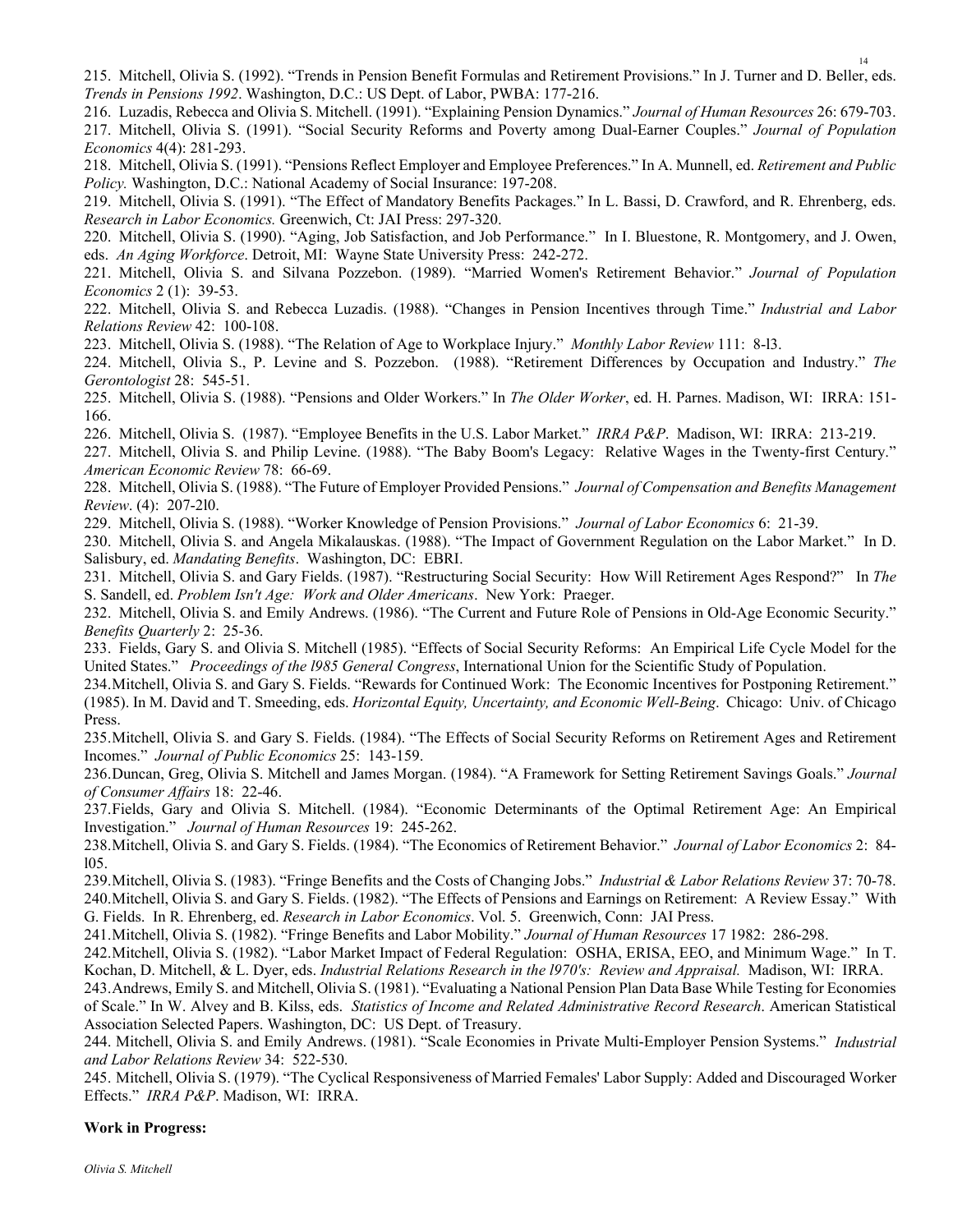- Anantanasuwong, Kanin, Roy Kouwenberg, Olivia S. Mitchell, and Kim Peijnenburg 2019. "Ambiguity Attitudes for Real-World Sources: Evidence from a Large Sample of Investors." *Submitted.*
- Chalmers, John, Olivia S. Mitchell, Jonathan Reuter, and Mingli Zhong. 2021. "Auto-enrollment Retirement Plans for the People: Choices and Outcomes in OregonSaves." 21st Annual SSA Research Conference*. In revision.*
- Fuentes, Olga, Olivia S. Mitchell, and Felix Villatoro. "COVID-19 Pension Withdrawals in Chile: Potential Impacts on Retirement Security. *In preparation*
- Horneff, Vanya, Daniel Liebler, Raimond Maurer, and Olivia S. Mitchell. 2019. "Money-Back Guarantees in Individual Retirement Accounts: Still a Good Deal?." NBER WP 26406*. In revision.*
- Horneff, Vanya, Raimond Maurer, and Olivia S. Mitchell. 2020. "How Would 401(k) 'Rothification' Alter Saving, Retirement Security, and Inequality?" NBER WP 26437*. In revision.*
- Horneff, Vanya, Raimond Maurer, and Olivia S. Mitchell. 2019. "Automatic Enrollment in 401(k) Annuities: Boosting Retiree Lifetime Income." *In revision.*
- Horneff, Vanya, Raimond Maurer, and Olivia S. Mitchell. "Do Required Minimum Distribution 401(k) Rules Matter, and For Whom? Insights from a Lifecycle Model?" NBER WP 28490. *Submitted.*
- Hurwitz, Abigail, Olivia S. Mitchell, and Orly Sad. (2021). "Longevity Perceptions and Saving Decisions during the Covid-19 Pandemic: An Experimental Investigation." *In preparation.*
- Hurwitz, Abigail, Olivia S. Mitchell, and Orly Sade. 2020. "Testing Methods to Enhance Longevity Awareness." Final Report to the TIAA Institute. *In revision.*
- Lusardi, Annamaria and Olivia S. Mitchell. 2017. "Debt and Debt Management among Older Adults." *In revision.*
- Lusardi, Annamaria and Olivia S. Mitchell. 2017. "Older Women's Retirement Preparedness and Debt Fragility." *Submitted.*
- Lusardi, Annamaria, Olivia S. Mitchell, and Noemi Oggero. 2020. "Understanding Debt in the Older Population." *Submitted.*
- Mitchell, Olivia S. 2020. "Building Better Retirement Systems in the Wake of the Global Pandemic." NBER WP 27261.
- Mitchell, Olivia S., Robert Clark, and Annamaria Lusardi. (2021). "Income Trajectories in Later Life: Evidence from the Health and Retirement Study." *Submitted.*
- Mitchell, Olivia S. and Annamaria Lusardi. 2020. "Financial Literacy and Financial Behavior at Older Ages." *Handbook of the Economics of Ageing*. Eds. Eds. David E. Bloom, Alfonso Sousa-Poza, and Uwe Sunde. *Submitted..*

### **Other Reports:**

- Behrman, Jere, Maria Cecilia Calderon, Olivia S. Mitchell, Javiera Vasquez and David Bravo. 2010. "First-Round Impacts of the 2008 Chilean Pension System Reform*."* PRC Working Paper.
- Bravo, David, Jere Behrman, Olivia S. Mitchell, and Petra Todd. 2004. "Análisis y Principales Resultados: Primera Encuesta de Protección Social (Historia Laboral y Seguridad Social, 2002)"

http://www.proteccionsocial.cl/english/docs/AnalisisPrincipalesResultadosPrimeraEncuestaProteccionSocial.pdf

- Bravo, David, Jere Behrman, Olivia S. Mitchell, and Petra Todd. 2006. "Encuesta de Protección Social 2004: Presentación General y Principales Resultados." http://www.proteccionsocial.cl/english/docs/Encuesta\_Protección\_Social%2020041.pdf
- Brown, Jeffrey R., Marcus Casey, and Olivia S. Mitchell. "Who Values the Annuity from Social Security? New Evidence from the Health and Retirement Study." Final Report to RAND/FLC.
- Brown, Jeffrey R., Arie Kapteyn, Olivia S. Mitchell, and Teryn Mattox. 2012. "Framing the Social Security Earnings Test." Final Report to RAND/FLC.
- Chai, Jingjing, Raimond Maurer, Olivia S. Mitchell, and Ralph Rogalla. 2013. "Exchanging Delayed Social Security Benefits for Lump Sums: Could This Incentivize Longer Work Careers?" NBER WP 19032.
- Chorney, Harris R., Jill Goldman, Olivia Mitchell and Anthony M. Santomero. 1997. "The Competitive Performance of Life Insurance Firms in the Retirement Asset Market," Wharton Financial Institutions Center WP, April.
- Clark, Rob, and Olivia S. Mitchell. 2017. "Risk Tolerance, Financial Literacy, and Investment Management: An Analysis of Federal Reserve Employee Thrift Plan Behavior." Report to the OEB.
- Clark, Bob, Annamaria Lusardi, and Olivia S. Mitchell. 2014. "Financial Literacy and Retirement Plan Savings among Federal Reserve Employees." Report to the Federal Reserve Office of Employee Benefits.
- DeLiema, Marguerite, Martha Deevy, Annamaria Lusardi, and Olivia S. Mitchell. 2017. "Exploring the Risks and Consequences of Elder Fraud Victimization: Evidence from the Health and Retirement Study." Report to the TIAA Institute.
- Greenwald, Mathew, Arie Kapteyn, Olivia S. Mitchell, and Lisa Schneider. 2010. "What Do People Know about Social Security?" RAND Working paper WR-792-SSA October 2010.
- Horneff, Vanya, Raimond Maurer, and Olivia S. Mitchell. "Automatic Enrollment in 401(k) Annuities: Boosting Retiree Lifetime Income." Report to the Brookings Institution.
- Hu, Wei-Yin, Olivia S. Mitchell, Cynthia Pagliaro, and Stephen P. Utkus. 2013. "Evaluating Web-based Savings Interventions: A Preliminary Assessment." MRRC Working Paper, October.
- Iwaisako, Tokyo, Olivia S. Mitchell, and John Piggott. 2004. "Strategic Asset Allocation in Japan: An Empirical Evaluation." Presented at the ESRI International Conference, Tokyo, Japan.
- Jin, Henry Hongbo, John Piggott, and Olivia S. Mitchell. 2005. "Demographic Shifts, Long Term Care, and Social Security: An Inter-country Comparison and Implications for Japan." Presented at the ESRI International Collaborators Conference, Tokyo.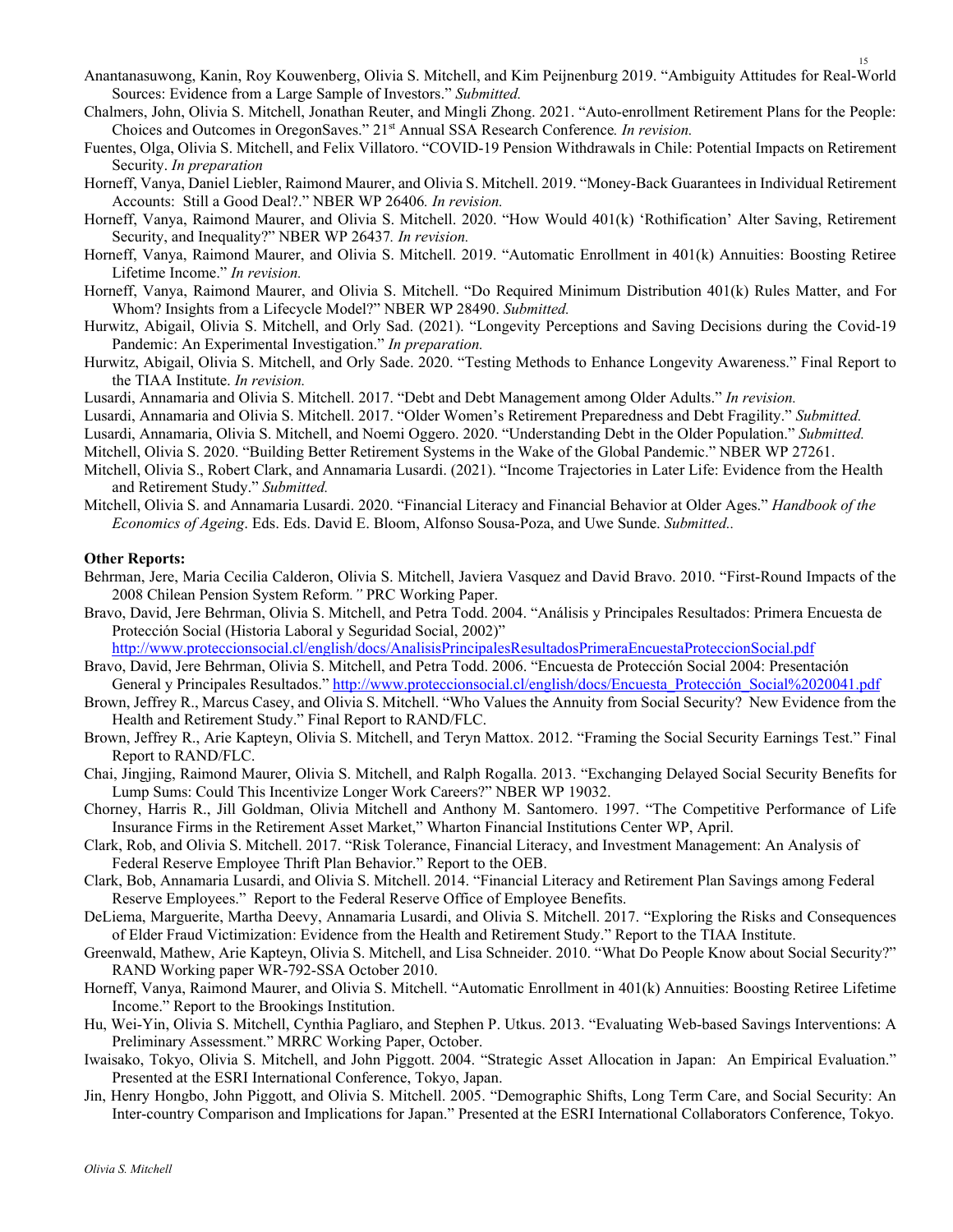- Koh, Benedict and Olivia S. Mitchell. "Financial Wellbeing, Retirement Preparedness, and Financial Literacy in Singapore: How Do the Self-Employed Fare?"
- Lusardi, Annamaria and Olivia S. Mitchell. 2007. "Financial Literacy and Retirement Planning: New Evidence from the Rand American Life Panel." PRC Working Paper.
- Maurer, Raymond, Olivia S. Mitchell, Ralph Rogalla, and Jingjing Chai. 2012. "Trading Off Delayed Social Security Benefits for a Lump-Sum: Impacts on Work and Retirement Behavior, Saving, and Wellbeing." PRC WP.
- Mitchell, Olivia S. "Benefits for an Older Workforce." Report for Wharton/AARP Impact Conference "Maximizing Your Investment: Employees over 50 in Today's Global Workforce."
- Mitchell, Olivia S. 2008. "Pensions for the Future: Developing Individually Funded Programs." Presented at the FIAP Conference, Lima, Peru.
- Mitchell, Olivia S. "Public and Private Challenges of an Aging Population."
- Mitchell, Olivia S. 1999. "Developments in US Pensions and Retirement Income." Presented at Conference on Public and Social Security Reform in Advanced Countries, Nat'l Institute for Social Security and Population Aging, Tokyo, Sept.
- Mitchell, Olivia S. 1998. "Evaluating Administrative Costs in Mexico's AFORES System." WB-LCSF, Pension Research Council Working Paper, November.
- Mitchell, Olivia S. 1998. "Global Social Security Reform: The Challenge of the Millennium." Prepared for the Center for Financial Studies, Frankfurt, Germany.
- Mitchell, Olivia S. 1998. "Insulating Old-Age Systems from Political Risk". Presented at the 1997 Conference on "Nine Challenges to Pension Reform" of the Secretaria de Hacienda y Credito Publico, Gobierno de Mexico, Oaxaca, Mexico December. Revised as Pension Research Council Working Paper.
- Mitchell, Olivia S. 2001. "Issues in Public Sector Pension Design and Management." Report to the InterAmerican Development Bank.
- Mitchell, Olivia S. 1999. "Linked Data in the HRS/AHEAD Study: A Summary of Current and Ongoing Efforts." Briefing to the Health and Retirement Study Project. University of Michigan and University of Pennsylvania. May.
- Mitchell, Olivia S. 2005. **"**Reforming the US Retirement System: Issues and Lessons." Prepared for the AIOS pension conference, Santo Domingo.
- Mitchell, Olivia S. 1999. "Retirement Systems in the Developed and Developing World: Institutional Structure, Economic Effects, and Lessons for Economies in Transition." Pension Research Council WP, Wharton School.
- Mitchell, Olivia S. 2002. "Saving and Spending Retirement Wealth." *NBER Reporter*, Spring.
- Mitchell, Olivia S. 1999. "Saving Shortfalls for Older Americans: New Evidence from the HRS." Policy Briefing, HRS Project. University of Michigan and University of Pennsylvania. April.
- Mitchell, Olivia S. 1997. "Social Security Reform in Uruguay: An Economic Assessment." Prepared for the InterAmerican Development Bank. Pension Research Council WP, Wharton School.
- Mitchell, Olivia S. 1999. "Strengthening Pension Plan Management: An International Perspective". Prepared for the World Bank Pension Fund Seminar in Colombo, Sri Lanka, May.
- Mitchell, Olivia S. 2004. "The Value of Annuities." Presented to the Accademia Nazionale dei Lincei, Rome, Italy, March.
- Mitchell, Olivia S., Bob Clark, and Annamaria Lusardi, 2021. "Factors Associated with Low Old-Age Income by Age in Health and Retirement Study." Report to ICMM.*.*
- Mitchell, Olivia S. and Gary Fields. 1994. "Designing Pension Systems for Developing Countries." Prepared for World Bank ESP Division. Pension Research Council WP Wharton School.
- Mitchell, Olivia S., Phillip Levine, and John Phillips. 1999. "The Impact of Pay Inequality, Occupational Segregation, and Lifetime Work Experience on Retirement Income of Women and Minorities," Report to the AARP, August.
- Mitchell, Olivia S. and James Moore. 1997. "Report to PARC: Computing Components of Wealth in the Health and Retirement Study." August.
- Mitchell, Olivia S., Gary Mottola, Steve Utkus, and Takeshi Yamaguchi. 2009. "Default, Framing and Spillover Effects: The Case of Lifecycle Funds in 401(k) Plans." NBER Working Paper 15108.
- Mitchell, Olivia S., Gary Mottola, Steve Utkus, and Takeshi Yamaguchi. "The Inattentive Participant: Trading Behavior in 401(k) Plans." MRRC Working Paper 2006-115.
- Mitchell, Olivia S., Gary Mottola, Steve Utkus, and Takeshi Yamaguchi. "Winners and Losers: 401(k) Trading and Portfolio Performance." PRC Working Paper
- Mitchell, Olivia S. and John Phillips. 2000. "Disability, Early, and Normal Retirement". Presented at the 2<sup>nd</sup> Joint Conference for the Retirement Research Consortium on The Outlook for Retirement Income. Washington, DC, May.
- Mitchell, Olivia S. and John Phillips. "Retirement Responses to Early Social Security Benefit Reductions." PRC Working Paper.
- Mitchell, Olivia S. and John Phillips. Retirement in Japan and the United States: Cross-national Comparisons using the Japanese Study of Aging and Retirement (JSTAR) and the U.S. Health and Retirement Study (HRS). Final Report to the MRRC, 2012.
- Mitchell, Olivia S. and Annika Sunden. 1994. "An Examination of Social Security Administration Costs in the US." Pension Research Council WP, Wharton School.
- Mitchell, Olivia S., Annika Sunden, P.L. Hsin, and G. 1994. Reid. "An International Appraisal of Social Security Administration Costs." Prepared for the Public Sector Management Division, LAC Technical Department, The World Bank.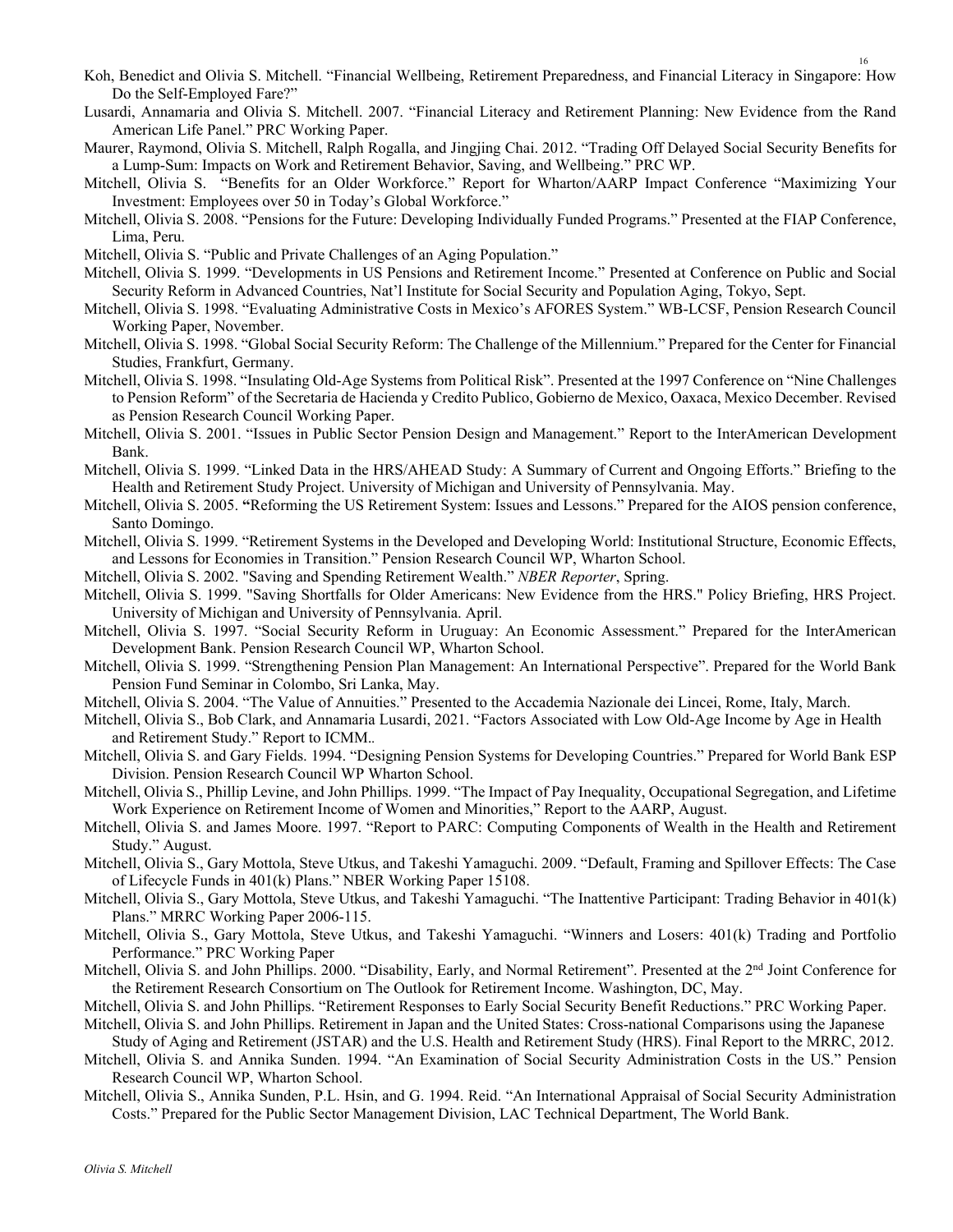- Mitchell, Olivia S. and John Phillips. 2001. "Eligibility for Social Security Disability Insurance." Pension Research Council Working Paper No. 2001–11, Philadelphia, PA: Wharton School of the University of Pennsylvania.
- New York City Retirement Security Study Group. 2016. Analysis of Options to Increase Retirement Security for New York City Workers. Report to New York City Treasurer.
- President's Commission to Strengthen Social Security. 2001. *Strengthening Social Security and Creating Personal Wealth for All Americans: The Final Report.* December 21. www.csss.gov.
- Reid, Gary and Olivia S. Mitchell. 1995. "Social Security Administration in Latin America and the Caribbean," Paper prepared for Public Sector Modernization and Private Sector Development Unit WP, The World Bank, March.
- Retirement Security Study Group, NY City Comptroller's Office, 2016. *An Analysis of Options to Increase Retirement Security for New York City Private Sector Workers*. October.
- Silverman, Dan and Olivia S. Mitchell. 2000. "Crime and Retirement among Older Americans." PARC 2000-01 Pilot Research Project Report.
- Woodbury, Richard, Alan Gustman, Lee Lillard, Olivia Mitchell, and Robert Willis. 1999. "The Value of Linked Data in Aging Research." Report to the HRS, rev May 2001.
- Yamaguchi, Takeshi, Mitchell, Olivia S., Gary Mottola, and Stephen Utkus. "Finding the Right Balance: Investment Behavior and Portfolio Performance in 401(k) Plan." PRC Working Paper.

#### **Academic Conferences and Presentations:**

**At the University of Pennsylvania** (presently on faculty):

- Apr. 1986: "Explaining Patterns in Old Age Pensions", Economics, Penn.
- Mar. 1990: "Pensions and Labor Market Activity", PRC, Wharton.
- May 1991: "Expected Changes in the Workforce and Implications for Labor Markets," PRC, Wharton.
- May 1992: "Innovations and Trends in Pensions", PRC, Wharton.
- Nov. 1992: "Public Sector Pension Funding," IRM, Wharton.
- Nov. 1993: "Pensions in the Public Sector," Economics, Penn.
- Nov. 1993: "Retirement Research Using the HRS," Management, Wharton.
- Feb. 1994: "Pension Governance and Performance in the Public Sector," PPM, Wharton.
- Feb. 1994: "The Health and Retirement Survey," Population Studies Center, Penn.
- Oct. 1994: "Research on the HRS," Leonard Davis Institute, Wharton.
- Nov. 1994: "Pensions for Developing Countries," Population Studies Center, Penn.
- Feb. 1995: "Reforming Public and Private Pensions", Wharton.
- Jan. 1996: "Social Security Privatization," PARC, Penn.
- Apr. 1996: "Social Security Reform", PPM and IRM Departments, Wharton.
- Mar. 1997: "Social Security Privatization," Household Financial Decision Making Conference, Wharton.
- Apr. 1997: "Retirement Asset Markets," Financial Institutions Center, Wharton.
- May 1997: "Social Security Money's Worth," PRC, Wharton.
- May 1997: "Research on HRS and AHEAD at Penn," PARC, Penn.
- Mar. 1998: "Prospects for Social Security Reform," School of Social Work, Penn.
- Feb. 1999: "What is the Social Security Problem?" PPM, Wharton.
- Mar. 1999: "Adequacy of Retirement Wealth," Rodney White Center, Wharton.
- Jan. 2000: "Developments in Retirement Decumulation," Financial Institutions Center, Wharton.
- Mar. 2000: "Annuity Market Developments," IRM Department, Wharton.
- May 2000: "Mortality Risk, Inflation Risk, and Annuity Products," PRC, Wharton.
- Apr. 2001: "Asset Rich and Cash Poor," Real Estate Dept, Wharton.
- Jan. 2002: "Global Retirement System Reform," Population Studies, Demography.
- Mar. 2002: "Company Stock and Retirement Saving," Rodney White Annual Conference on Household Portfolio Choice
- Mar. 2002: "Reforming Social Security," IRM Department, Wharton.
- April 2002: "Risk Transfers and Retirement Income," Impact Conference co-hosted by Pension Research Council and Financial Institutions Center, Wharton.
- Sept. 2002: "Understanding Social Security Challenges," Wharton Scholars Program, Wharton.
- Apr. 2003: "Decision Making Under Uncertainty and Implications for Pensions," Conference Co-Chair, Wharton Pension Research Council Conference.
- Sept. 2003: "Betting on Death and Capital Markets," with R. Maurer, IRM Dept., Wharton.
- June 2004: "Developments in Annuity Markets," Financial Institutions Center, Wharton
- Nov. 2004: "Benefits for an Aging Workforce," for Wharton/AARP Impact Conference 'Maximizing Your Workforce'
- Jan. 2005: "Challenges of Retirement Financing." Wharton Alumni Association.
- Mar. 2005: "Social Security Personal Accounts," Rodney White Seminar, Wharton.
- Nov. 2006: "Global Aging: Will We Leave a Better World for the Next Generation?" Univ. of Pennsylvania Academy, Las Vegas.
- Feb. 2007: "Retirement Challenges in the 21<sup>st</sup> Century," UPenn Medical School.
- Jan. 2012: "Retirement in the 21<sup>st</sup> Century," Wharton School Alumni Webinar.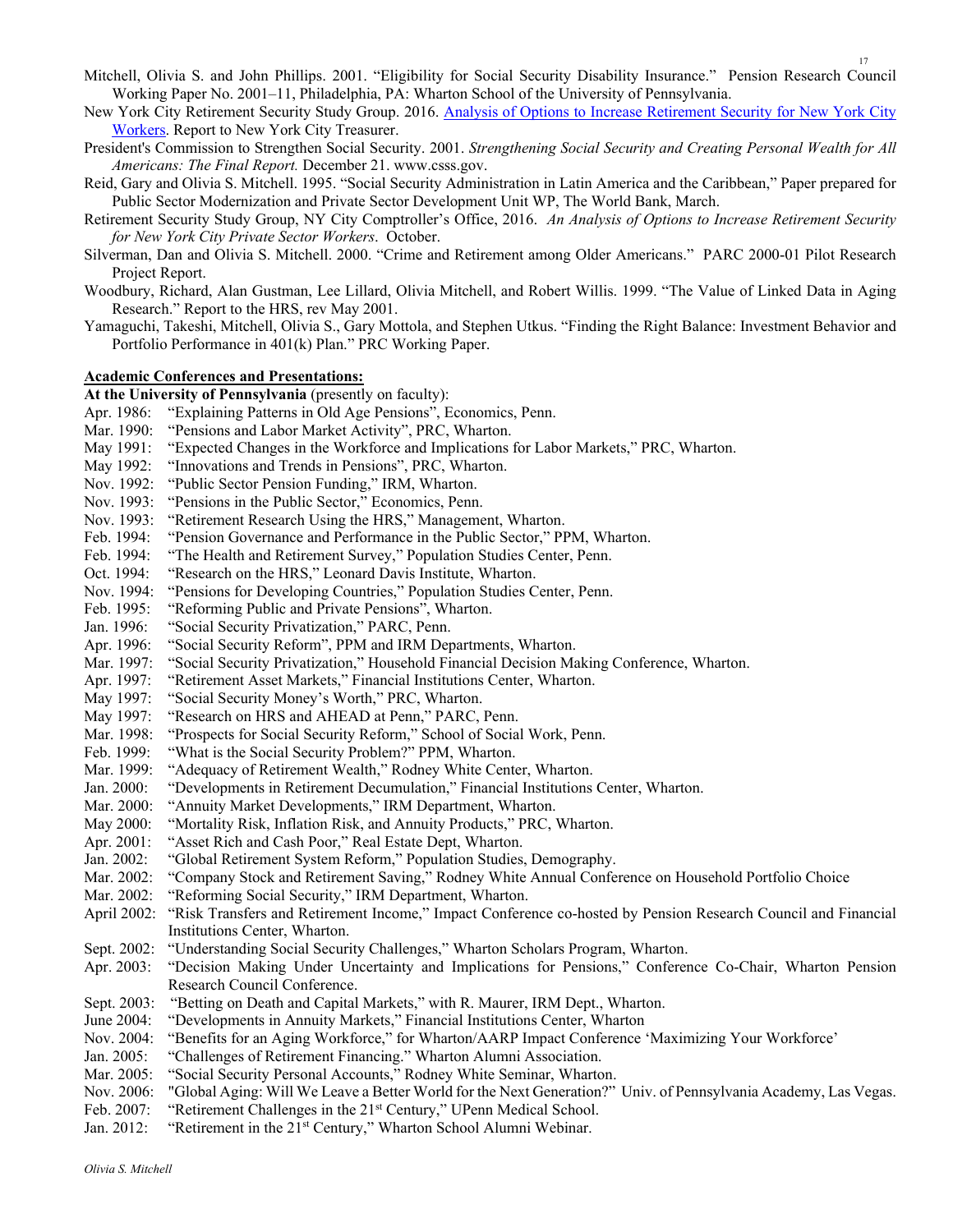- Mar. 2012: "Women and Money: How to Grow It, Stretch It, and Have Enough to Last a Lifetime," Moderator, Penn Forum for Women Faculty Symposium, UPenn, Philadelphia.
- Apr. 2012: "The Economics of Financial Literacy," Wharton School doctoral seminar.
- June 2013: "Optimal Household Portfolios with Longevity Protection," Applied Economics Seminar, Wharton.
- July 2015: "Evaluating the Effectiveness of Workplace Financial Literacy Programs," Applied Economics Seminar, Wharton.
- Nov. 2015: "Financial Literacy: A Research Journey," The Research Process. PhD AEW program, Wharton.
- Apr. 2016: "The Future of the American Workforce," IFEBP/Wharton Conference.
- June 2016: "Will They Take the Money and Work?" Applied Economics Seminar, Wharton.
- Oct 2016: "The Outlook for Retirement Security: City-based Pension Options," PRC/Boettner/AARP, City of Philadelphia, Univ. of Pennsylvania.
- July 2017: "Annuitization, Complexity, and 'Putting the Pension Back' into Retirement Plans," Applied Economics Seminar, Wharton.
- Mar. 2018: "Financial Literacy and Wealth Inequality," The Research Process. PhD AEW program. Wharton.
- Oct. 2020: Faculty panel on the economy, Members' meeting, Zell/Lurie Real Estate Center

#### **Presentations for National/International Scholarly Audiences:**

- Apr. 1978: "The Labor Supply of Women" Cornell Labor Economics Workshop.
- Fall l978: "The Economics of Female Labor Supply," Cornell Labor Economics Workshop.
- May 1979: "Labor Supply and Fertility of Married Women" Eastern Economic Meetings, Boston.
- Dec. 1979: "The Labor Supply of Nonmarried Women" Econometric Society, Atlanta.
- Dec. 1979: "The Cyclical Responsiveness of Married Females' Labor Supply" IRRA, Atlanta.
- Apr. 1980: "Fringe Benefits, Human Capital and Labor Supply," Syracuse Univ., Syracuse.
- May 1980: "Scale Economies and Pensions" and "The Value of Non-market Time" Eastern Econ. Meetings, Montreal.
- Spr. 1980: "Female Labor Supply," Cornell Labor Economics Workshop.
- Oct. 1980: "Life Cycle Employment Patterns," Cornell Labor Economics Workshop.
- Sum. 1980: Lecturer, Employment and Training Institute, John F. Kennedy School, Harvard.
- Aug. 1980: "Scale Economies and Private Pensions" Society of Government Economists; "Fringe Benefits and Labor Mobility" Econometric Society Meetings, Denver.
- Oct. 1980: Minnowbrook Conference on Social Science Research and Policy, Minnowbrook, NY.
- Nov. 1980: "Fringe Benefits and Labor Mobility," NBER Compensation Conference, Cambridge.
- Jan. 1980: "Retirement in a Life Cycle Context," NBER Pensions Conference, Palo Alto, CA.
- Mar. 1981: "Life Cycle Employment Patterns," Population Association Meetings, Washington, DC.
- Mar. 1981: "Retirement Economics," Department of Economics, University of Rochester.
- Spr. 1981: "Affirmative Action and Economics" Labor Economics Workshop.
- Fall 1981: "Economic Determinants of the Optimal Retirement Age" Harvard University, Brandeis and Econometric Society, Washington, DC.
- Fall 1981: "The Labor Market Impact of Federal Regulation", Sloan School, MIT.
- Dec. 1981: "Economic Determinants of Retirement" Econometric Society, Washington, DC.
- Spr. 1982: Roundtable on retirement policy, Wellesley College, Center for Research on Women.
- Sum.1982: "A Qualitative Choice Model of Retirement" NBER Summer Institute, Cambridge.
- Dec. 1982: Organized/chaired session on "The Economics of Pensions" AEA Meetings in New York. Also presented "Earnings, Pensions, Social Security and Retirement".
- Fall 1982: "Retirement and Social Security Reform" Labor Economics Workshop.
- Spr. 1983: "The Economics of Retirement Behavior" Labor Economics Workshop.
- Jan. 1983: "Reforming Social Security". Nat'l Commission for Employment Policy. Conference on Older Workers, Washington, DC.
- Aug. 1983: "Why Do Retirement Ages Differ?" NBER Summer Institute, Cambridge.
- Nov. 1983: "Retirement Economics" SUNY Binghamton.
- Dec. 1983: "Economic Incentives for Postponing Retirement" NBER Conf. on Income and Wealth, Balt, MD.
- Dec. 1983: "The Economics of Retirement Behavior" Econometric Society, San Francisco. Discussant at the Econometric Society and American Economic Association Meetings.
- Dec. 1984: Organized a session entitled "Empirical Evidence on Long Term Contracts" for AEA Meetings in Dallas; presented "Firm-Level Policy Toward Older Workers".
- Jan. 1985: "Pensions and Older Workers" University of North Carolina, Chapel Hill.
- Spr. 1985: "Pensions and Older Workers" Labor Economics Workshop.
- Apr. 1986: "Pensions and Incentives". Labor Economics Workshop.
- Apr. 1986: "Explaining Patterns in Old Age Pensions." Columbia University, NBER, and Eastern Assn.
- Oct. 1986: "Married Women's Retirement Behavior." Univ. of Western Ontario and McMaster.
- Dec. 1986: "Wages, Pensions, and the Wage-Pension Tradeoff." Econometric Society, New Orleans.
- Apr. 1987: "Social Security Reforms and Poverty among Dual Earner Couples." Univ. of Wisconsin, Madison.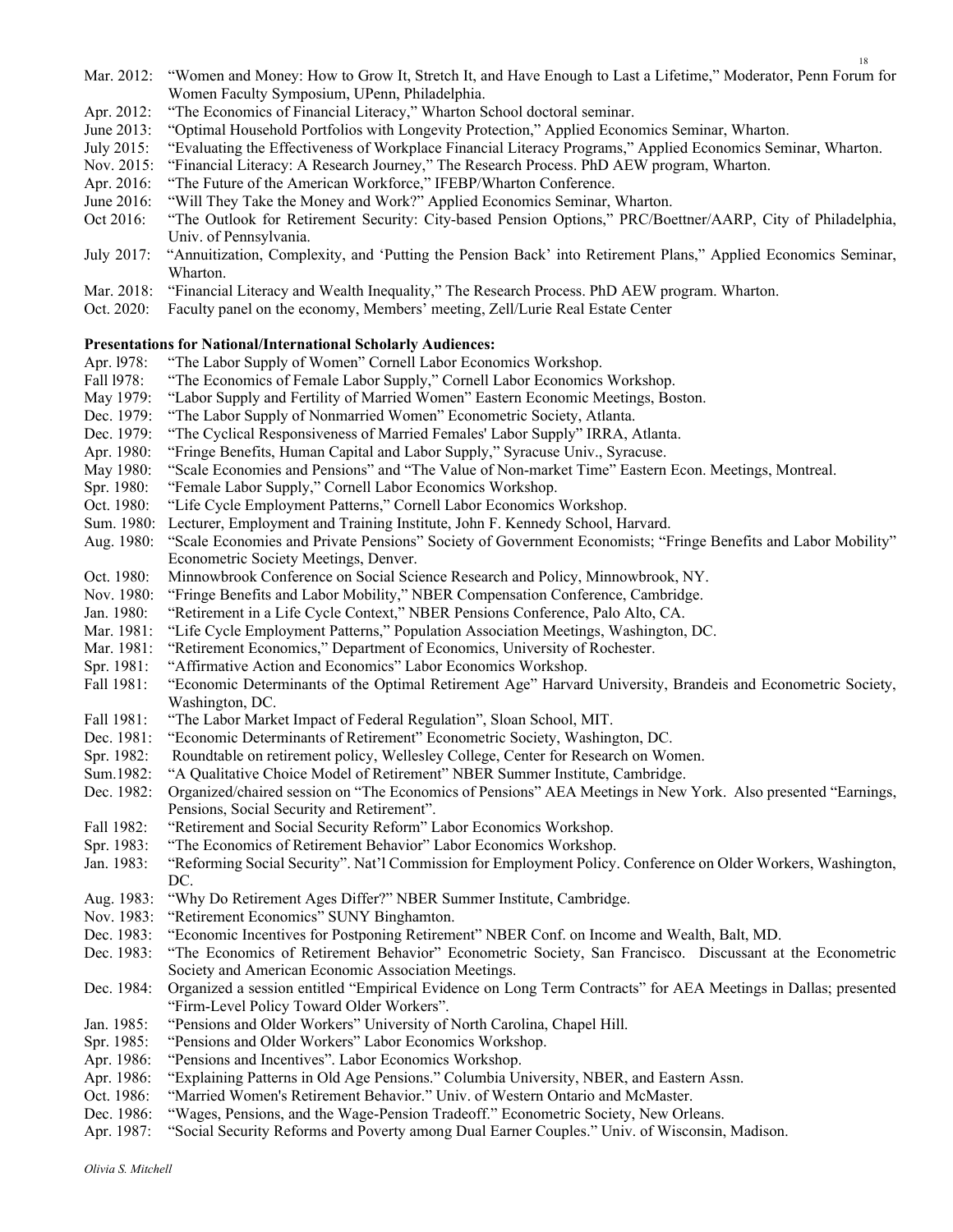Aug. 1987: "Poverty and Social Security Reforms." NBER Summer Institute, Cambridge. Fall 1987: "Married Women's Retirement Behavior." Univ. of Michigan and BLS, Washington, DC. Dec. 1987: Organized AEA session on "The Economics of the Baby Boom" in Chicago. Presented "The Baby Boom's Legacy" and "Employee Benefits in the U.S. Labor Market". Mar. 1988: "Social Security Policy." Economics Department, Bryn Mawr College. Mar. 1988: "Women and the Aging Economy." Distinguished Lecture Series, Bryn Mawr College. May 1988: "Social Security Reforms and Poverty." Labor Economics Workshop. Nov. 1988: "Pension Incentives for Retirement." Gerontology Association Meetings, San Francisco. Dec. 1988: "Pensions and the Older Worker." IRRA Meetings, New York. Jul. 1989: "Explaining Pension Dynamics." NBER Summer Institute, Cambridge. Jul. 1989: "Company Personnel Policies in an Aging Society." Duke Univ., Durham, NC. Nov. 1989: "Public Sector Pensions." National Council of State Legislators, Honolulu, Hawaii. Nov. 1989: "Retirement and Social Security Policy." Labor Economics Workshop. Jan. 1990: "Pension Incentives for Retirement: Explaining Structural Change." NASI, Washington, D.C. Mar. 1990: "Social Security and Retirement." Economics, MIT. Mar. 1990: "State Pensions and Unionization." Labor Economics Workshop. Apr. 1990: "State Pensions and Unionization." Economics, North Carolina State University. May 1990: "Monroe Livingston Experiment: Preliminary Findings." 5th Biennial Conf. on the Economics of Mental Health, National Institute of Mental Health, Annapolis, Md. Nov. 1990: "Mandated Employee Benefits." Graduate Labor Economics Brownbag. Feb. 1991: "Retiree Health Insurance: Views from the Labor Market" AEI, Washington, D.C. May 1991: "Public Sector Pensions." Economics, Georgetown and Univ. of Maryland. Oct. 1991: "Funding Behavior in Public Sector Pensions." Economics, CMU and University of Pittsburgh. Oct. 1991: "New Jobs for Older Workers." Conference organized and hosted. Oct. 1991: "Health Insurance and Older Workers." Conference on the Aging Workforce, Institute for Labor Market Policy, Cornell University, Ithaca. Organized and hosted conference. Oct. 1991: "Health Care Coverage: Gaps and Needs." Cornell Policy Makers seminar. Dec. 1991: "Public Sector Pension Funding." Cornell Labor Economics Workshop.<br>Jan. 1992: "Keeping and Breaking Pension Promises." IRRA New Orleans. "Keeping and Breaking Pension Promises." IRRA New Orleans. Jan. 1992: Hosted "Research Frontiers in Industrial Relations Research." IRRA New Orleans. Apr. 1992: "Cost-Benefit Analysis." Cornell Graduate Labor Economics Brownbag lecture. May 1992: "The Economics of Retirement," Luncheon Lecture Series, Senior Research Scientists, Univ. of Michigan Institute for Social Research. May 1992: "The Role of Pensions in the Labor Market." Institute for Research on Gerontology Distinguished Lecture Series, University of Michigan. July 1992: "The Role of Pensions in the Labor Market." Distinguished Scholar Lecture, Federal Reserve Bd, Washington, D.C. Nov.1992: "Retirement Systems in the Developed and Developing World." World Bank conference on Social Safety Nets for Economies in Transition, Annapolis MD. Jan. 1993: "Aging and Health Insurance Choice." AEA, Anaheim, CA. Mar. 1993: "Pension Fund Governance and Performance." Cornell Grad Labor Economics seminar. Apr. 1993: "Health Insurance and Older Workers." Cornell Life Course Institute. June 1993: "The Demand for Health Insurance." Cornell ILR Health Insurance and the Labor Market Conference. July 1993: "Public Pension Funding and Investment Performance." NBER, Cambridge, MA. Sept. 1993: "Retirement Research in the HRS." ISR, Univ. of Michigan, Ann Arbor. Nov. 1993: "Are US State and Local Pensions Financially Sound?" APPAM, Washington, D.C. Nov. 1993: "Retirement Research Using the HRS." Gerontological Society, New Orleans. Nov. 1993: "Public Pensions." CEPR/APPWBP Pension Policy Conf., Washington, D.C. Jan. 1994: "Public Pension Governance and Performance." AEA Meetings, Boston, MA. Jan. 1994: "Public Pension Governance and Performance." Conference on Mandatory Pensions, Universidad Catolica, Santiago, Chile. May 1994: "Evaluating a Capitation Program." Cornell/Princeton Conference, Ithaca, NY. May 1994: International Pension Security Conference. Wharton, Philadelphia, PA. June 1994: "Public Pension Management and Performance." Fundacao Getulio Vargas Conference, Rio de Janeiro, Brazil. Oct. 1994: World Bank Conference on Social Safety Nets. Williamsburg, VA. Jan. 1995: "Public Pension Plans: Can They Meet the Challenge?" IRRA Meetings; "Physical Health, Mental Health, and Retirement in the HRS." AEA, Wash., D.C. Apr. 1995: "Work and Family Benefits." Cornell University. May 1995: "Public Sector Pension Plans." University of Minnesota. Nov. 1995: "The Workplace of the 21st Century." GSA, Los Angeles. Jan. 1996: "Social Security Privatization." AEA, Los Angeles.

19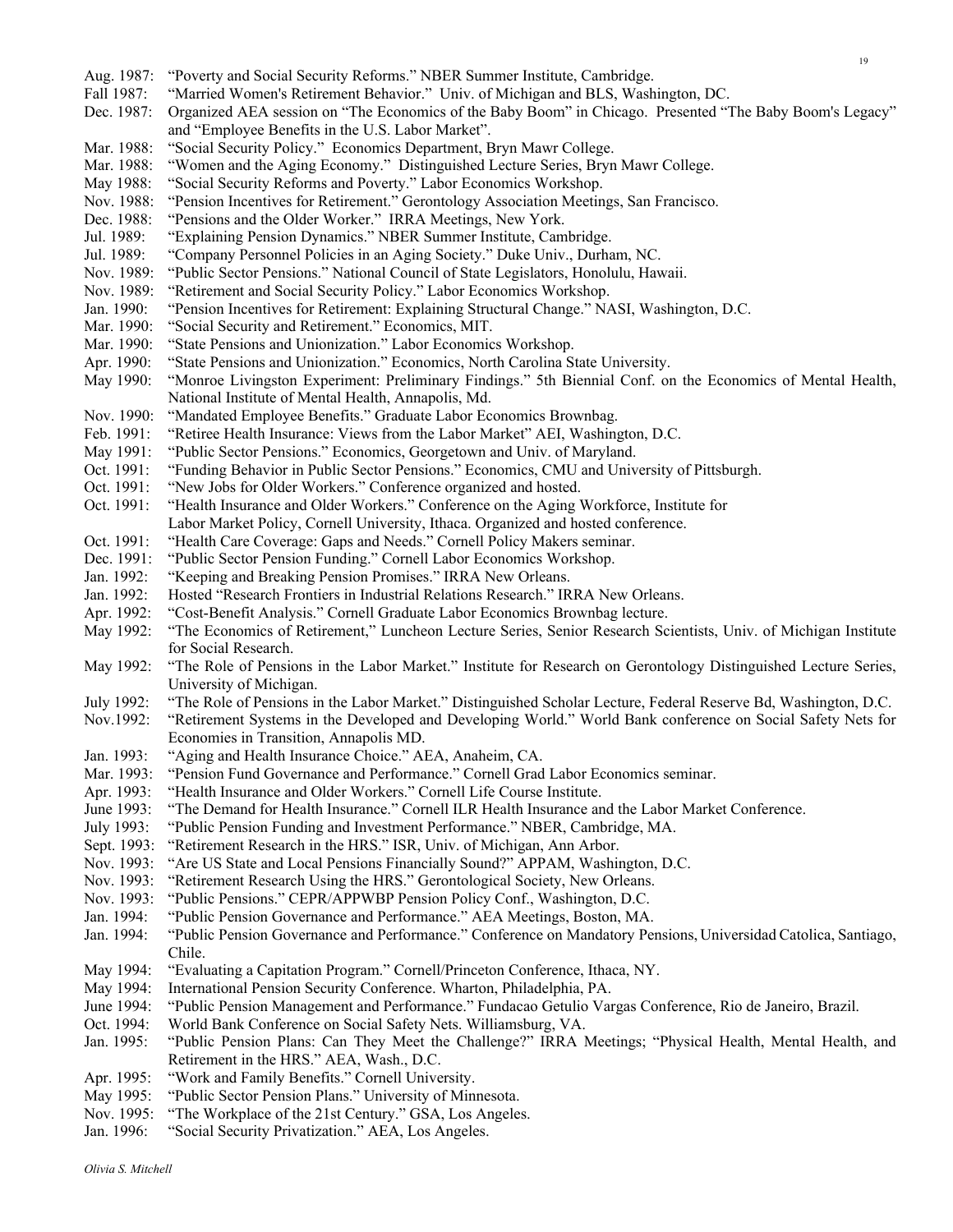### Feb. 1996: Two panels on health/social insurance, World Economic Forum, Davos, Switzerland. July 1996: "Reforming Social Security." Federal Reserve Board, Washington, D.C. Aug. 1996: "Social Security Privatization." Latin American Econometric Society, Rio de Janeiro, Brazil. Nov. 1996: "Exporting Chilean Social Security Reform." Council on Foreign Relations, Conference on the Global Pension Crisis, New York. Nov. 1996: "Prospects for Social Security Reform." Wexler Lecture, Bryn Mawr College, Bryn Mawr, PA. Dec. 1996: "Pension and Social Security Wealth in the Health and Retirement Study." Festchrift in Honor of F. Thomas Juster's Retirement, Ann Arbor, MI. Jan. 1997: "Physical Health, Mental Health, and Retirement." ASSA, New Orleans, LA. Mar. 1997: "Latin American Social Security Reform." Wharton Latin American Conference. Apr. 1997: "Money's Worth and Individual Annuities." NBER Public Economics Program. Apr. 1997: "Social Security Reform." Economics, Swarthmore College. Apr. 1997: "Latin American Pension Developments." St. Louis Federal Reserve Bank. July 1997: "Annuities and Money's Worth." NBER Summer Institute, Cambridge, MA. Dec. 1997: "Insulating Pensions from Political Pressures." Conference on "Nine Challenges to Pension Reform", Sec. de Hacienda, Oaxaca MX Jan.1998: "Valuing Annuities." American Finance Assn Mtgs; "Pension Research", AEA Mtgs, Chicago. Jan. 1998: "Retirement Assets in the HRS." AEA Mtgs, Chicago. April 1998: "Retirement Needs and Retirement Wealth." Pension Research Council, Wharton. April 1998: "Social Security Money's Worth." MIT-Harvard Joint Public Economics Seminar, MIT. May 1998: "Social Security Reform." Center for Financial Studies (CFS), Frankfurt, Germany May 1998: "Challenges of State Employee Pension Funds." CFS, Frankfurt, Germany May 1998: "Social Security Privatization." European Monetary Institute, Frankfurt, Germany Nov. 1998: "Retirement Saving Shortfalls." Gerontology Society Meetings, Philadelphia, PA Dec. 1998: "Evaluating Individual Accounts." NBER, Cambridge, MA Mar. 1999: "Reforming Social Security." Swarthmore College, PA. Apr. 1999: "Retirement Income Differentials." Yale University Apr. 1999: "Social Security Reform and Money's Worth." CUNY May 1999: "Data Linkages in Retirement Research." NAS roundtable, Washington, D.C. May 1999: "Social Security Money's Worth." MRRC/SSA conference, Washington, D.C. July 1999: "The Role of Real Annuities and Indexed Bonds in an Individual Accounts Retirement Program." NBER Summer Institute, Cambridge. Sept. 1999: "Managing Pensions in the 21st Century: Design Innovations, Market Impact, and Regulatory Issues for Japan." CIRJE Conference on Social Security Reform in Advanced Countries, University of Tokyo. Sept. 1999: "Developments in US Pensions and Retirement Income." Social Security Reform in Advanced Countries, National Institute for Social Security and Population Aging, Tokyo. Nov. 1999: "Social Security Money's Worth." Australian National University, and UNSW, Sydney Nov. 1999: "Explaining Retirement Differentials." UNSW, Sydney Nov. 1999: "Retirement Saving Adequacy and the HRS." National Treasury, Canberra Nov. 1999: "International Pension Developments." Reserve Bank of Australia, Sydney Nov. 1999: "Building an Environment for Pension Reform" and "Pension Governance and Management." ADB Conference on Pension Reform in SE Asia, Singapore. Nov. 1999: "Global Pension Challenges: Relevance to Australia." Reserve Bank of Australia, Sydney. Nov. 1999: "Aging and Social Security Reform." Conference on Australia in the 21<sup>st</sup> Century, UNSW, Sydney. Nov. 1999: "Workforce Determinants of Old-Age Poverty." ALMR Conference, ANU, Canberra. Nov. 1999: "Developments in Pensions." Australian Treasury Department, Canberra. Nov. 1999: "Social Security Reform in the Americas." ANU, Canberra. Nov. 1999: "Adequacy of Retirement Saving." UNSW, Sydney. Dec. 1999: "Social Security Money's Worth." UNSW, Sydney. Jan. 2000: "A Benefit of One's Own." AEA, Boston. Feb. 2000: "Inflation-Linked Annuities." NBER, Boston. May 2000: "Disability, Early, and Normal Retirement." Retirement Research Conference, Washington, DC July 2000: "Financial Innovations in Retirement Income." Singapore Management University, Singapore. July 2000: "Assessing the Impact of Mortality Assumptions on Annuity Valuation" and "Financial Innovations in Retirement Income." 8th Annual Colloquium of Superannuation Researchers, Sydney Australia, July 2000. July 2000: "Developments in Pensions and Retirement Income." Pension Theory Research Group, Tokyo, Japan. Sept. 2000: "International Developments in Annuity Markets" and commentary on Burtless/Bosworth project, International Forum of the Collaboration Projects, Osaka, 2000. Jan. 2001: "Annuities, Mortality Risk, and Inflation." AEA meetings, New Orleans. Mar 2001: "Annuity Markets in Asia and Australia." SMU, Singapore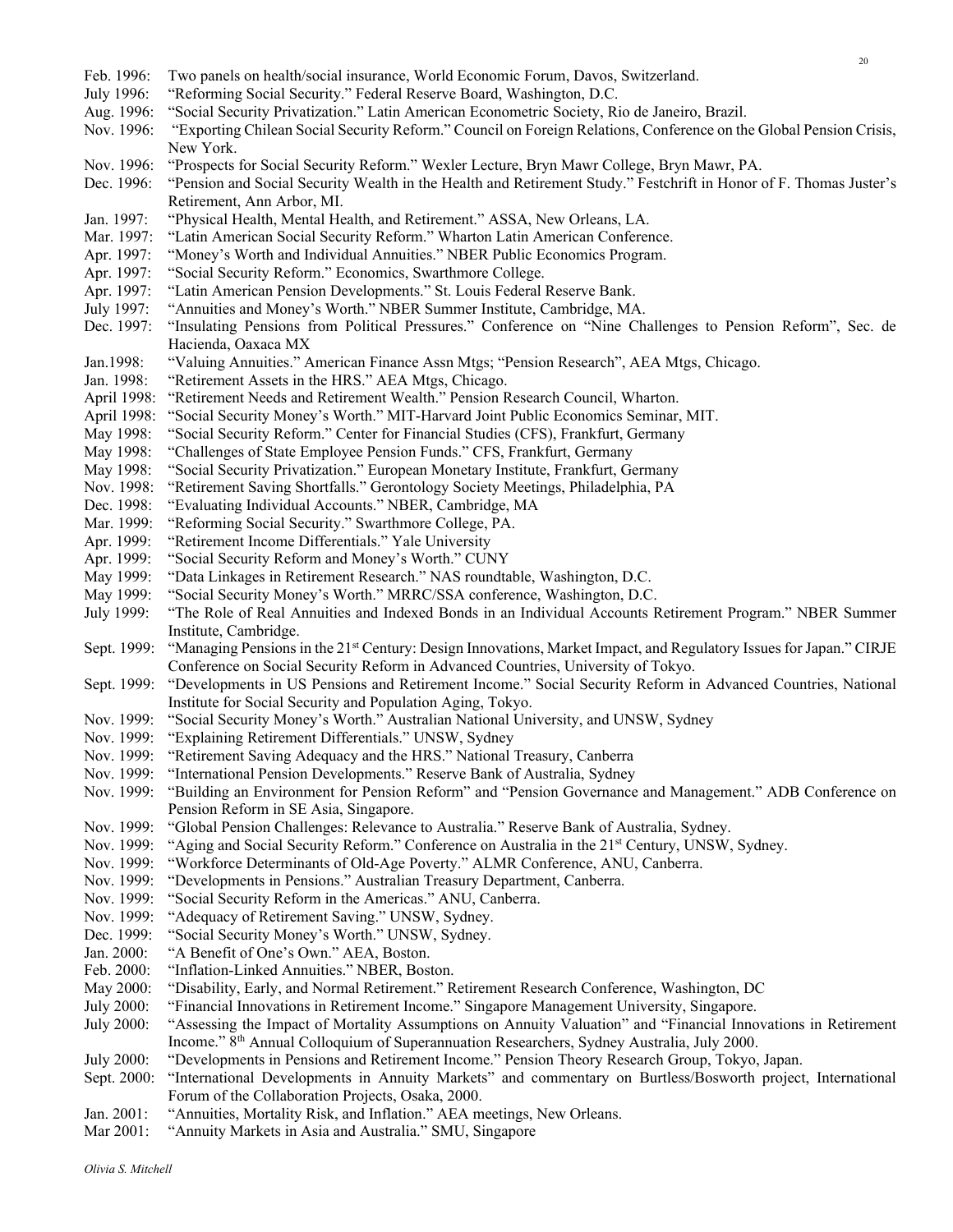21

- July 2005: "SRI in Japanese Pension Funds." 13<sup>th</sup> Annual CPS conference, Sydney
- July 2005: "401(k) Pension Plan Design." NBER Summer Institute, Cambridge.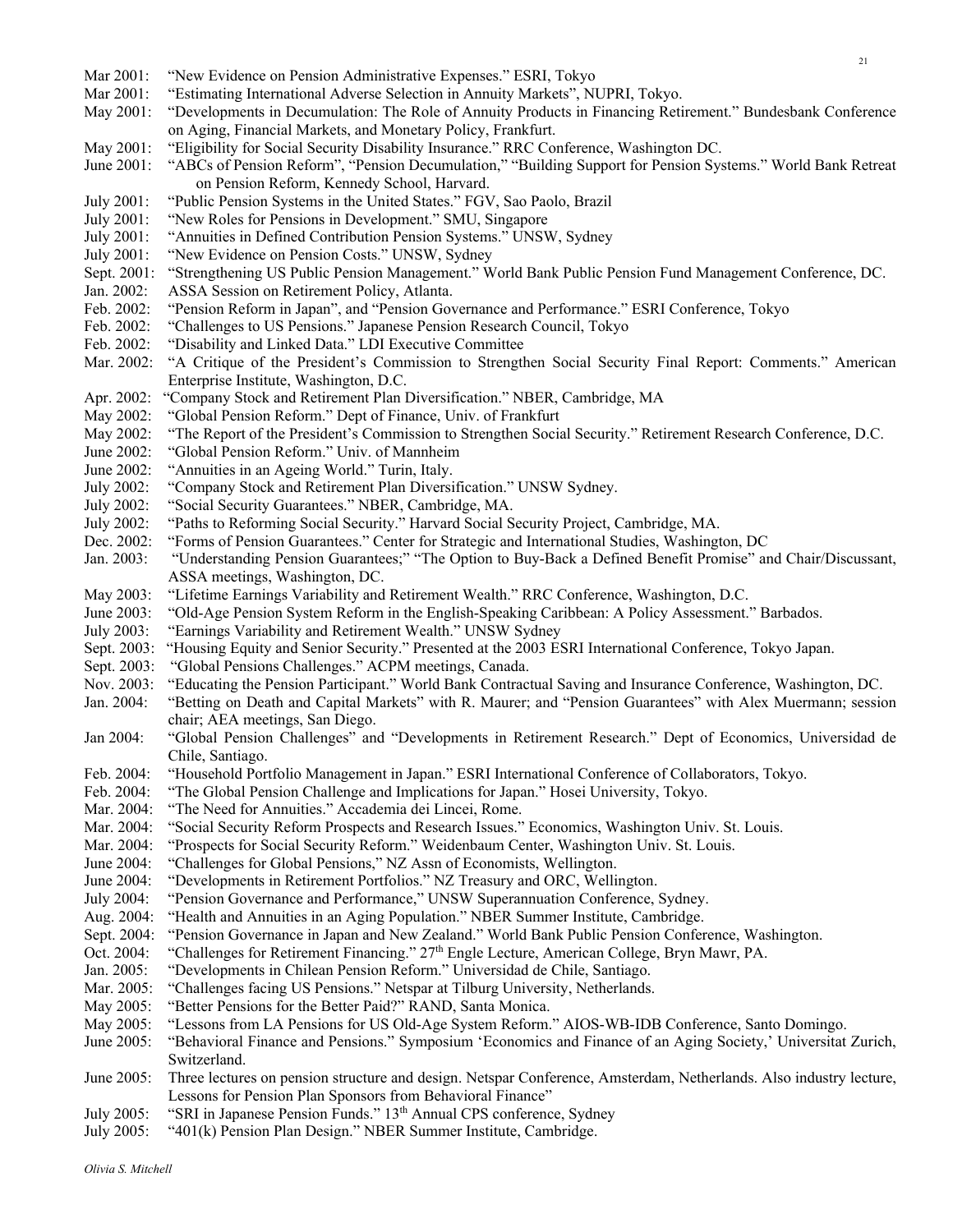22

- Aug. 2005: "Financial Literacy and Retirement Planning." RRC Conference, Washington, D.C. Sept. 2005: "Debating Social Security Reform." The Ford School of Public Policy, Univ. of Michigan, Ann Arbor.
- Oct. 2005: "Do People Know Basic Economics?" Dartmouth Conference on Effective Financial Education, Hanover
- Dec. 2005: RIETI International Symposium on the Evaluation of the 2004 Pension Reforms and the Direction of Future Reforms
- Dec. 2005: "Turning Workers into Savers." SMU, Singapore.
- Dec. 2005: "The Japanese Pension Reform of 2004." REITI, Tokyo Japan.
- Feb. 2006: "Notional Defined Contribution Pensions in Japan." ESRI Tokyo Japan.
- Feb. 2006: "The Chilean Pension Reform at 25." Atlanta Federal Reserve Conference.
- July 2006: "Financial Innovations for an Aging World." G-20 Workshop on Demography and Financial Markets, Sydney
- Sept 2006: "The Inattentive Participant." SMU Dept of Finance, Singapore.
- Sept. 2006: "Financial Products for Global Aging." Shibusawa Seminar, University of Pennsylvania and Villanova Univ.
- Sept. 2006: "Pension Reform in Chile." Woodrow Wilson School, Princeton University.
- Nov. 2006: "Reforming Pension Reform." IDB Washington, D.C.
- Feb. 2007: "Aging and Financial Stability." IMF/DNB Seminar, Washington, D.C.
- Mar. 2007: "Demographics and Finances of Baby Boomers." The Q Group, The Cloister, GA.
- Mar. 2007: "Trading patterns in 401(k) Plans." MRRC and US Social Security Administration.
- May 2007: "Pension Switching in Chile." NBER.
- June 2007: "Choice and Costs in Provision for Retirement." SMU Singapore
- July 2007: "Civil Servant Pension Reform." UNSW Superannuation Conference, Sydney.
- Jan. 2008: "Planning and Financial Literacy: How Do Women Fare?" AEA meetings, New Orleans.
- Jan. 2008: "Enhancing Retirement Security." Singapore Mgmt University, Singapore.
- Mar. 2008: "Managing Public Investment Funds." Economic and Social Research Institute Meeting, Tokyo.
- Mar. 2008: "Asset Allocation and Location over the Life Cycle." MRRC Researcher Conference, Ann Arbor.
- May 2008: "Pensions for the Future: Developing Individually Funded Programs." FIAP Conference, Lima Peru.
- Jan. 2009: "Annuity Markets in Chile." International Conference on Annuities Markets: Structure, Trends and Innovations, Hitotsubashi Collaboration Center, Tokyo.
- Feb. 2009: "Financial Literacy in Times of Turmoil." Washington DC conference with Brookings Institution and the Retirement Security Project and discussant.
- Jan. 2009: "Human Capital Risk and Pension Outcomes." World Bank/OECD/ING/BBVA/VB Research Workshop on the Performance of Privately Managed Pension Funds, Mexico City.
- Mar 2009: "Pension Efficiency." MRRC Researcher Conference, Ann Arbor.
- June 2009: "Extending Life Cycle Models of Optimal Portfolio Choice: Integrating Flexible Work, Endogenous Retirement, and Investment Decisions with Lifetime Payouts." Finance Dept., Goethe Univ. of Frankfurt.
- Oct. 2009: "International Pension Challenges." Keynoter, IAA LIFE and AFIR Colloquim, Munich.
- Jan 2010: "Retirement Research Using the HRS." SSA.
- Mar 2010: "Financial Literacy and Household Wealth Accumulation" and "Identifying the Impact of Financial Literacy." Universidad de Chile, Santiago.
- Mar. 2010: "Measuring Financial Literacy." Colombian Central Bank Conference, Cartagena.
- Apr. 2010: "Borrowing From Yourself: Loans in 401(k) Plans" and "Reform Options for Social Security." MRRC, Michigan.
- June 2010: "Financial Literacy and Retirement Accumulations." MEA SAVE conference, Deidesheim, Germany.
- June 2010: "Behavioral Finance and Retirement Plan Design" and "Personal Pension Guarantees." University of Frankfurt.
- June 2010: "Financial Literacy and Retirement Accumulations." University of Frankfurt.
- July 2010: "Longevity Risk: What's the Liability?" World Risk and Insurance Economics Congress, Singapore.
- Oct. 2010: "Managing Risks in Defined Contribution Plans: What Does the Future Hold?" Brookings-Nomura-Wharton Conference on Financial Markets, Washington, D.C.
- Nov 2010: "Pensions in the Wake of the Financial Crisis." UNSW, Sydney.
- Nov. 2010: "Linking Financial Literacy and Retirement Wellbeing," Centre for Silver Security, SMU Singapore.
- Nov 2010: "Defaulting on Yourself: 401(k) Loans," FLRC First Annual Conference, Washington, DC.
- Apr. 2011: "Valuing the Social Security Annuity: A Proposal," FLC Meeting, Harvard Law School.
- Apr. 2011: "First-Round Impacts of the Chilean Social Security Reform." MRRC Researcher Conference, Ann Arbor.
- May 2011: "When States Go Broke." Stanford Law School.
- June 2011: "Financial Literacy, Impatience, and Retirement Wealth." LMU, Munich.
- July 2011: "How Financial Literacy and Impatience Shape Retirement Wealth and Investment Patterns." UNSW, Sydney.
- July 2011: "Framing Effects and Expected Social Security Claiming Behavior." NBER Summer Institute.
- Aug. 2011: "Lifecycle Impacts of the Financial and Economic Crisis on Household Optimal Consumption, Portfolio Choice, and Labor Supply." Retirement Research Consortium, Washington, D.C.
- Sept. 2011: "Framing Effects and Expected Social Security Claiming Behavior." Financial Literacy Center Workshop, Washington, D.C.
- Oct. 2011: "Financial Literacy and Impatience: Effects on Investment Behavior." Federal Reserve Board and George Washington University School of Business, Kickoff lecture for the Financial Literacy Seminar Series.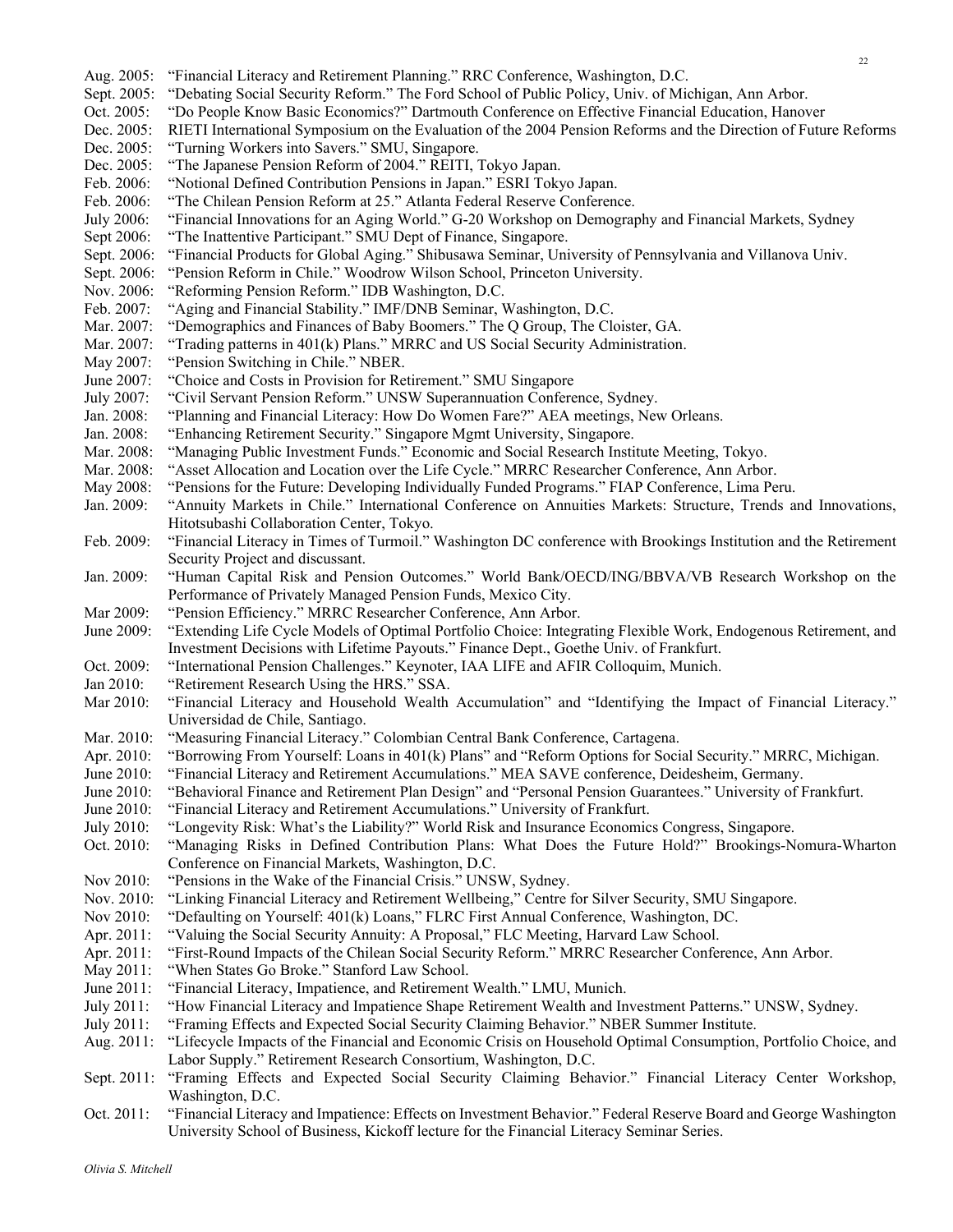- Jan. 2012: "Retirement Preparedness, Financial Literacy, and Impatience." AEA meetings, Chicago.
- Jan. 2012: "Financial Literacy and Household Wealth Accumulation." AEA meetings, Chicago.
- Jan. 2012: "Regulating Annuities in Competitive Markets." World Bank 5<sup>th</sup> Contractual Savings Conference, D.C.
- Apr.2012: "Optimal Financial Knowledge and Wealth Inequality." MRRC, Univ. of Michigan.
- May 2012: "Reinventing Retirement in Challenging Times." Economics Festival, Trento, Italy.
- June 2012: "Problems in Managing Longevity Risk." NETSPAR Conference, Paris, France.
- June 2012: "Optimal Knowledge and Wealth Inequality." FLC Conference, Washington, DC.
- June 2012: "A Conversation about Annuities: The Storm to Come," FLC Conference, Washington, DC.
- July 2012: "Economic Perspectives on Population Aging." Australian Economic Conference, Melbourne, AU.
- July 2012: "Life Cycle Implications of the Financial and Economic Crisis." Australian Economic Conference, Melbourne, AU.
- July 2012: "Complex Annuities." UNSW Superannuation Conference, Sydney, AU
- Oct. 2012: "Financial Sophistication: What, Why, and For Whom?" CIRPEE Conference, Montreal.
- Nov. 2012: "Financial Literacy and Financial Decision Making: Evidence and Implications for Financial Education." TIAA-CREF Institute, NYC.
- Apr. 2013: "The Economics of Financial Literacy." Dept of Finance, Accounting, and Statistics, Vienna University of Economics and Business, Vienna, Austria.
- Apr. 2013: "Retirement in the US and Japan: Early Findings from JSTAR and the HRS." MRRC University of Michigan
- June 2013: "Optimal Household Portfolios with Longevity Protection." BEPP, Wharton School, Philadelphia.
- .July 2013: "ADLs and Nursing Home Admittance: Evidence from US." Centre for Silver Security conference on Retirement Readiness: Income Adequacy, Long-term Care and Social Well-being, SKBI/SMU, Singapore.
- July 2013: "Optimal Financial Knowledge and Wealth Inequality." Superannuation Conference, UNSW, Sydney.
- Aug. 2013: "How Does Retiree Health Insurance Influence Public Sector Employee Saving?" NBER, Jackson Hole.
- Aug. 2013: "Debt and Debt Management among Older Adults," with A. Lusardi, RRC Conference, Washington, D.C.
- Sept. 2013: "Integrating Investments, Insurance, Social Security, and the Family: New Developments in Life Cycle Portfolios." Goethe University conference on Funded Pensions and Social Security over the Life Cycle. Frankfurt.
- Sept. 2013: "Population Aging and Workplace-Related Pensions" with J Piggott. Harvard-CEPAR Workshop on the Economics of Population Aging. Cambridge.
- Oct. 2013: "Lump Sums or Annuities?" SIEPR Conference, Stanford.
- Jan. 2014: "Optimal Life Cycle Portfolio Choice with Variable Annuities Offering Liquidity and Investment Downside Protection." ARIA meetings, ASSA.
- Mar 2014: "How Family Status and Social Security Claiming Options Shape Optimal Life Cycle Portfolios." Dept of Finance, Norwegian School of Economics.
- Apr 2014: "Family Status and Social Security Claiming: Impact on Optimal Portfolios." MRRC Researcher Workshop, Ann Arbor.
- Apr. 2014: "The Financial Impact of Longevity Risk." NBER Insurance program.
- Apr 2014: "Complexity of Choice and Defined Contribution Plan Design." PRC/TIAA-CREF Institute Conference. Washington, DC.
- May 2014: "Delayed Claiming and Social Security Lump Sums." IZA, Bonn.
- May 2014: "Evidence-based Information for Policy Making." NIA/NAS Conference on Longitudinal Micro Data, Mexico City.
- July 2014: "Target Date Funds in the Pension Portfolio." Presentation for the CPF Advisory Board, Singapore.
- July 2014: "Financial Education and Preparedness: Evidence from Singapore." Citi Foundation/SMU conference, Singapore.
- July 2014: "Pension Challenges Around the World." Superannuation Conference, UNSW, Sydney.
- July 2014: "How Family Status and Social Security Claiming Options Shape Optimal Life Cycle Portfolios." Superannuation Conference, CEPAR/UNSW, Sydney.
- Sept. 2014: "Streamlining the DC Menu." TIAA-CREF/PRC Researcher Workshop, NY.
- Nov. 2014: "Will They Take the Money and Work?" W. R. Berkley Research Seminar, St. John's University, NY.
- Apr. 2015: "Narrow Framing and LTC Insurance." Univ. of Michigan, Ann Arbor.
- July 2015: "Developments in Annuitization: Chile, Singapore, and the US" and "Evaluating Program Effectiveness of Financial Knowledge Programs." Superannuation Conference, CEPAR/UNSW, Sydney.
- Sept. 2015: "Analyzing Peoples' Willingness to Delay Social Security Claiming." Brookings Institution, Washington, D.C.
- Oct. 2015: "Public/Private Saving Challenges in an Aging Economy." NABE annual meeting, Washington, DC.
- Nov. 2015: "Helping America Plan for Retirement." Brookings Institution, Washington, D.C.
- Nov. 2015: "Optimal Financial Literacy, Wealth Inequality, and Program Evaluation." Temple University Dept. of Risk and Insurance.
- Jan. 2016: "Evaluating the Impact of Workplace Financial Education Using a Life Cycle Model," and "Optimal Life Cycle Portfolio Choice with Variable Annuities Offering Liquidity and Investment Downside Protection." AEA meetings, San Francisco.
- Feb. 2016: "Meeting East Asia's Aging Challenge." Discussion of World Bank volume on aging in East Asia and the Pacific.
- May 2016: "Simplifying Choices in Defined Contribution Retirement Plan Design," MRRC Researcher Workshop, UMich.
- May 2016: "Older Women's Labor Market Attachment, Retirement Planning, and Debt," NBER WWL conference, Cambridge.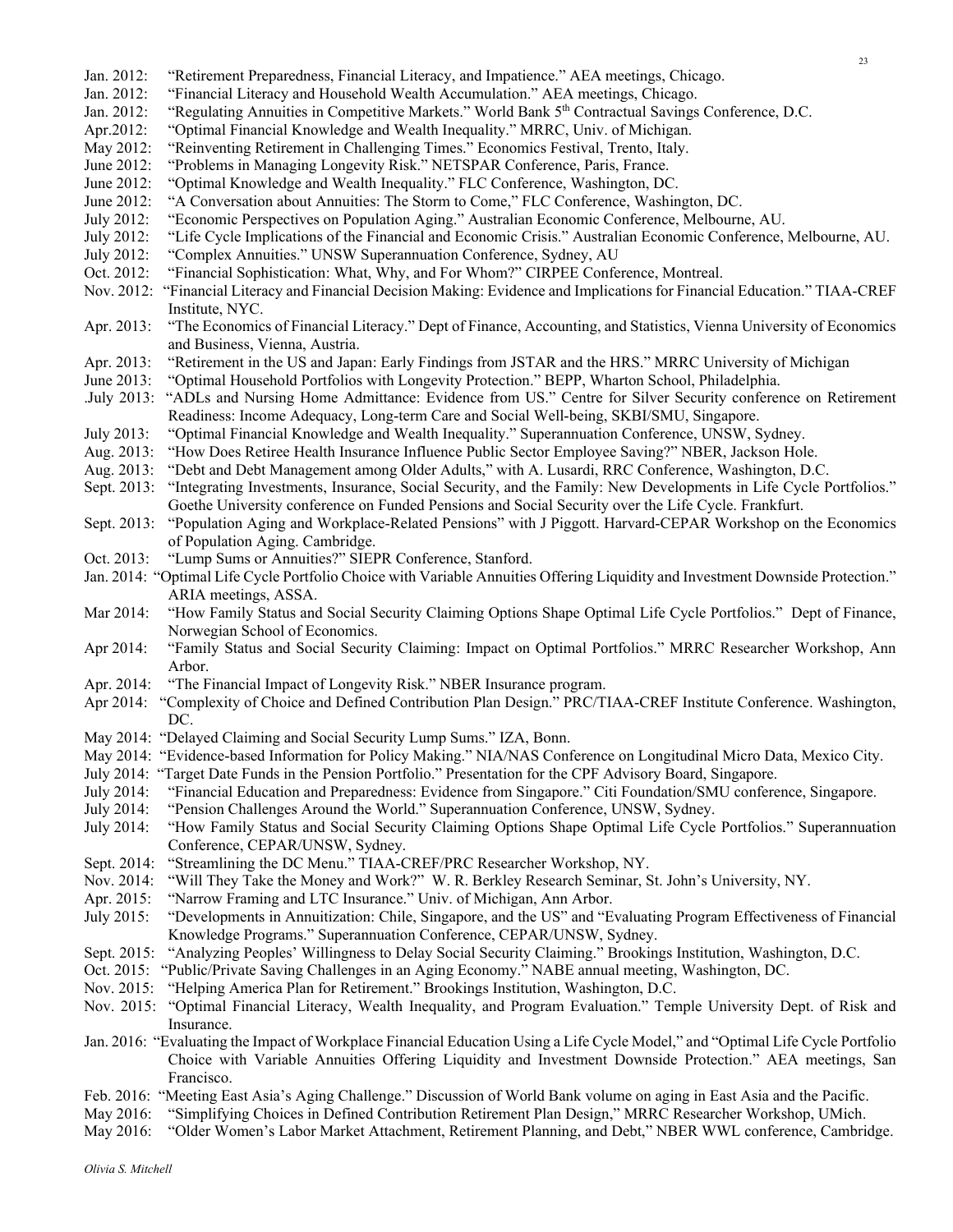- May 2016: "Economic Security and Older Adults," WEF /UPenn Conference on Aging and Cognition.
- June 2016: "Financial Literacy and Retirement Security: Global Developments." OECD Pension Research Network, Paris.
- June 2016: "Financial Literacy around the World," SMU/CPF Singapore.
- July 2016: "Simplifying Choice in the DC Environment," Superannuation Conference, UNSW Sydney.
- Aug. 2016: "Time Discounting and Economic Behavior." MRRC/Treasury/SSA Financial Security Research Symposium, Washington, D.C.
- Aug. 2016: "Incentivizing Delayed Retirement." World Bank Global Pension and Savings Conference, Washington, DC.
- Oct. 2016: "Older Peoples' Willingness to Delay Social Security Claiming," TIAA Institute, NYC.
- Oct. 2016: "Financial Literacy and Financial Markets," University of Minnesota Law School.
- Nov. 2016: "Borrowing Against Your Future: 401(k) Loans and Defaults." NTA Conference, Baltimore.
- Jan. 2017: "Putting the Pension Back in the Retirement System," AEA meetings, Chicago.
- Apr. 2017: "Policy Challenges of Financing Longevity," Keynoter, Stanford University.
- May 2016: "Putting the Pension Back in 401k Plans," Lillywhite Award Presentation, EBRI Conference, Washington DC.
- June 2016: "Putting the Pension Back in 401k Plans," TIAA/PRC Researcher Symposium, Washington, DC.
- July 2016: "Putting the Pension Back in 401k Plans," CEPAR Superannuation Conference, UNSW, Sydney.
- July 2017: "Financial Literacy and Portfolio Complexity," SMU SLP conference, Singapore.
- July 2017: "Policy Challenges of Financing Longevity," 8<sup>th</sup> China International Joint Conference between Tsinghua University and Cass Business School on Insurance and Risk Management, Guilin, China.
- Sept. 2017: "Enhancing Risk Management in an Aging World." Geneva Risk Economics Lecture for the European Group of Risk and Insurance Economists, London.
- Nov. 2017: "Probability Weighting and Household Portfolio Choice: Empirical Evidence" TIAA Institute, NYC.
- Jan. 2018: "Putting the Pension Back into 401(k) Plans," AEA meetings, Philadelphia.
- Mar. 2018: "Optimal Social Security Claiming Behavior under Lump Sum Incentives: Theory and Evidence," MRRC workshop, University of Michigan.
- April 2018: "Financial Literacy and Financial Decisionmaking," Keynote GWU Cherry Blossom Institute Conference, Washington, D.C.
- June 2018: "Delaying Social Security Claiming." ShanghaiTech/CEPAR conference on "Population Aging: Institutional and Policy Innovation," Shanghai.
- June 2018: "Older Peoples' Willingness to Delay Social Security Claiming," NBE/SAIF Conference on Retirement Security, Jiao Tong University, Shanghai.
- July 2018: "Financial Literacy and Wealth Inequality." Keynote, Superannuation Conference, CEPAR-UNSW, Sydney.
- July 2018: "Retirement Preparedness of the Self-Employed in Singapore," SMU Roundtable, Singapore.
- Jan. 2019: "Financial Fraud among Older Americans: Evidence and Implications." AEA meetings, Atlanta.
- May 2019: "Early Results: OregonSaves." SSA, Washington DC.
- May 2019: "Automatic Enrollment in 401(k) Annuities: Boosting Retiree Lifetime Income." Northwestern University.
- June 2019: "Insurance Opportunities for an Aging World." Life Insurance Association of Japan, Tokyo.
- June 2019: "Opportunities of the Longevity Economy." G-20 meetings, Tokyo.
- Nov. 2019: Keynote address, 2019 2nd CEAR-RSI Household Finance Workshop, Montreal.
- May 2020: "Better Retirement Systems Post Pandemic." Presentation to the Department of Finance, Hebrew University. Online.
- June 2020: "Financial Literacy and Retirement Security" Presentation to the Committee to Understand the Aging Workforce and Employment at Older Ages, National Academies of Sciences, Engineering, and Medicine. Online.
- June 2020: "How Persistent Low Expected Returns Alter Optimal Life Cycle Saving, Investment, and Retirement Behavior." Presentation to the International Pension Research Association Conference, OECD/IOPS CEPAR/Netspar/PRC joint event. Online.
- June 2020: "Understanding Debt in the Older Population." Presentation to the TIAA Institute Fellows Symposium. Online.
- July 2020: "Better Retirement Systems in the Wake of the Global Pandemic." Presentation to the Inter-American Development Bank, and the Pensions in Latin America and the Caribbean Network (PLAC Network). Online.
- July 2020: "Rebuilding Retirement Systems Post Pandemic." Presentation for the 2020 NBER Summer Institute Aging Program. Online.
- July 2020: "Building Better Retirement Systems in the Wake of the Global Pandemic." Presentation to "Wharton on the Markets." Online.
- Aug 2020: "Pensions and the Pandemic." Presentation to the Dept. of Economics & Finance, Universidad del Pacifico, Lima, Peru. Online.
- Aug 2020: "Rebuilding Retirement Systems post-COVID-19." Keynote Presentation, Swedish House of Finance (SHoF) at the Stockholm School of Economics conference on Consumer Behavior in Financial Markets. Online.
- Sept. 2020: "The Future of Pensions Post-COVID-19." Keynote Presentation, NBER conference on 'Employer Challenges in Financing and Managing Pension Plans.' Online.
- Oct. 2020: "Pensions in a Post-COVID Era." Keynote Presentation, Global Pensions Program, InterAmerican Development Bank. Online.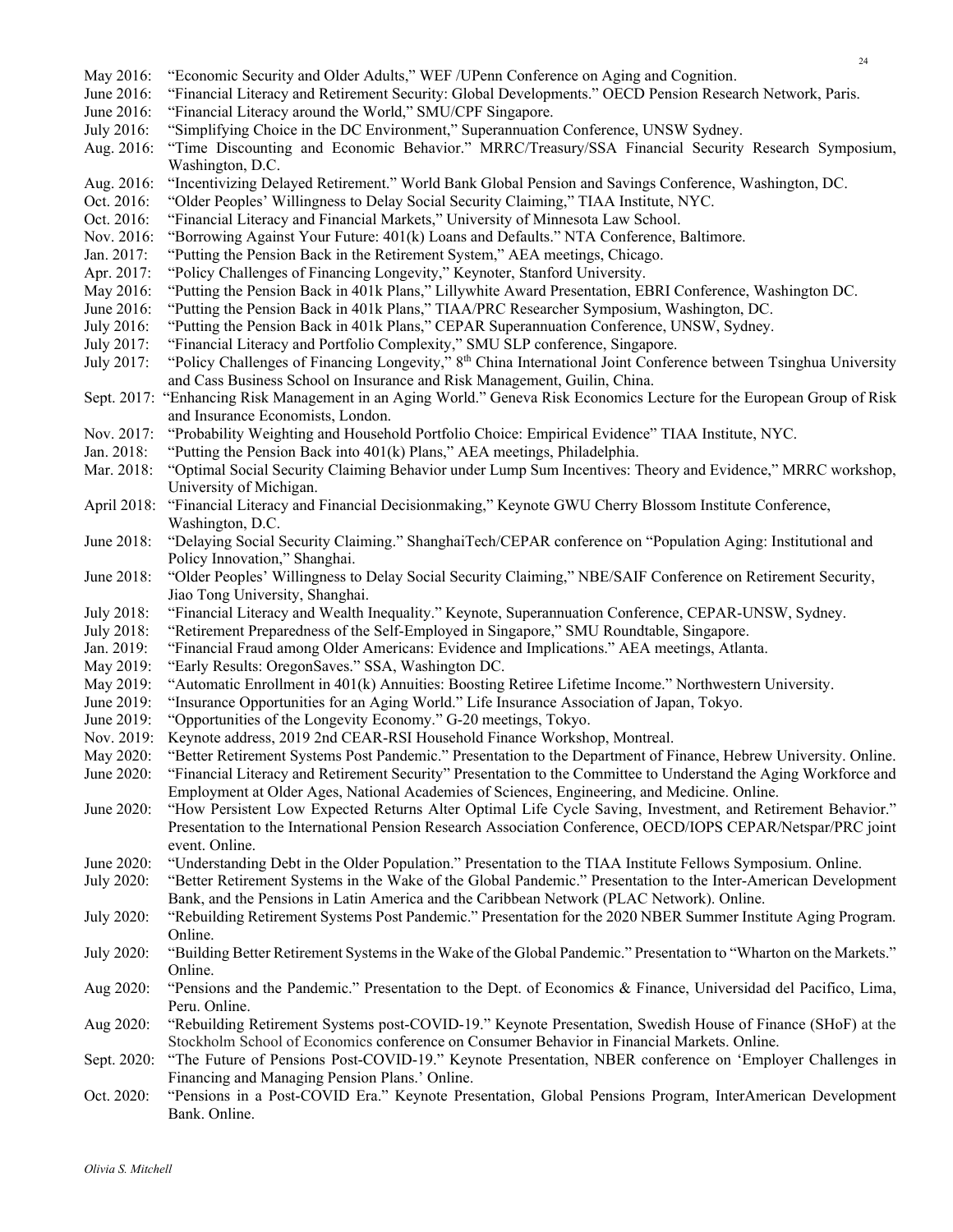- Dec. 2020: "2020 Pension Outlook," Working Party on Private Pensions, Directorate for Financial and Enterprise Affairs, OECD. Online.
- Dec. 2020. "Pensions and COVID-19: The Global Experience." Keynote for IPRA global seminar, UNSW. Online.
- Jan. 2021: "Pensiones y Seguro Social: Mitos, Realidades, Y Desafiós." Presentation for ICARE conference, Santiago, Chile. Online.
- Feb. 2021: "Would Raising the Minimum Distribution Age for Retirement Accounts Enhance Old Age Security?" The Savings and Retirement Foundation, Washington D.C. Online.
- Jul. 2021: Keynote speech, 24th International Congress on Insurance: Mathematics and Economics. "Developments in Pension Design: Guarantees & Default Annuities." Online.

#### **Other Conference Participation:**

- Oct. 1979: US AID Conference on Employment Planning, Rio de Janeiro, Brazil.
- Apr. 1980: HIIS Conference, Harvard, Cambridge.
- June 1980: Conference on Longitudinal Data Analysis, NORC and the University of Chicago.
- July 1980: NBER Conference on Pensions, Cambridge.
- Oct. 1980: Latin American Studies Association Conference, Bloomington.
- Spr. 1980: Economics of Aging Conference, Gerontological Society of American, Toronto.
- Spr. 1982: Pensions and the National Economy Conference, NBER, Amelia Island.
- May 1983: Economics of Trade Unions Conference, NBER, Cambridge.
- Mar. 1984: Pensions and Retirement Conference, NBER, San Diego.
- Oct. 1985: Taxing Employee Benefits Conference. EBRI, Washington, D.C.
- Dec. 1985: Discussant, Session on Pensions, AEA Meetings, NY City.
- Feb. 1987: Discussant, Conference on "Issues on Contemporary Retirement." Hoover, Stanford.
- Dec. 1988: Discussant, Session on "The Older Worker" and "Employee Benefits," IRRA Meetings, and Chair, "Labor Market Transitions of Women." AEA, New York City.
- May 1989: "Do Compensation Policies Matter?" Conference. ILR/Cornell, Ithaca.
- Jul. 1989: "Company Personnel Policies in an Aging Society." Conference, Duke, Durham, NC.
- Nov. 1989: "Labor Markets in the 1990's Conference." NBER, Cambridge.
- Dec. 1990: Discussant, Session on "Faculty Retirement", AEA, Washington, D.C.
- Oct. 1991: Frontier Research in IR Conference, Wharton.
- Nov. 1991: Discussant, "New Research on the Minimum Wage." Conference. ILR/Cornell, Ithaca.
- May 1992: Participant, NBER Conference on "International Labor Markets."
- Jan. 1993: Chair of "Social Insurance" panel, ES meetings, Anaheim, CA.
- May 1993: Discussant, PRC Retiree Health Insurance Conference, Wharton.
- May 1993: Chair, Session on "Minority Education." ILR/Cornell, Ithaca.
- June 1993: Hosted conference "Health Insurance in Labor Market." ILR/Cornell, Ithaca.
- Nov. 1993: Workers Compensation Conference, NCCI and Wharton School, U. of Penn.
- May 1994: EBRI Policy Forum, Washington, D.C.
- May 1994: Hosted PRC conference on "International Pension Security." Wharton.
- Oct. 1994: NAS Conference on "Retirement Income Security."
- Jan. 1995: Organizer, Chair and Discussant for IRRA Session on "Retirement Trends." Wash., D.C.
- Jan. 1995: Chair for AEA Session on "Pensions." Wash., D.C.
- May 1995: US DOL conference on "Pensions." Wash. D.C.
- May 1995: Hosted "Positioning Pensions." Conference, PRC Wharton.
- May 1995: CEPR conference on "Indexed Bonds.", Wash. D.C.
- July 1995: Franco-American Seminar, NBER, Cambridge
- Oct. 1995: Discussant, "HRS Early Results" workshop, Ann Arbor, MI.
- Mar. 1996: "Household Portfolio Behavior" Conference, Wharton.
- May 1996: "Risk Management in Insurance Firms", Wharton Financial Institutions Center
- May 1996: Hosted "Living With Defined Contribution Plans" Conference, PRC Wharton.
- June 1996: Wharton Spencer Stuart Directors' Institute, Wharton Executive Education.
- July 1996: NBER Summer Institute Programs on Aging, Public Economics, and Health Care, Cambridge, MA.
- Oct. 1996: Risk Management in Banking, Wharton Financial Institutions Center.
- Nov. 1996: Discussant at EDI/World Bank Conference on "Pension Systems: From Crisis to Reform." Washington, D.C.
- Nov. 1996: "Assessing Social Security Reform Alternatives." EBRI Policy Forum.<br>Jan. 1997: Chaired three sessions at ASSA meetings, New Orleans.
- Chaired three sessions at ASSA meetings, New Orleans.
- May 1997: Hosted "Social Security Reform" Conference, Pension Research Council, Wharton.
- May 1997: Participant, "Performance of Financial Institutions" Conference, Wharton
- Aug. 1997: Discussant, Amsterdam "International Economics of Aging" Conference.
- Sept. 1997: CEPR Conference on "Pension Taxation." Washington, D.C.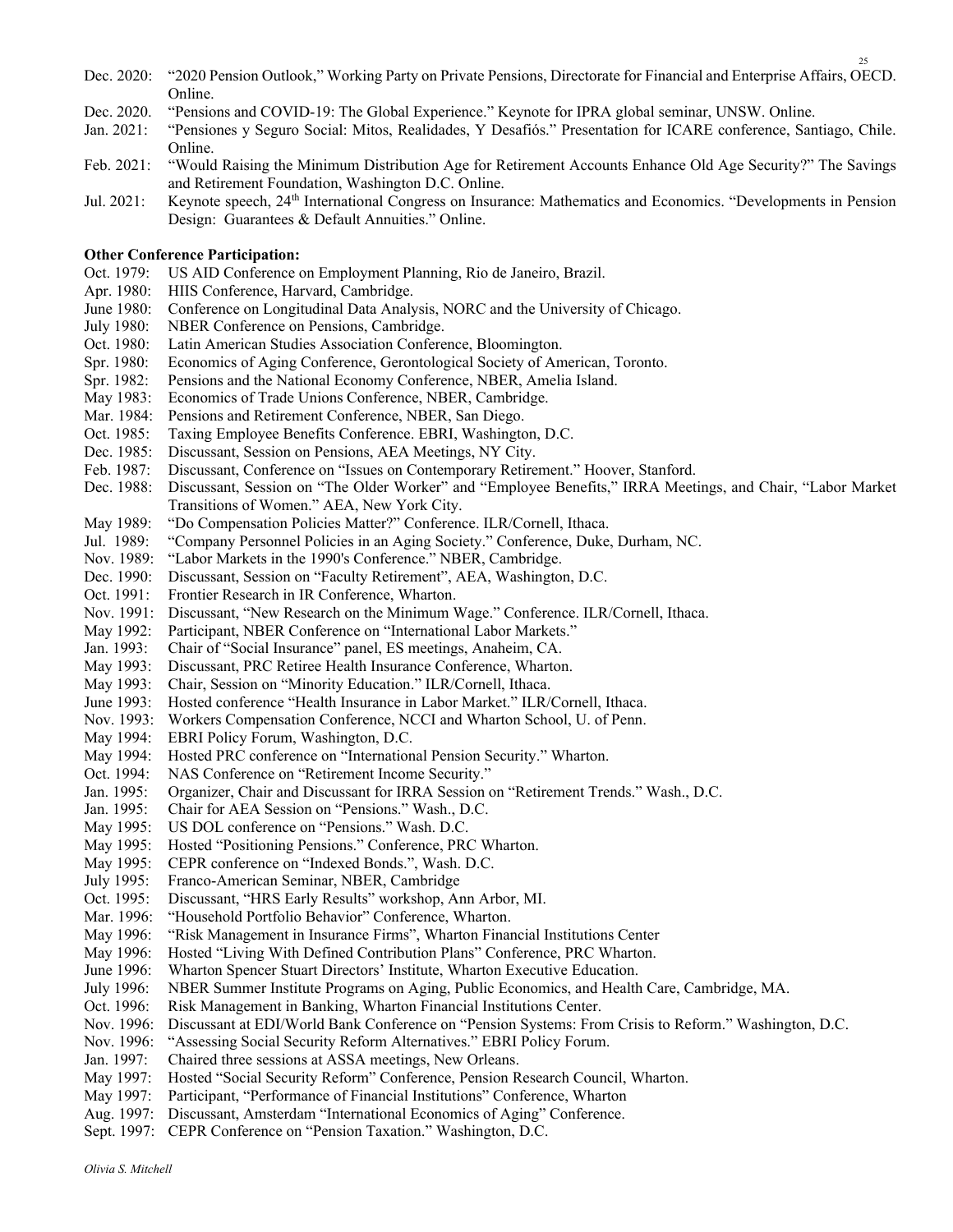- Jan. 1998: Chair and organize CSWEP sessions on "Women and Retirement." AEA Meetings, Chicago.
- April 1998: Wharton Conference on "Household Portfolio Behavior." Philadelphia, PA.
- June 1998: Conference on "China's Economic Reforms and Development." China Center for Economic Research, NBER and Beijing University, Beijing, China
- Nov. 1998: Panel on "Women and Social Security Reform." Gerontology Society Meetings, Philadelphia, PA
- Jan. 1999: Discussant, "International Pension Reform." Session, AEA Meetings, NYC.
- Sept. 1999: Discussant, World Bank Conference on "New Ideas about Old-Age Security." Washington, DC.
- Mar. 2000: Participant, "Household Financial Decision Making." Rodney White Center for Financial Research, Wharton.
- May 2000: Participant, Rethinking Estate and Gift Taxation, Brookings.
- Feb. 2001: Discussant, NBER Insurance Program, Cambridge.
- Mar. 2001: Participant, "Household Financial Decision Making." Rodney White Center for Financial Research, Wharton.
- Mar. 2002-4: Participant, Rodney White Center for Financial Research, Wharton.
- July 2004: ASriA Conference, Singapore.
- Nov. 2004: Moderator, "Risk Management in Latin America." Wharton Latin American Business Roundtable.
- Jan. 2005: Discussant, two sessions at the AEA meetings, Philadelphia.
- Apr. 2005: Chair and discussant, "The Market for Annuities." World Bank Contractual Savings Conference, DC.
- Nov. 2005: "The Chilean Pension Reform at 25." Social Security Symposium, Santiago Chile.
- Nov. 2005: "Global Pension Challenges." Society of Actuaries, NY.
- June 2006: NBER/TAPES conference, Uppsala, Sweden.
- Mar. 2008: Discussant, International Forum on Labor Markets in Japan, Tokyo.
- Jan. 2009: Discussant, ASSA meetings.
- July 2009: Session Chair and two papers presented, UNSW Superannuation Conference, Sydney.
- Jan 2010: Discussant, ASSA meetings.
- June 2010: Moderator, Panel on "The Future of Real Estate." Wharton Global Alumni Reunion, Madrid.
- Jan. 2011: Discussant, ASSA meetings
- Mar. 2012: Wharton's Rodney White Conference on Household Portfolio Choice, Discussion of Health and Mortality Delta
- Aug. 2012: Discussant for two papers, NBER Conference on Public Pensions, Jackson, WY.
- Aug. 2013: Discussant on Annuitization, RRC Conference, Washington, DC.
- Jan. 2014: Chair and moderator, AEA and AFA sessions, ASSA, Philadelphia.
- Mar. 2015: Adv. Board, RAND Roybal Center Meeting, Washington, DC.
- April 2015: "Narrow Framing and Long-Term Care Insurance." Univ. of Michigan.
- May 2015: "Delayed Claiming and Social Security Lump Sums." IZA, Bonn.
- April 2015: "Complexity of Choice and Defined Contribution Plan Design." TIAA-CREF Institute Conference on Today's Choices, Tomorrow's Opportunity: Innovations in Retirement Policy and Practice. Washington, D.C.
- June 2015: "Retirement Security and Behavioral Economics." Conference on Behavioral Economics in Asia, NUS and Civil Service College, Singapore.
- Sept. 2015: "Delayed Social Security Claiming," Brookings Institution Conference "The Power of the Nudge." Washington, D.C.
- Sept. 2015: "Older Women's Work and Debt," NBER symposium on "Older Women Working." Cambridge, MA.
- June 2016: Global Future of Retirement Conference, P&I, Washington, D.C.
- July 2016: "Working Women and Long Term Care in Japan," ESRI Conference, Tokyo.
- July 2017: "Comprehensive Income Products for Retirement," CEPAR Superannuation Conference, UNSW, Sydney.
- Jan 2020: Chair and Discussant, AEA meetings. Session on annuitization.
- Jan. 2021: Organized & moderated AEA session on "Household Consequences of the Coronavirus and Its Aftermath: Microeconomic Outcomes. Online.
- Apr. 2021: Discussant, CEPR 6<sup>th</sup> European Conference Workshop on Household Finance. Online.
- Jun 2021: IPRA Conference on Pensions Emerging from COVID; Moderator for session on Climate Change and Pensions. OECD, Paris. Online.
- Aug. 2021: Moderator, Panel for Retirement & Disability Research Consortium Conference, Understanding the effects of the Pandemic on Retirement & Disability. Washington, DC. Online.

#### **Testimony and Public Service Presentations:**

- Fall 1979, 85; Sp 80, 85: "Women, Work, and Development." Trade Unions and Development, Cornell, Ithaca.
- Fall 1979, 85: Research Report for Cornell University Council Members and Trustees, Ithaca.
- Sep. 1980: Discussion with President of Federation of Dutch Trade Unions, Ithaca.
- Sep. 1980: "Trends in the Labor Market." ILR Conference on Contemporary Labor Force Issues, Ithaca.
- May 1981: "Comparable Worth." ILR/Women's Studies Conf., Cornell, Ithaca.
- Sum. 1981: Moderator, Cornell Conf. on Social Security and Pension Reform, Div. of Extension/ Public Service, ILR NYC.
- Oct. 1982: Research Report to ILR Associates, Ithaca.
- Jan. 1983: "Social Security in the l980's." Cornell University Employee Benefits, Ithaca.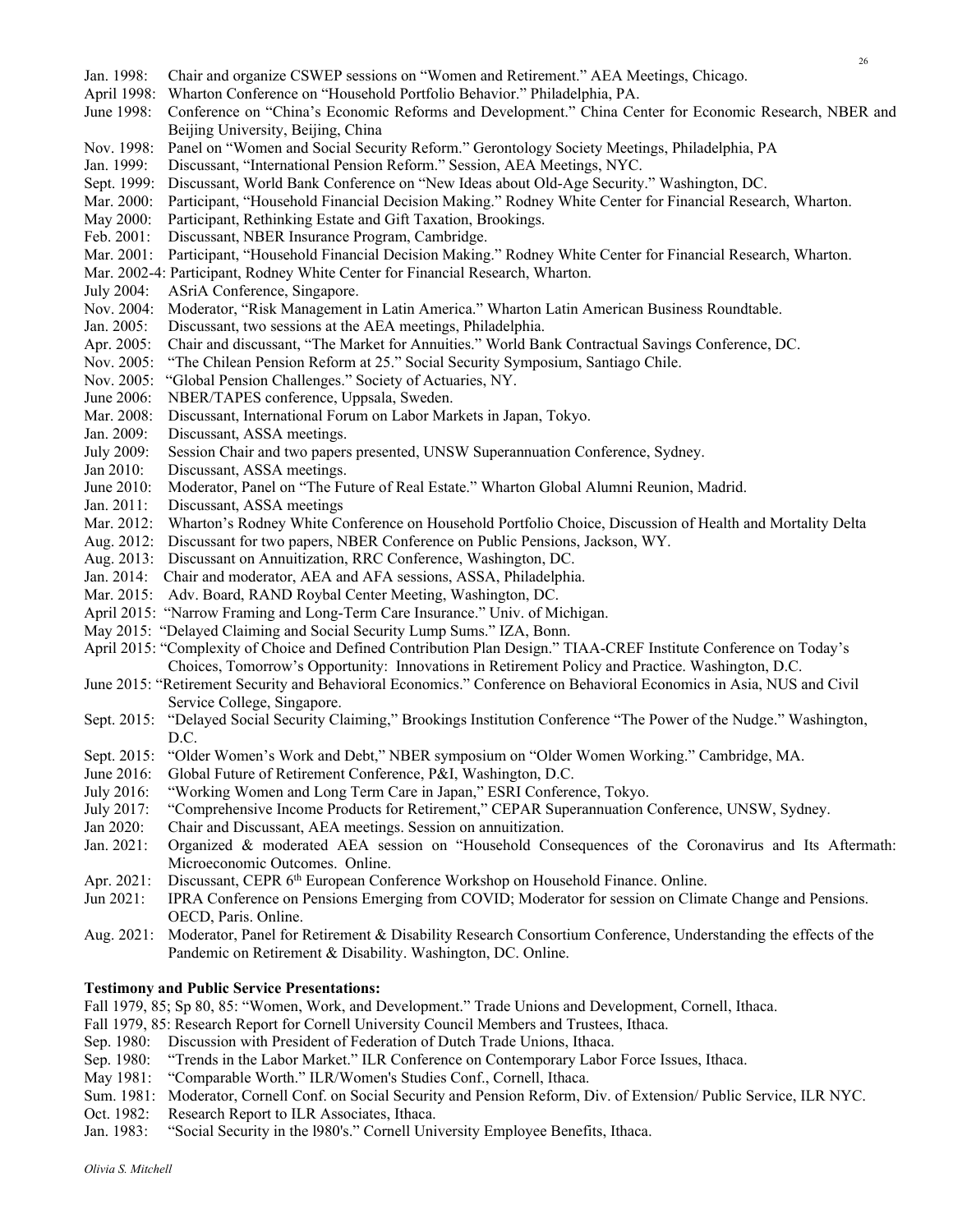- May 1983: "Containing Fringe Benefits Costs." ILR Extension, Albany.
- Oct. 1983: "Comparable Worth." WHCU Radio, Ithaca.
- Oct. 1983: "Social Security." Cornell Public Radio, Ithaca.
- Oct. 1983: "Issues in Health Care." NY St. Public Employee Relations Board, Albany.
- Spr. 1984: "The Economics of Retirement" and "Health Care in the l980's." ILR Extension, Rochester.
- Fall 1984: Participant, Conference on "Federal Data." CISER, Cornell, Ithaca.
- 1984-87: Board of Directors, Cornell Community Infant Center, Ithaca.
- Jul. 1985: Invited testimony on retirement income policy. House Ways and Means Committee, U.S. House of Representatives, Washington, D.C.
- Fall 1986: "Pensions and Retirement." Cornell Public Radio, Ithaca.
- Fall 1986-7: ERISA Advisory Council, U.S. Department of Labor, Public Member.
- Mar. 1987: Cornell ILR Alumni Lecture, Dallas, TX.
- Oct. 1987: "Employer-Provided Pensions: Where Do We Go From Here?" ILR/BNA "Older Americans in the Workforce." Washington, DC.
- 1988-90: Vice President and President, Ithaca Community Childcare Center, Ithaca.
- May 1988: "Older Workers." Cornell Public Radio, Ithaca.
- Oct. 1988: "The Aging American Workforce." University Council Weekend, Cornell, Ithaca.
- Dec. 1988: "The Aging Workforce." Ithaca College Department of Communications.
- Mar. 1990: "Child Care Problems and Solutions." WVBR Radio, Ithaca.
- Mar. 1990: "Pensions and Social Security." CBS Evening News.
- Apr. 1990: "Pensions and Retirement." WXXI Radio, Rochester.
- Oct. 1990: "Planning for Diversity in the Labor Force." Cornell University Council Weekend, Ithaca.
- Nov. 1990: "Why Employers Don't Cure Rising Health Costs." CAHRS/ILR, Cornell, Ithaca.
- Nov. 1990: "Health Care Coverage and the Labor Movement." PEF Teleconference, ILR/Cornell, Ithaca.
- Jan. 1991: "Vesting and Pensions." Interview for National Public Radio. Washington, D.C.
- Oct. 1991: "Labor Market Policy for an Aging Workforce." Cornell University Council Weekend, Ithaca.
- Nov. 1991: Invited testimony before the House Select Committee on Aging and the Subcommittee on Investment, Jobs and Prices of the Joint Economic Committee of the U.S. Congress.
- Sept. 1992: Testimony to Task Force on Women and Retirement, House Committee on Aging, Subcommittee on Retirement Income and Employment, Washington, D.C.
- Feb. 1993: AARP Working Group on Retirement Research, Washington, D.C.
- Mar. 1993: "The Aging Workforce", WHCU, WVBR, and Cornell Public radio.
- Sept. 1993: Observer, Joint Development Committee of the Board of Governors, World Bank and IMF, Washington, D.C.
- Oct. 1993: "Social Security Reform." Public Sector Management Group, The World Bank.
- Nov. 1993: "The Aging Workforce." Buffalo NY radio station.
- Nov. 1993: "Retirement Income Institutions and Performance." Brazilian Pension Fund Managers, Wharton Exec Ed.
- Mar. 1994: "Trends in Pensions." ERISA Industry Council, Washington D.C.
- Mar. 1994: "Challenges to Defined Benefit Plans." Society of Consulting Actuaries, Washington, D.C.
- Apr. 1994: "The Workforce of the Future." IFEB Senior Executive Strategic Benefits Forum, Washington, D.C.
- June 1994: "Pensions and Social Security Reform." Wharton/Shanghai Jiao Tong Univ. Program, Shanghai, China
- Oct. 1994: Interview on Jamaican Radio, "International Pension Reform." Kingston, Jamaica.
- Nov. 1994: Conferment Speaker, CEBS, Denver.
- Nov. 1994: "Workforce of the Future." UNUM Forum, Wharton.
- Nov. 1994: "Retirement System Reform." Brazilian Pension Fund Managers, Wharton.
- Dec. 1994: Business Writers' Symposium, Wharton.
- May 1995: "International Social Security Reform." UNUM Forum, Wharton.
- June 1995: "International Pension Issues." Advanced Management Institute, Wharton.
- Oct. 1995: "Social Security Reform." Investment Company Institute, NY.
- Oct. 1995: "International Trends in Social Security." UNUM Forum, Wharton.
- Nov. 1995: "Pensions and Social Security." ICSS Training, Wharton.
- Nov. 1995: "Developments in Pensions." TIAA/CREF Officers' meeting, NY.
- Nov. 1995: "Designing Benefits for the Workforce of the Future." Midwest CEBS meeting, Minneapolis.
- Mar. 1996: "Trends in Retirement Income and Saving." Testimony for US Senate Finance Comm. Washington, DC.
- May 1996: "Prospects for Social Security Reform." IFEB Forum, Wharton.
- June 1996: "Aging Well: Health, Wealth and Retirement." COSSA Capitol Hill Briefing, Washington, D.C.
- Aug. 1996: "Reforming Social Security." Ministry of Social Security, Brasilia.
- Oct. 1996: "Currents in Disability Income Policy." UNUM Forum, Wharton.
- Nov. 1996: "Pensions and Social Security." ICSS Forum, Wharton.
- Oct. 1996: Briefing for US Secretary of Labor, Pensions and Retirement Issues
- Fall 1996-7: TIAA/CREF Awards Committee.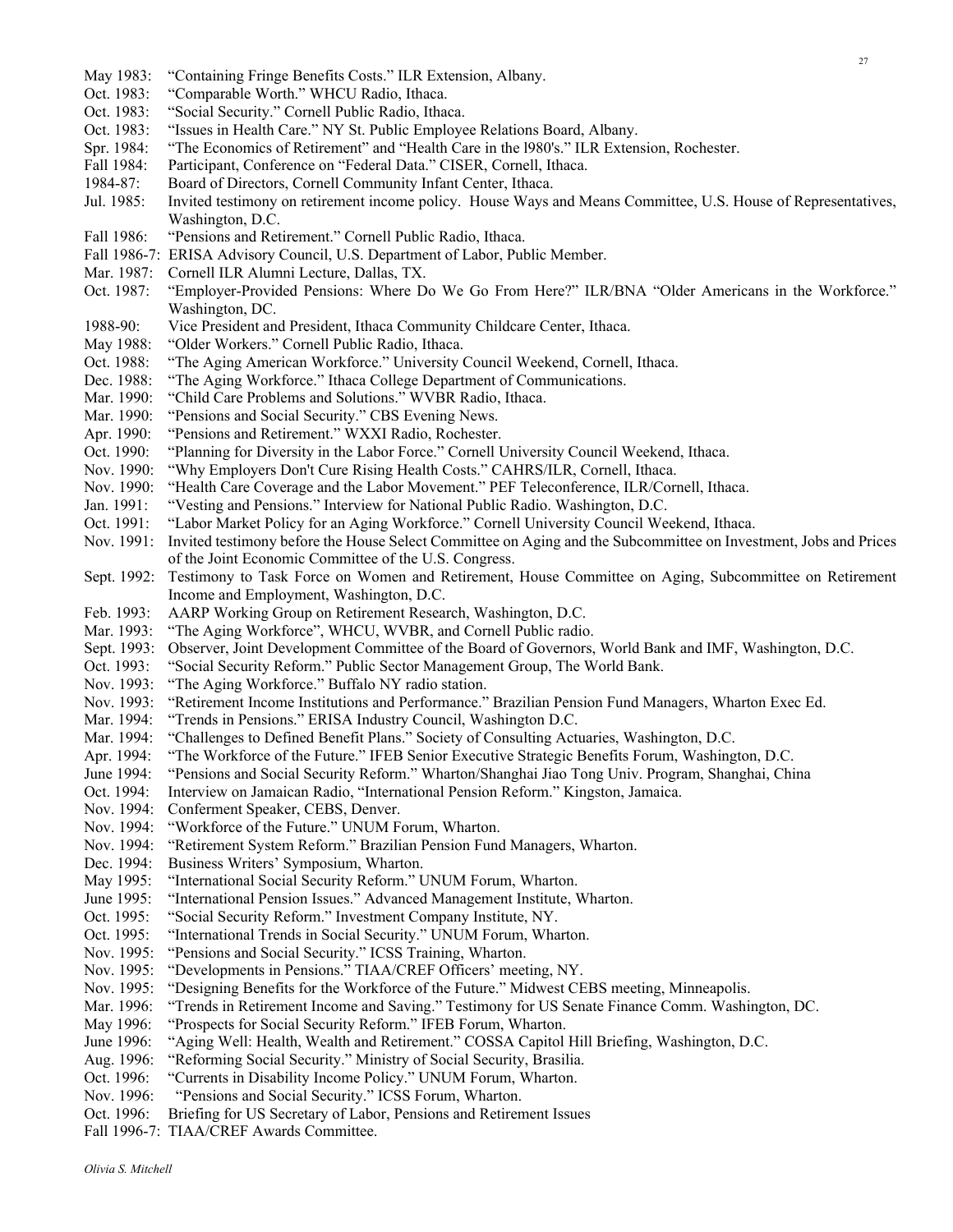Mar. 1997: "Retirement of the Baby Boom." Testimony for Senate Special Committee on Aging, Washington, D.C. Mar. 1997: Briefing for Social Security Advisory Board, Washington, DC. Apr. 1997: "Reforming Social Security." AIDA/ARIAS Reinsurance and Arbitration Society Intl Colloquium, Miami, Fl. Apr. 1997: "Retirement System Reform." Conference for Brazilian Congress, Brasilia. May 1997: "Reforming Social Security." WEFA Macroeconomic Conference, Philadelphia. June 1997: "Old-Age Reform Prospects." Philadelphia Council of Business Economists, Philadelphia. July 1997: "Social Security and Implications for Employee Benefit Plans." Presbyterian Board of Pensions, Philadelphia. July 1997: "The Global Pension Crisis." HIID Conference, Harvard, Cambridge, MA. Sept. 1997: "The Future of Social Security." CEBS Philadelphia Chapter. Sept. 1997: Briefing of Sen. Breaux on Pension Reform, Washington, DC. Oct. 1997: "Projected Retirement Wealth and Retirement Needs." Investment Company Institute, Washington, D.C. Nov. 1997: "Retirement and the Equity Market." Wharton Financial Institutions Center Board Meeting Nov. 1997: "Social Security and World Capital Markets." Global Interdependence Center Conference on "The Threat to Global Markets of Unfunded Public Obligations." Philadelphia. Nov. 1997: "Retirement Trends." Morning Edition, National Public Radio. Dec. 1997: "Assessing Retirement Wealth and Retirement Needs." Investment Company Institute, NY Dec. 1997: "Pensions." Business Writers' Luncheon, Wharton. Dec. 1997: Briefing of Social Security Commissioner Apfel on the HRS and Pensions, Baltimore. Jan. 1998: "What's New in Defined Contribution Pensions." Assn. of Invstmt. Mgmt. Sales Execs. Wharton Jan. 1998: "International Models for Pension Reform." Testimony for Special Committee on Social Security, House of Commons, UK Parliament, London. Feb. 1998: Two sessions on aging and pensions, World Economic Forum, Davos, Switzerland. Mar. 1998: Wharton International Faculty Seminar, Malaysia. Mar. 1998: "New Perspectives on Disability Income Policy." UNUM Forum, Wharton. Mar. 1998: "Retirement Challenges." Merrill Lynch Financial Consultants, Wharton Apr. 1998: "Social Security Reform." Testimony for the Senate Committee on Aging. May 1998: "Social Security Study Tour." Vietnamese Social Security Dept. Officials. June 1998: "Economics of Aging." NIA Briefing on the Economics of Aging (on C-Span), Washington, D.C. July 1998: "Administrative Costs of Pensions" and "Annuities", Global Social Security Crisis, EDI/HIID, Cambridge, MA July 1998: "Employer Pensions and Social Security Reform." ERIC Industry Committee, Washington, D.C. July 1998: "Pension System Costs." World Bank Pension Conference, EDI, Washington, D.C. Sept. 1998: "Global Social Security Reform." Global Bankers, Executive Education, Wharton Sept. 1998: "Aging and Social Security." AMP Executive Education, Wharton Oct. 1998: "The Workforce of the Future" and "Global Aging." AICPCU Executive Education, Wharton Oct. 1998: "Administrative Costs in Public and Private Retirement Systems." AEI, Washington, DC Oct. 1998: "Determinants of Women's Retirement Income." AARP, Washington, DC Nov. 1998: GSA meetings: "Women and Social Security Reform" and "Retirement Saving Shortfalls." Philadelphia. Nov. 1998: "Retirement Issues" and "Pension Reform." Jiangsu Program, Wharton Exec. Ed. Dec. 1998: White House Conference on Social Security Reform, Washington, D.C. Jan. 1999: "Trends in DC Pensions." AMP Program, Wharton Exec Ed. Feb. 1999: "Individual Accounts and Women." Senate Special Committee on Aging, Washington, D.C. Feb. 1999: "Social Security Reform Prospects." Sound Money, MPR Mar. 1999: "Data Linkage in the HRS/AHEAD." SSA Data Linkage Committee, ORES. Mar. 1999: "Trends in Disability Income." UNUM Institute, Exec Ed., Wharton. May 1999: "International Experiences with Individual Accounts." ICI conference, Washington, D.C. May 1999: "Public Pension Governance." Central Bank/World Bank conference, Sri Lanka. May 1999: "Saving Social Security." ISCEBS, Milwaukee. June 1999: "Pension Efficiency" and "Financing Old-Age Reform." AMP, Wharton. June 1999: "Administrative Costs and Social Security Reform" and "Annuity Market Issues." HIID Global Pension Conference, Harvard University. Sept. 1999: "Pension Challenges for the 21<sup>st</sup> Century." Brazilian Pension Fund Managers, Washington, DC. Nov. 1999: "Preservation Rules and Investment Restrictions for Superannuation Funds." A Submission to the Senate Select Committee on Superannuation and Financial Services, Canberra, Australia with John Piggott. Dec. 1999: "Pension Reforms around the World." Economic Society, Sydney. Jan. 2000: "Developments in DC Pensions." AIMSE, Wharton Exec Ed. Jan. 2000: "Pension Challenges for Japan." PRC, Wharton. Jan. 2000: "Social Security Reform." Sound Money, MPR. Mar. 2000: "The Simple Economics of Pension Reform" and "The Environment for Pension Reform." World Bank, Washington, DC. Mar. 2000: "2020: A Possible Future." CNN documentary.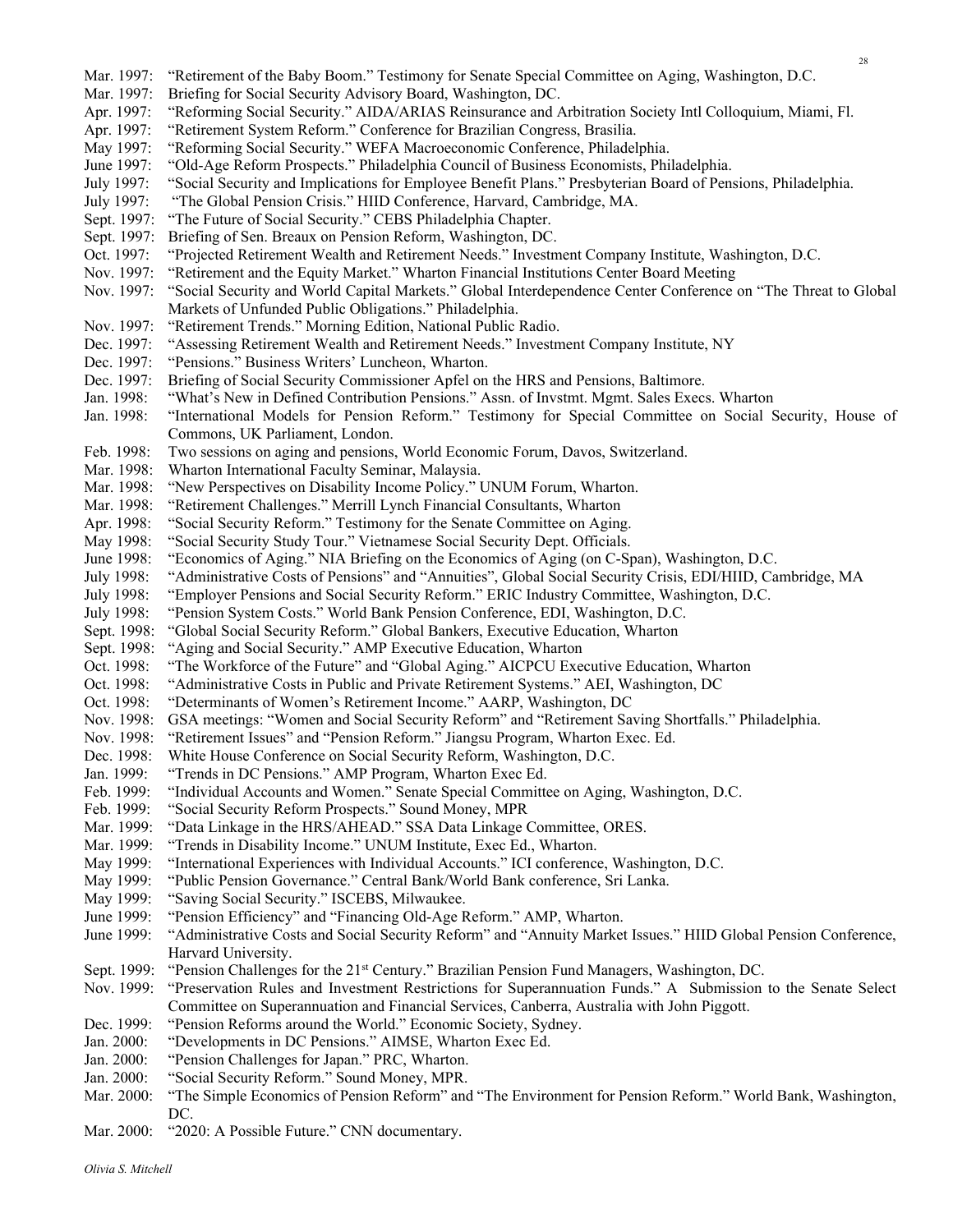Mar. 2000: "Developments in Retirement Accumulation and Decumulation" and "Changes in Pensions." Securities Industry Institute, Wharton. June 2000: "Pension Design Fundamentals", "International Annuities Markets" and "Pension Efficiency." HIID Program on Global Pensions in Crisis, Kennedy School, Harvard. June 2000: "The ABC's of Pension Design" and "Global Pension Reform." Goldman Sachs Program for South Africans in International Banking, Wharton Exec Ed. Sept. 2000: "Global Developments in Pensions." SEI Investments, Oaks, PA. Oct. 2000: "Global Pension Challenges." Brazilian Pension Fund managers, TIAA-CREF. Nov. 2000: "Annuities in Pension Systems," "Building an Environment for Pension Reform," and "Global Issues in Pension Reform." ADB Conference on Indian Pension Issues, Delhi. Dec. 2000: "Pension Challenges for the 21<sup>st</sup> Century" and "Social Security Reform." ICSS-TELMAR, Wharton Exec Ed. Dec. 2000: "Understanding Social Security." Wharton Business Writers Forum. Jan. 2001: "Public Pension Plan Design and Management." Ministerio da Previdencia, Brasilia. Mar. 2001: "Developments in the US Pension Market." Pension Fund Administrators, Tokyo. Apr. 2001: "Public Pensions in the United States." Hay Group, DC. July 2001: "Governance and Regulatory Issues in Pension Reform: Cross-country Experiences and Lessons." Tokyo July 2001: "New Roles for Pensions in Developing Countries." Wharton Alumni Forum, Rio, Brazil July 2001: "Prospects for US Social Security Reform." CPF, Singapore July 2001: "New Roles for Pensions in Developing Countries." Wharton/Harvard Alumni Associations, Sydney, Australia. Aug 2001: "Issues in Social Security Reform." Editorial Board presentation, Philadelphia Inquirer. Sept. 2001: "The Future Role of Employee Benefits." CEBS Conferment Speech, Boston. Oct. 2001: "Benefits for the Workplace of the Future." 47<sup>th</sup> Annual Employee Benefits Conference, IFEBP, San Francisco. Dec. 2001: "Risk Management for Resilient Organizations." Wharton Exec Ed. Dec. 2001: "Social Security Options." Wharton Business Writers Forum. Dec. 2001: "Personal Retirement Accounts in Social Security Reform." Washington Journal, C-Span. Dec. 2001: Interview on Social Security Reform. KBO Radio, Portland Oregon. Jan/Mar. 02: Chubb Executive Education Program, Perpetuation Planning Jan. 2002: "Outlook for Social Security Reform." Univ. of Penn Management Dev. Program. Feb. 2002: "Personal Accounts in Social Security." Harvard Club of Philadelphia. Feb. 2002: "Global Pension Developments." Japan Pension Research Council Inaugural Ceremony, Tokyo Mar. 2002: "Prospects for Social Security Reform." ASPA of Delaware Valley Mar. 2002: "Debating Social Security Reform." The Connection, WBUR radio Apr. 2002: "Prospects for Social Security Reform." Quadrangle, Philadelphia PA May 2002: "Developments in Pensions." Watson Wyatt, London. June 2002: "Global Pension Challenges." Metzler Bank Press Conference, Frankfurt June 2002: "Risk Transfers and Retirement Plan Design." Metzler Bank Internal Conference, Frankfurt June 2002: "Annuities in Pension Reform", Interview Il Sole24ore, Italy July 2002: "Brazilian Pensions." K@W July 2002: "Global Pension Scorecard." WEF, Geneva Aug. 2002: President's Economic Forum, Session on "Small Investors and Retirement Security." Waco, Texas. Sept. 2002: "Reforming Social Security: The Commission Report." Temple University IRM Series. Nov. 2002: "Pensions in an Era of Global Volatility." Address to the Society of Business Editors and Writers, Wharton Nov. 2002: "Challenges to Pensions in the Global Environment." ABRAPP Congress, Sao Paolo, Brazil. Nov. 2002: Four lectures on pension plan management, ICSS, Wharton. Nov. 2002: "Challenges for Managing Retirement Risk." Texas Municipal Retirement System, Austin Dec. 2002: "Pensions and Economic Volatility." Business Writers Meeting, Wharton. Jan. 2003: Chubb Executive Education Program, Leadership Meeting Feb. 2003: "Paths to Pension Reform." Wharton Real Estate Center, NYC Feb. 2003: "Unlocking Home Equity." ESRI Conference, Tokyo Feb. 2003: "Briefing on Social Security Reform." Pension Bureau, MHLW, Tokyo Mar. 2003: "Global Retirement System Reform." Government Pension Fund, Bangkok. Apr. 2003: "Remaking Retirement Security." Wharton Alumni Meeting, Boston. May 2003: "Public Pension Fund Management." World Bank Conference, Washington, D.C. May 2003: "Public Pension Funding Crisis." NPR. May 2003: "The Retirement Marketplace." CNNfn. June 2003: "Global Pension Developments." Virginia State Retirement System, Richmond. June 2003: "Pass or Fail." ASEC/Metlife Annuity Market Meeting, Rayburn HOB and National Press Club, Washington, DC. Aug 2003: "Global Challenges to Retirement Systems." 49th NASRA Conference, Monterrey.

- Aug. 2003: Pension discussions, US Treasury.
- Sept. 2003: "Saving for Retirement." CNNfn.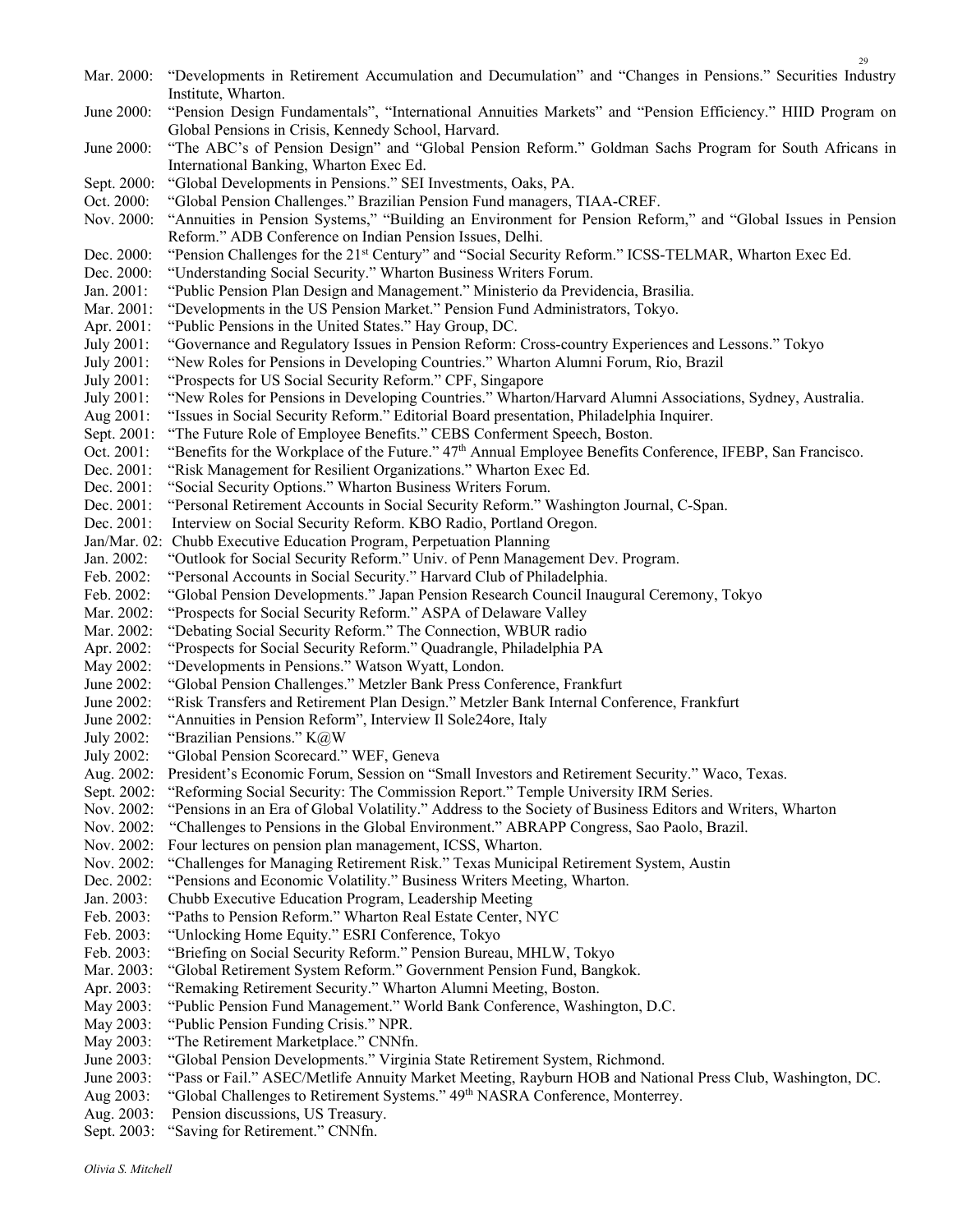- Sept. 2003: Faculty Research, New Faculty Orientation. Oct. 2003: "Social Security Reform." Goldman Sachs Program for South African Officials.
- Oct. 2003: Advisory Board Presentation, Exec. Ed Advisory Board, Wharton.
- Dec. 2003: "Managing Pensions in a Volatile Time." Business Journalists, Wharton Executive Education
- Dec. 2003: "Behavioral Finance and Pension Design." KMPG, Wharton Executive Education.
- Jan. 2004: "Retirement Security: Developments." AIMSE, Wharton Executive Education.
- Feb 2004: "Reforming Social Security." Penn Young Conservatives Club.
- Feb 2004: "Pension Challenges." Directors' Conference, Chicago GSB.
- Feb. 2004 Chair, session on "Women in the Global Context: Leading as Global Managers." Wharton Women in Business
- June 2004: "Developments in Health and Retirement." presentation to Feds, Washington, DC.
- June 2004: "Pension Reform in Latin America." Wharton Global Alumni Meetings, Mexico.
- July 2004: "Pension Governance: What, Why, and For Whom?" AMN Amro Presentation, Sydney.
- Sept. 2004: Academic Director, Wharton Exec Education Course on Pension Strategy.
- Oct. 2004: "Pension Challenges." Business Journalists, Wharton Executive Education.
- Nov. 2004: "Concerns Facing Latin American Pension Systems." Vanguard Center for Retirement Research.
- Jan. 2005: "Global Pension Developments." Meeting of Chilean Pension Fund Administrators.
- Feb 2005: "Pension Strategies." Wharton/Stanford/Chicago Director's Institute, Stanford.
- Feb. 2005: "The Future of PBGC," Moderator, GAO Forum, Washington, D.C.
- Feb-Apr. 05: "Social Security Reform." For Pres. George W. Bush: Tampa, FL; Blue Bell, PA; Westerfield NJ; Falls Church VA.
- Feb. 2005: "What's Going On with Social Security?" For the National Association of State Retirement Administrators (NASRA), the National Conference on Public Employee Retirement Systems (NCPERS), and the National Council on Teacher Retirement (NCTR).
- Feb 2005: "Socially Responsible Investment in Japan." ESRI conference, Tokyo.
- Feb. 2005: "Challenges for Retirement System Reform." RIETI, Tokyo.
- Feb. 2005: "Proposals for US Social Security and Defined Benefit Pension Reform." JARIP, Tokyo.<br>Mar. 2005: "The Future of Social Security and Implications for Higher Education." NACUBO/TIAA
- "The Future of Social Security and Implications for Higher Education." NACUBO/TIAA-CREF webcast.
- Mar 2005: "The Future of Pensions." SII/Wharton Exec Education.
- Mar 2005: Voluntary Health Insurance in Developing Countries, Wharton.
- Apr. 2005: "Social Security Challenges and Outlook." Wharton Exec Education Advisory Board.
- Apr. 2005: "Pension Strategies." Chubb, Wharton Exec Education.
- May 2005: "Reforming the US Retirement System." Merrill Lynch, San Antonio.
- May 2005: "Global Pension Challenges: Evolution or Revolution?" Pimco, Newport Beach.
- June 2005: Four lectures on the future of pensions. Netspar, Amsterdam, Netherlands.
- June 2005: "Strengthening Social Security." Testimony before the Subcommittee on Social Security of the Committee on Ways and Means, US Congress
- July 2005: "Exporting the Chilean Pension Reform." Wharton Global Alumni Forum, Santiago, Chile.
- July 2005: "Behavioral Finance and Pension Plan Design." BT, Sydney.
- July 2005: "Developments in Global Pensions." CPF 50<sup>th</sup> Anniversary, Singapore.
- Sept. 2005: Academic Director, Wharton Exec Education Course on Pension Strategy.
- Oct. 2005: "Living Longer and Paying the Price? Healthcare Costs and Longevity." Institute on Aging, Univ. of Penn.
- Nov. 2005: "Youth and Aging: Penn Integrates Knowledge Locally and Globally." Faculty Senate, Univ. of Penn.
- Feb. 2006: "The Future of Pensions." Global Research Council.
- Feb. 2006: "The Retirement Challenge." SIA Institute, Wharton.
- Feb. 2006: "Global Retirement Challenges." Wharton Directors Institute.
- May 2006: "Lessons from US Social Security Reform." Chilean Pension Reform Commission, Santiago, Chile.
- Oct. 2006: "Global Retirement Marketplace." AXA ELC, Chantilly, France.
- Oct. 2006: "Risk Management for an Aging World." BGI Retirement in America series, NYC.
- Feb. 2007: "Two Views of the Looming U.S. Fiscal Crisis: Social Security and Medicare Reforms." Wharton School.
- Mar. 2007: "Baby Boomer Retirement Challenges," The Q-group, Sea Island, Ga.
- Apr. 2007: "The Retirement Outlook." Prudential Leaders' College, Philadelphia.
- June 2007: Public Lectures: "Research Developments in Retirement Risk Management," "Retirement Challenges for the 21st Century," and "Financial Innovation for an Aging World." SMU Singapore.
- July 2007: "Money in Motion" and "Trends in US Pensions." For the Observatoire de l'Epargne Europeene, Paris.
- Nov. 2007: Four lectures on retirement systems and old age security. Chinese Insurance Regulatory Commission. Wharton Exec Ed, Zhuhai, China.
- Sept. 2007: "Retirement in the 21<sup>st</sup> Century." DuPont Capital.
- Feb. 2008: "Lessons from Global Pension Reform." Wharton Global Alumni Assn. meeting, Lima Peru.
- June 2008: "Launching the Financial Literacy Initiative." Financial Literacy Advisory Group, Social Security Administration, Baltimore.
- Sept. 2008: Co-organizer, TIAA-CREF conference on "Engaging New Hires to Invest in Their Financial Security." New York.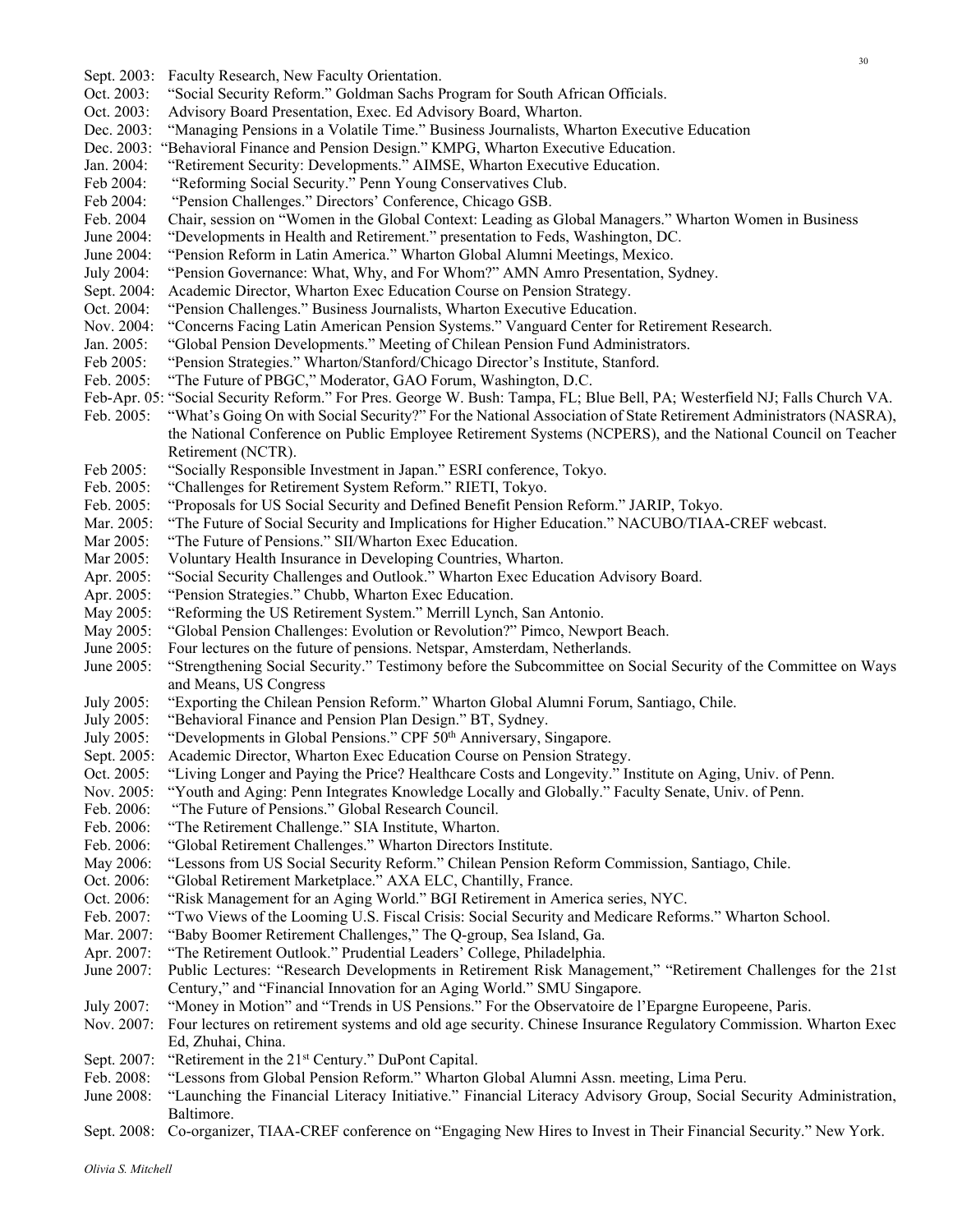- Nov. 2008: "Challenges to Retirement," Auto Industry Executives, Detroit.
- Nov. 2008: "Retirement in a Time of Financial Market Turmoil." Sim Kee Boon Conference, Silver Center Centre, Singapore.
- Jan. 2009: "Retirement Challenges in the New Financial Marketplace." University of Chile, Santiago, Chile.
- Mar. 2009: "Retirement Risk Management in Times of Turmoil." Ann F. Baum Memorial Lecture, University of Illinois: Champagne/Urbana.
- Mar 2009: "Research Agenda." Wharton School Board of Directors
- May 2009: "Retirement Risk Management in the 21<sup>st</sup> Century." Wharton Global Alumni Association Meeting, Bogota Colombia.
- 2006-2010: Academic Director, Wharton/AXA-Equitable Retirement Planning program, Wharton Executive Education.
- July 2009: "The Impact of the Financial Crisis on Pensions." Wharton Lauder/CAN summer workshop, Wharton Executive Education.
- Aug. 2009: "Pension Challenges." SHRM Wharton Executive Education.
- Oct. 2009: "The Global State of Retirement," Wharton Business Journalists.
- Oct. 2009: "Financial Literacy: A Progress Report," Social Security Administration.
- Oct. 2009: "Financial Literacy and Worker Knowledge of Retirement Programs: A Challenge for Employers and Employees." NC State Symposium on Workplace Retirement Planning.
- Oct. 2009: "Retirement Risk Management in the 21st Century: Lessons from Recent Research." Wharton Staff Assn.
- Nov. 2009: "Longevity Risk: The Next Frontier." Center for Silver Security, Sim Ki Boon Institute, Singapore Management University.
- March 2010: "Measuring Financial Literacy." Financial Education Workshop, Colombian National Deposit Insurance Agency, Cartagena.
- June 2010: "The Outlook for Retirement Security." Wharton Global Alumni Reunion, Madrid.
- June 2010: "Pension Challenges." Wharton Lauder Program Reunion, Madrid.
- June 2010: "Is there a Retirement Crisis?" Metzler Exchange Program Press Conference.
- July 2010: "Financial Literacy over the Life Cycle." Wharton Undergraduate Leadership Program.
- July 2010: "The Value of Longitudinal Microdata for Aging Policy Analysis." CPF, Singapore.
- Oct. 2010: "Retirement Challenges in Times of Crisis." Univ. Penn Senior/Emeritus Faculty
- Oct. 2010: "Retirement Challenges in Times of Crisis." Business Journalists Group.
- Nov. 2010: "Innovations for DC Pensions." Conference on Designing Adequate DC Pensions: Global Experience and Lessons from Asia/Pacific, OECD/IOPS Global Forum on Private Pensions. Sydney, Australia.
- Jan. 2011: "Pension Challenges for the Next Generation." AIMSE Wharton Exec. Education.
- Mar. 2011: "Public Pension Crises." NABE meetings, Washington DC.
- Apr. 2011: "Global Aging and the Retirement Marketplace." Carlyle Group, Wharton Executive Education.
- May 2010: "Financial Challenges in an Aging World," Wharton Alumni Reunion.
- June 2011: "Financial Literacy around the World." Allianz Global Investors, Munich.
- June 2011: "Developments in US Pensions." US State Department Bureau of International Information, DVC for Korea.
- June 2011: "Behavioral Economics and Retirement Payouts." Goethe University, Frankfurt.
- June 2011: "The US Pension System." U.S. Department of State/Korea Bureau of International Information Programs Videoconference
- June 2011: "Developments in Retirement Security." Two Luncheon Discussions hosted by U.S. Department of State, Frankfurt Germany
- July 2011: "Challenges for the Decumulation Phase." AXA/Wharton Summit.
- July 2011: "Challenges for Today's Retirement Income Planning." IMCA/Wharton Exec Ed.
- July 2011: "Addressing Retirement Income Challenges." Merrill Lynch/Wharton Exec Ed.
- Aug. 2011: "Retirement Advice." Interview with Steve Forbes. http://www.forbes.com/fdc/welcome\_mjx.shtml
- Sept. 2011: "Retirement and Behavioral Finance." FLC webinar. http://www.rand.org/media/advisories/2011/09/01.html
- Oct. 2011: "Retirement Income Summit." Financial Engines/PRC Program, NYC.
- Oct. 2011: "Public Pension Underfunding and Implications for State Budgets." Sustainable Public Finance Panel, Penn Institute for Urban Research, Philadelphia.
- Nov. 2011: "Financing Long-Term Care in Asia." Conference co-organizer, SMU, Singapore.
- Dec. 2011: "State and Local Pension Challenges." Budgets on the Brink: Perspectives on Debt and Monetary Policy conference, Philadelphia Federal Reserve Symposium. Mar. 2012: Penn Conference on Microfinance: "Financial Risk Management in Microfinance Institutions." Moderator, UPenn,
- Philadelphia.
- Mar. 2012: "The Future of Retirement." 5<sup>th</sup> International Congress on Pension Reform, FIAP/ASOFONDOS, Cartagena.
- Apr. 2012: "Global Financial Literacy: Implications for Retirement Security." DCIIA Public Policy Forum, Washington, DC.

Apr. 2012: "Financial Literacy Research." Financial Services Roundtable and the National Endowment for Financial Education; SAVE 2012: Advances in Saving Conference, Washington, DC.

- June 2012: Invited Testimony, ERISA Advisory Council, US Department of Labor: "Examining Income Replacement during Retirement in a Defined Contribution System." Washington, DC.
- Sept. 2012: "Implications of Demographic Aging for Financial Markets." Carlyle Group, Wharton Executive Education.